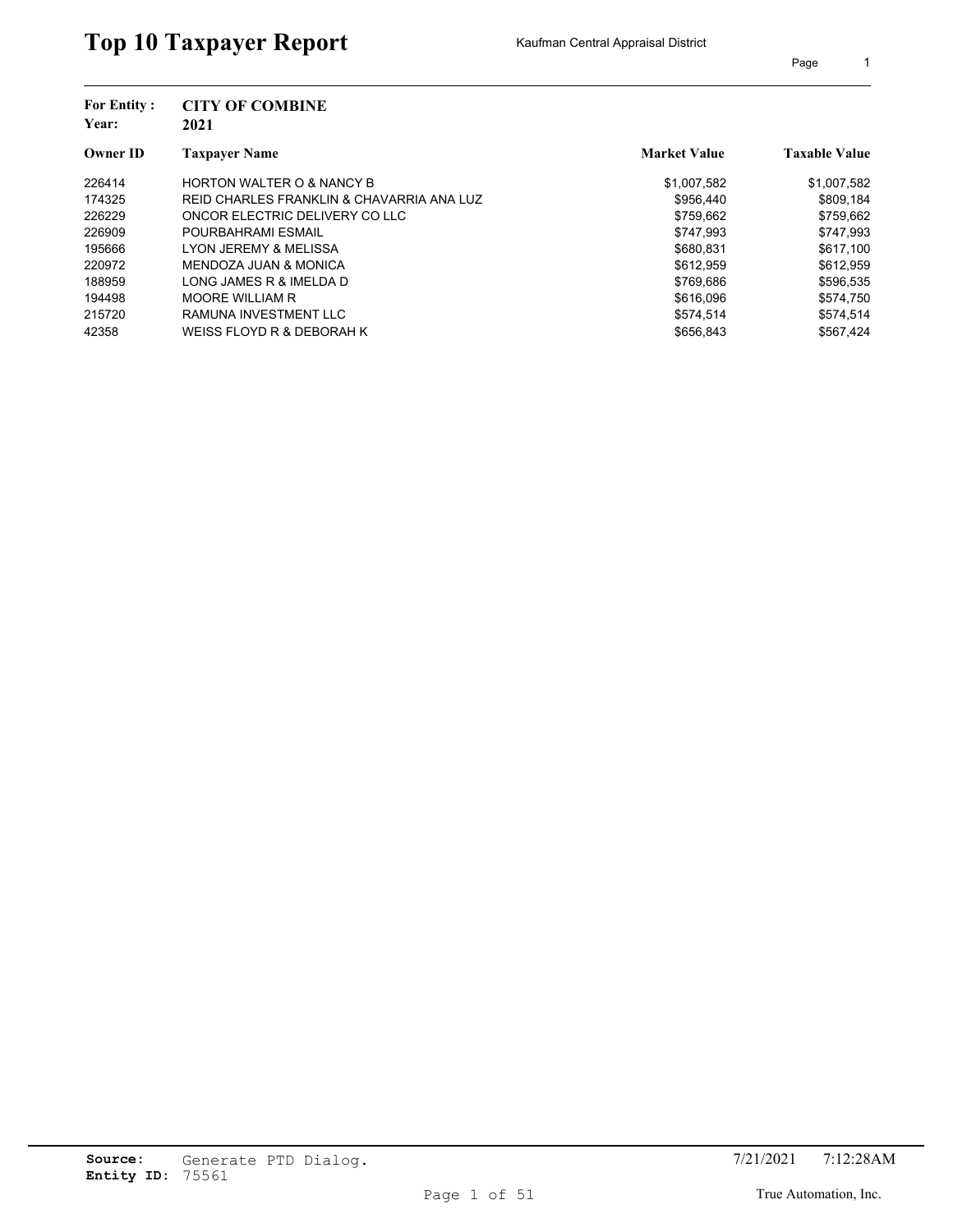| Page |  |
|------|--|
|      |  |

| <b>For Entity:</b><br>Year: | <b>CITY OF CRANDALL</b><br>2021 |                     |                      |
|-----------------------------|---------------------------------|---------------------|----------------------|
| <b>Owner ID</b>             | <b>Taxpayer Name</b>            | <b>Market Value</b> | <b>Taxable Value</b> |
| 226229                      | ONCOR ELECTRIC DELIVERY CO LLC  | \$2,928,458         | \$2,928,458          |
| 61776                       | <b>HOWELL STEVE</b>             | \$2,611,396         | \$2,611,396          |
| 211756                      | <b>4B PROPERTIES LP</b>         | \$2,456,440         | \$2,456,440          |
| 68645                       | <b>JORDAN TRUCK PARTS</b>       | \$1,707,237         | \$1,707,237          |
| 222098                      | DUNKIN ACADEMY OF CRANDALL LLC  | \$1,686,676         | \$1,686,676          |
| 20940                       | <b>JORDAN TIM</b>               | \$1,624,468         | \$1,624,468          |
| 205398                      | <b>BLUFF VIEW SENIOR LP</b>     | \$1,600,000         | \$1,600,000          |
| 205269                      | PRIME CHANCE PROPERTIES LLC     | \$1,594,043         | \$1,594,043          |
| 180947                      | <b>WORTHMAX LLC</b>             | \$1,573,475         | \$1,573,475          |
| 179133                      | OAK NATIONAL HOLDINGS LLC       | \$1,520,070         | \$1,467,570          |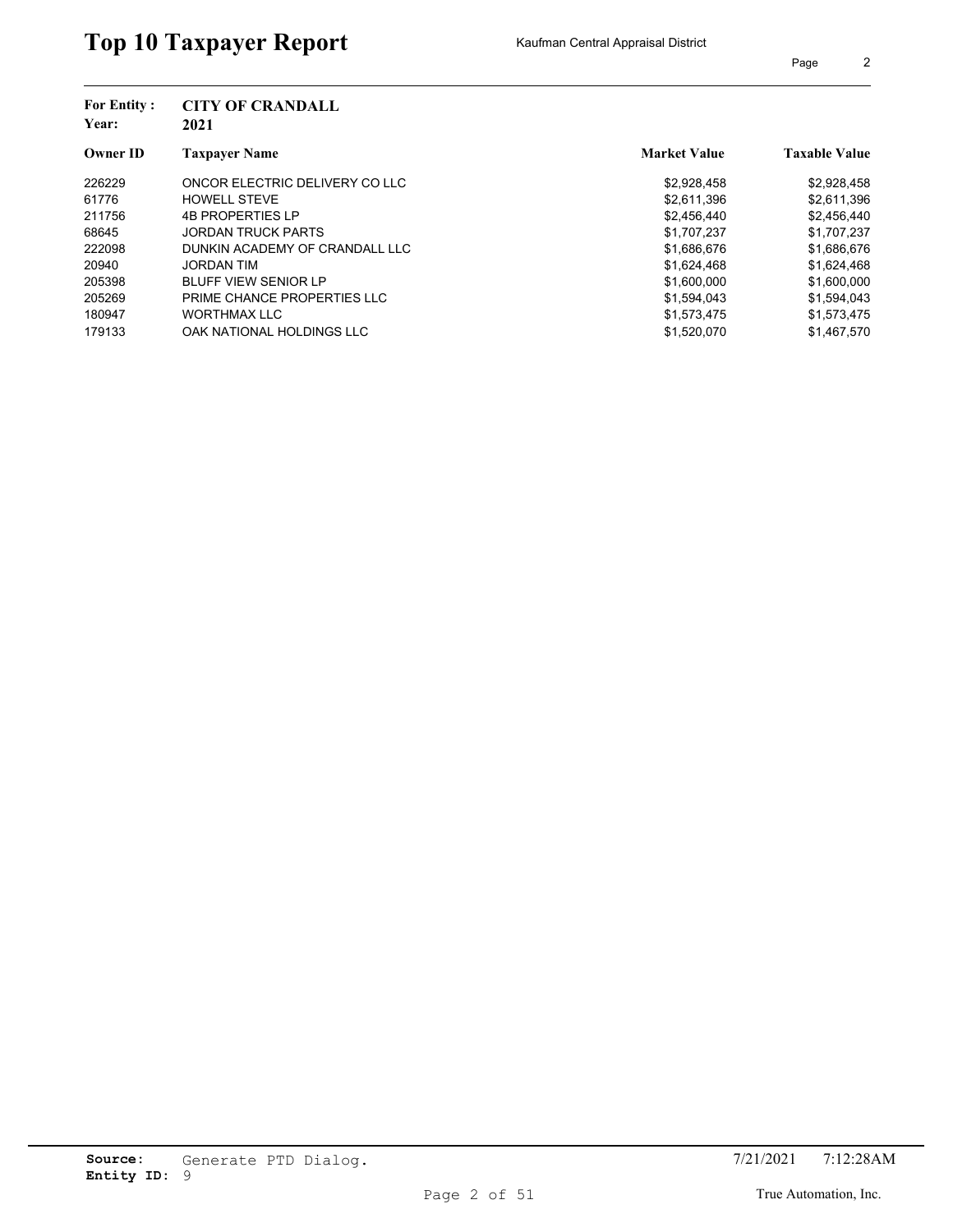| <b>For Entity:</b> | <b>CITY OF FORNEY</b>                             |                     |                      |
|--------------------|---------------------------------------------------|---------------------|----------------------|
| Year:              | 2021                                              |                     |                      |
| <b>Owner ID</b>    | <b>Taxpayer Name</b>                              | <b>Market Value</b> | <b>Taxable Value</b> |
| 228245             | NLP GOODYEAR BTS LLC                              | \$59,900,000        | \$59,900,000         |
| 226236             | SMURFIT KAPPA NORTH AMERICA. LLC                  | \$49.330.704        | \$39,666,747         |
| 225077             | BLUEMOUND LAND PROPERTIES LLC ETAL                | \$39,388,276        | \$39,388,276         |
| 200333             | ROSE ENGLEBROOK LP & ROSE MARLBOROUGH SOUARE APTS | \$38,000,000        | \$38,000,000         |
| 212414             | DFW GATEWAY OAKS APARTMENTS LLC ETAL              | \$36,600,000        | \$36,600,000         |
| 214096             | EMERSON FORNEY APARTMENTS LP                      | \$32,600,000        | \$32,600,000         |
| 69301              | <b>VALFAIR CONSTRUCTION INC.</b>                  | \$29,640,884        | \$29,640,884         |
| 226219             | <b>GOODYEAR TIRE &amp; RUBBER CO</b>              | \$54.515.625        | \$29.551.511         |
| 226229             | ONCOR ELECTRIC DELIVERY CO LLC                    | \$25,375,025        | \$25,375,025         |
| 181842             | SOUTH FORNEY LLC                                  | \$32.937.505        | \$23.546.286         |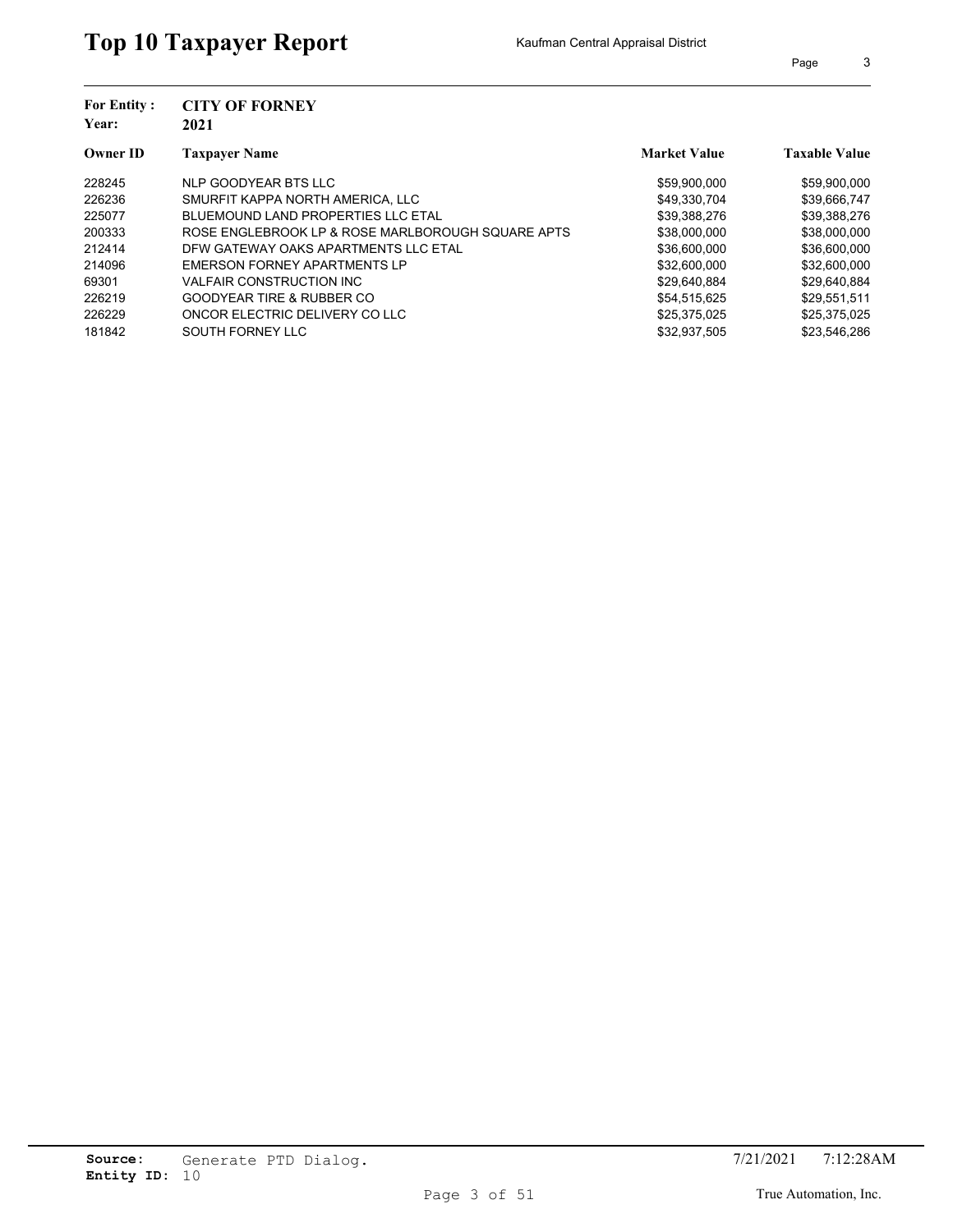| <b>For Entity:</b><br>Year: | <b>CITY OF HEATH</b><br>2021          |                     |                      |
|-----------------------------|---------------------------------------|---------------------|----------------------|
| <b>Owner ID</b>             | <b>Taxpayer Name</b>                  | <b>Market Value</b> | <b>Taxable Value</b> |
| 189804                      | <b>HGYC LLC</b>                       | \$7,610,634         | \$7,610,634          |
| 201743                      | <b>GEHAN HOMES LTD</b>                | \$3,893,190         | \$3,893,190          |
| 220435                      | <b>HEATHLAND LLC</b>                  | \$3,572,344         | \$3,572,344          |
| 39372                       | MEGNA ROBERT J & BRIDGET E            | \$1,008,368         | \$1,005,368          |
| 189795                      | <b>RILAT TRAVIS S &amp; MARY ANNA</b> | \$964.389           | \$964,389            |
| 211379                      | JAMES ROBB R & JODI R                 | \$940.819           | \$940.819            |
| 234249                      | MC CORMICK MATTHEW & KEISHA           | \$675,000           | \$675,000            |
| 225058                      | SHIPLEY JENNIFER                      | \$414.602           | \$414.602            |
| 230119                      | <b>JOHNSON LOVEVILL III</b>           | \$410.824           | \$410,824            |
| 233322                      | <b>FUENTES RICARDO &amp; DONNA M</b>  | \$409.809           | \$409.809            |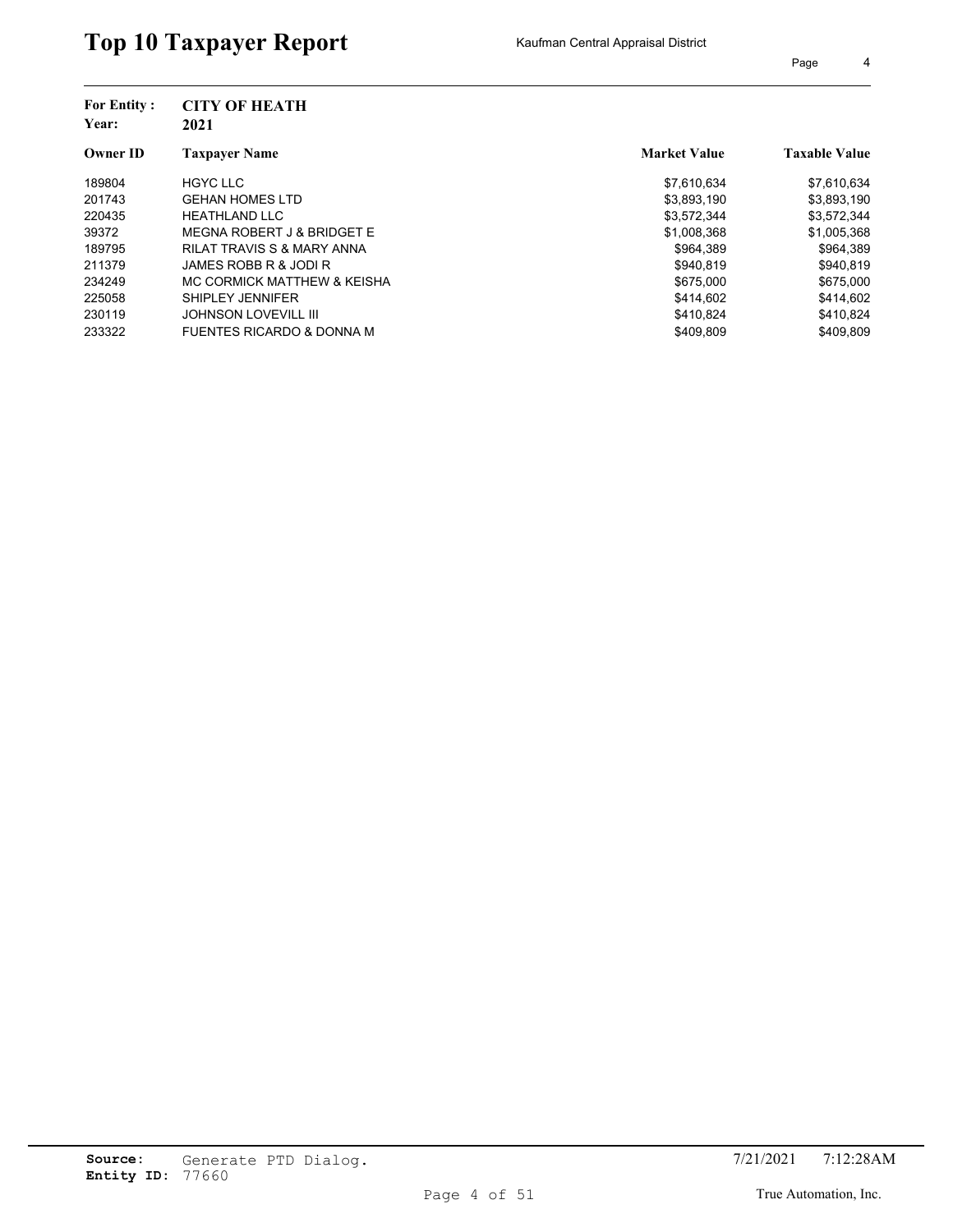| <b>For Entity:</b><br>Year: | <b>CITY OF KAUFMAN</b><br>2021         |                     |                      |
|-----------------------------|----------------------------------------|---------------------|----------------------|
| <b>Owner ID</b>             | <b>Taxpayer Name</b>                   | <b>Market Value</b> | <b>Taxable Value</b> |
| 206801                      | ITS EQUPMENT LEASING & MAINTENANCE LLC | \$17,051,690        | \$17,051,690         |
| 39391                       | WAL-MART REAL ESTATE BUSINESS TRUST    | \$8,880,520         | \$8,880,520          |
| 226271                      | MICA STEELWORKS. INC                   | \$8.118.887         | \$8,118,887          |
| 160705                      | <b>JWS LAND LTD</b>                    | \$9,296,152         | \$7,887,612          |
| 193886                      | <b>BWR APARTMENTS LP</b>               | \$6.175.613         | \$6,175,613          |
| 28344                       | <b>BROOKSHIRE GROCERY CO</b>           | \$5.292.730         | \$5,292,730          |
| 24594                       | WAL-MART STORES 01-265                 | \$5,179,995         | \$5,179,995          |
| 226277                      | KOLDER INC                             | \$4.921.306         | \$4.921.306          |
| 226294                      | TABLES MANUFACTURING INC               | \$4,508,263         | \$4,508,263          |
| 232464                      | <b>HPAM WASHINGTON SQUARE LLC</b>      | \$4.150.000         | \$4.150.000          |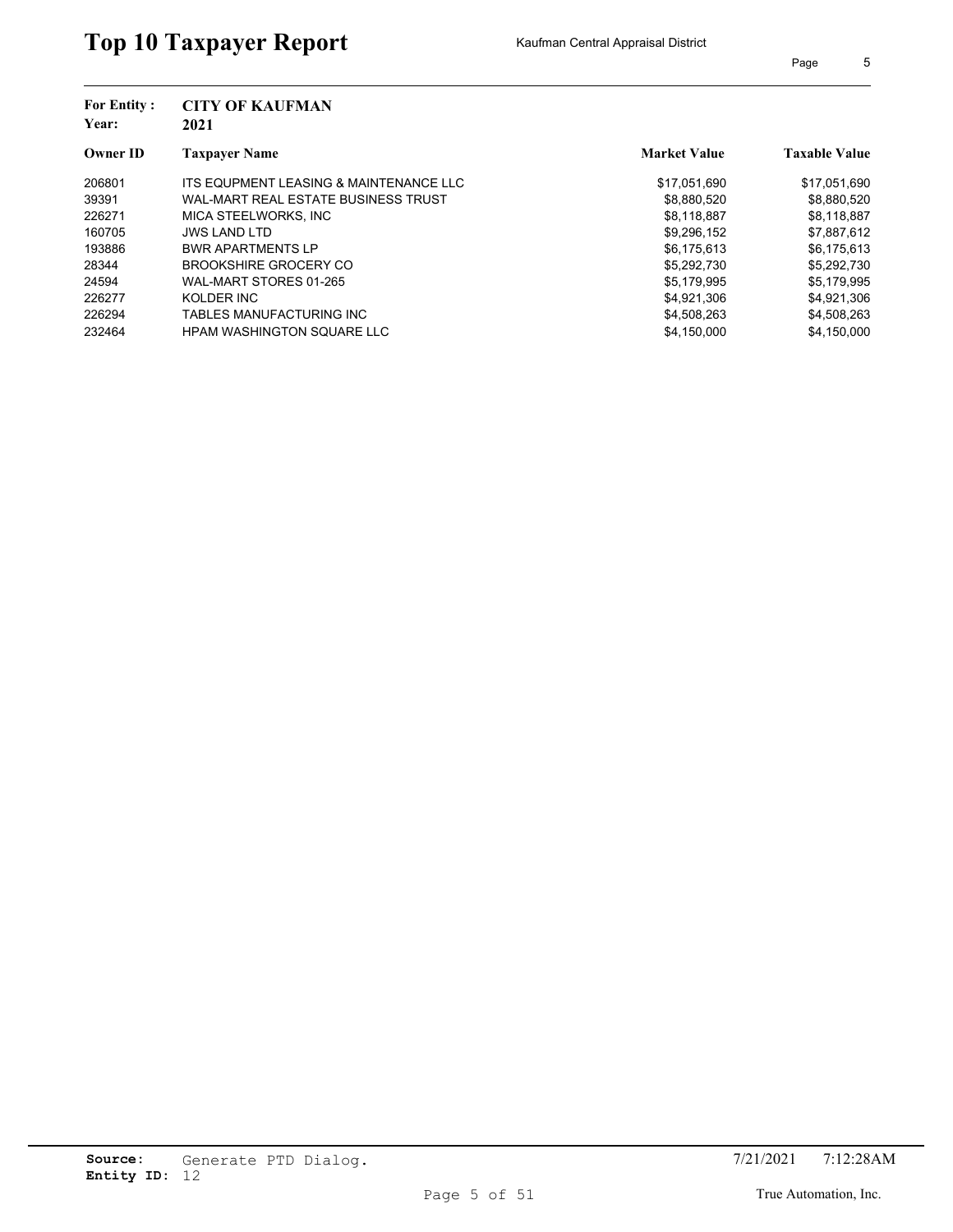| <b>For Entity:</b> | <b>CITY OF KEMP</b>            |                     |                      |
|--------------------|--------------------------------|---------------------|----------------------|
| Year:              | 2021                           |                     |                      |
| <b>Owner ID</b>    | <b>Taxpayer Name</b>           | <b>Market Value</b> | <b>Taxable Value</b> |
| 221503             | EL VIEJO AMIGO                 | \$6,537,891         | \$6,537,891          |
| 198280             | MRT OF KEMP TX SNF LLC         | \$6,038,087         | \$6,038,087          |
| 165240             | KEMP LAKESIDE INVESTOR LLC     | \$4,999,573         | \$4,998,573          |
| 51420              | FIRST NATIONAL BANK OF KEMP    | \$1,675,000         | \$1,675,000          |
| 179896             | 1273 BEACON SHORE DRIVE LLC    | \$1,444,244         | \$1,444,244          |
| 170623             | <b>BRESNAHAN ROBERT T</b>      | \$1,325,000         | \$1,325,000          |
| 28344              | <b>BROOKSHIRE GROCERY CO</b>   | \$1,203,861         | \$1,203,861          |
| 222378             | <b>MGDM LLC</b>                | \$1,069,816         | \$1,069,816          |
| 181078             | TIRUVALLA INC                  | \$990,833           | \$990,833            |
| 226229             | ONCOR ELECTRIC DELIVERY CO LLC | \$984.276           | \$984.276            |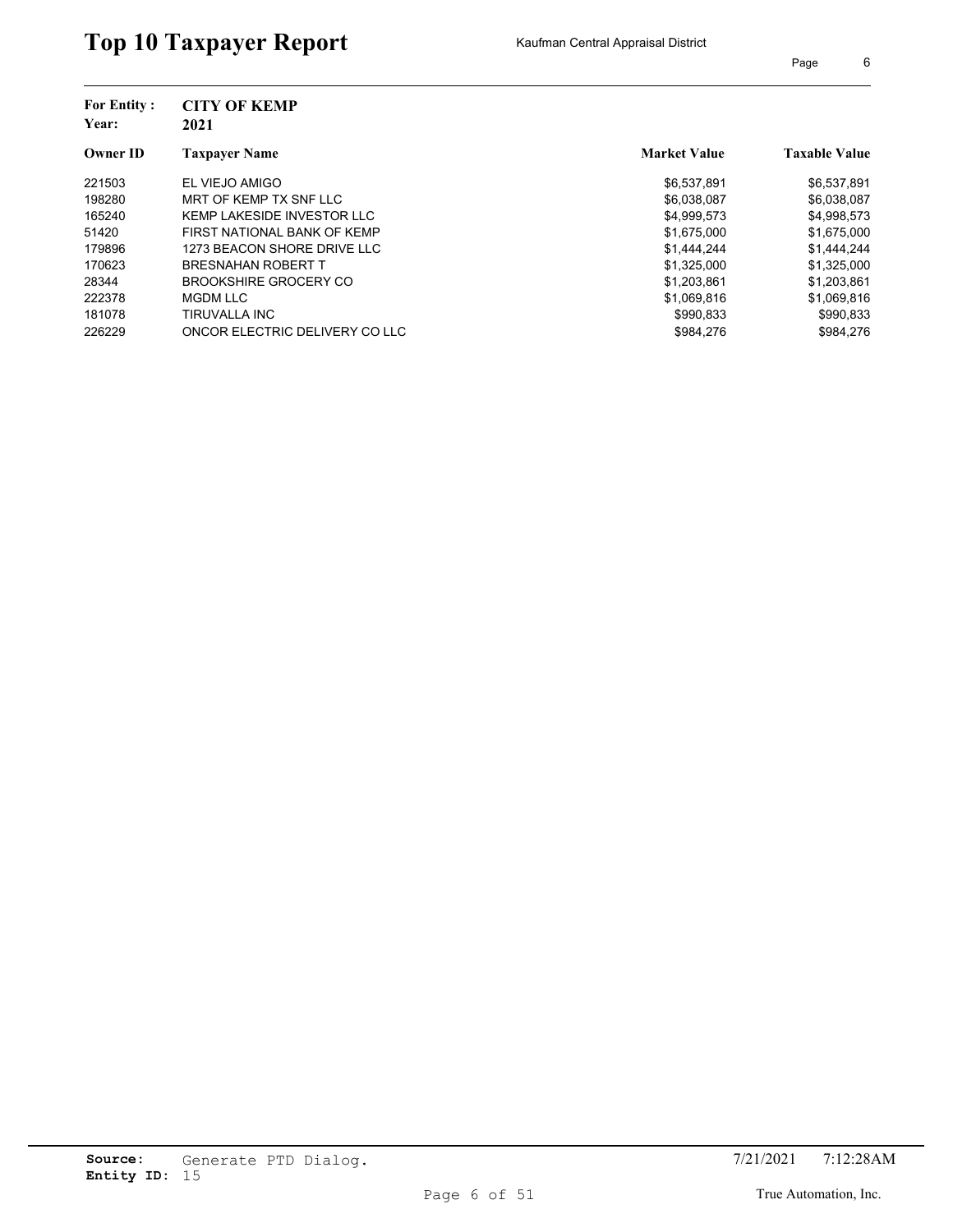| Page |  |
|------|--|
|      |  |

| <b>For Entity:</b><br>Year: | <b>CITY OF MABANK</b><br>2021       |                     |                      |
|-----------------------------|-------------------------------------|---------------------|----------------------|
| <b>Owner ID</b>             | <b>Taxpayer Name</b>                | <b>Market Value</b> | <b>Taxable Value</b> |
| 226291                      | <b>SOLAR TURBINES INC</b>           | \$40.493.461        | \$40,493,461         |
| 226269                      | <b>EAGLE METAL PRODUCTS</b>         | \$3,784,748         | \$3,784,748          |
| 30645                       | <b>SOLAR TURBINES INC</b>           | \$3,105,662         | \$3,105,662          |
| 226229                      | ONCOR ELECTRIC DELIVERY CO LLC      | \$3,022,754         | \$3,022,754          |
| 173978                      | <b>KBC SIENNA LLC</b>               | \$2,700,000         | \$2,700,000          |
| 60105                       | ANTHONY WAYNE & MARY ANN            | \$2,693,238         | \$2,647,569          |
| 222210                      | BANNISTER WILLIAM C & LESLIE G      | \$2,503,947         | \$2,503,947          |
| 207077                      | DUCKETT THASUNDA & RICHARD L        | \$2,444,946         | \$2,444,946          |
| 226657                      | 457 SUN VALLEY LLC                  | \$2,423,092         | \$2,423,092          |
| 170993                      | <b>HOLMAN RONALD &amp; CECILLIE</b> | \$2,350,079         | \$2,350,079          |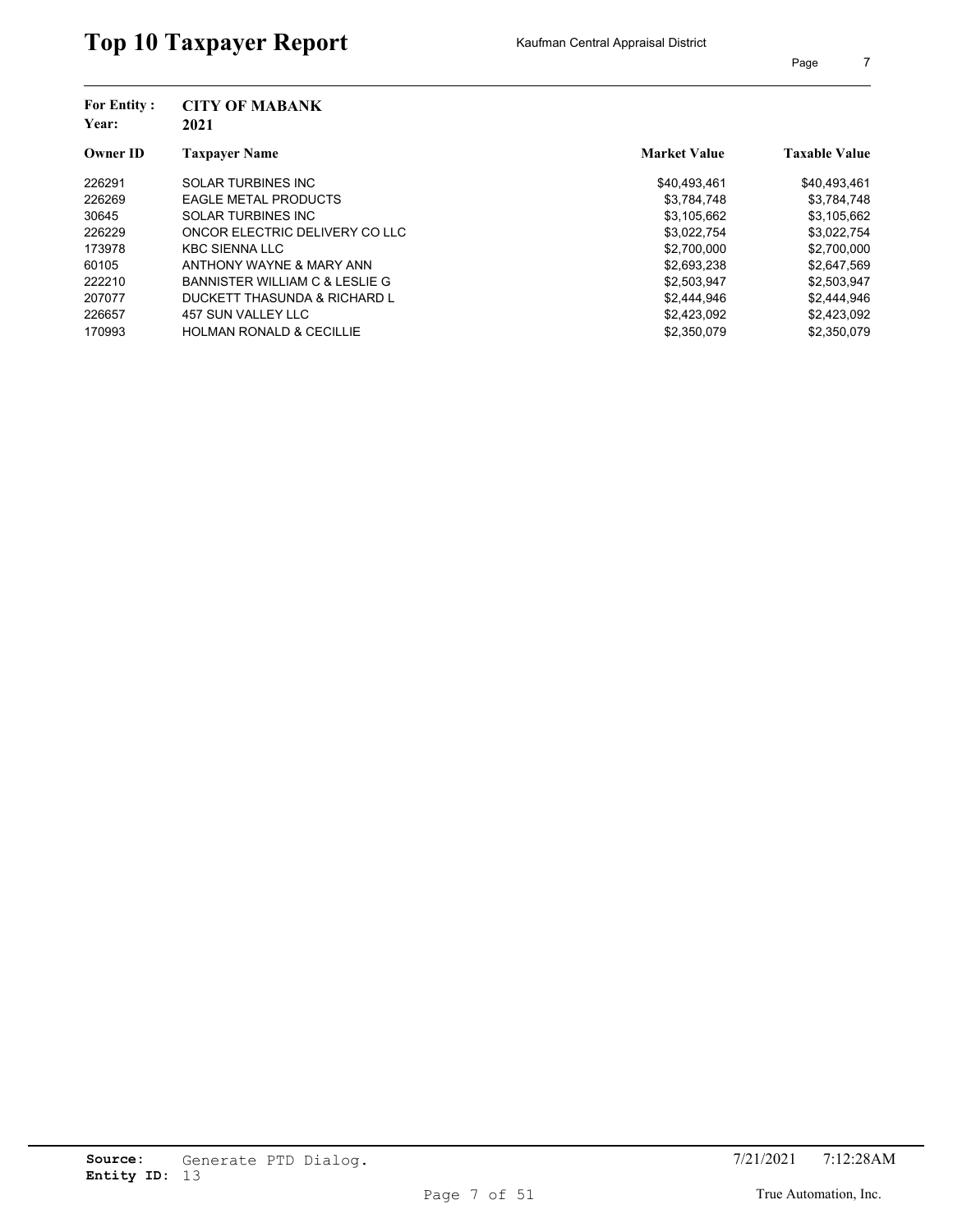| <b>For Entity:</b><br>Year: | <b>CITY OF MESOUITE</b><br>2021 |                     |                      |
|-----------------------------|---------------------------------|---------------------|----------------------|
| <b>Owner ID</b>             | <b>Taxpayer Name</b>            | <b>Market Value</b> | <b>Taxable Value</b> |
| 76680                       | D R HORTON TEXAS LTD            | \$9,547,100         | \$9,547,100          |
| 179133                      | OAK NATIONAL HOLDINGS LLC       | \$4,542,077         | \$4,542,077          |
| 70593                       | <b>BEAM &amp; SONS INC</b>      | \$2,039,779         | \$2,039,779          |
| 166425                      | <b>JYZ PROPERTIES LLC</b>       | \$1,915,966         | \$1,915,966          |
| 21134                       | SCHRENK FRANCIS J & JUDITH A    | \$1,534,027         | \$1,534,027          |
| 216812                      | <b>HEARTLAND RETAIL LLC</b>     | \$1,109,212         | \$1,109,212          |
| 169031                      | NADG 10/HEARTLAND LP            | \$885,130           | \$885,130            |
| 231453                      | AMERICAN NATIONAL BANK OF TEXAS | \$805.860           | \$805,860            |
| 226229                      | ONCOR ELECTRIC DELIVERY CO LLC  | \$608.153           | \$608,153            |
| 166203                      | HW HEARTLAND LP                 | \$573,398           | \$573.398            |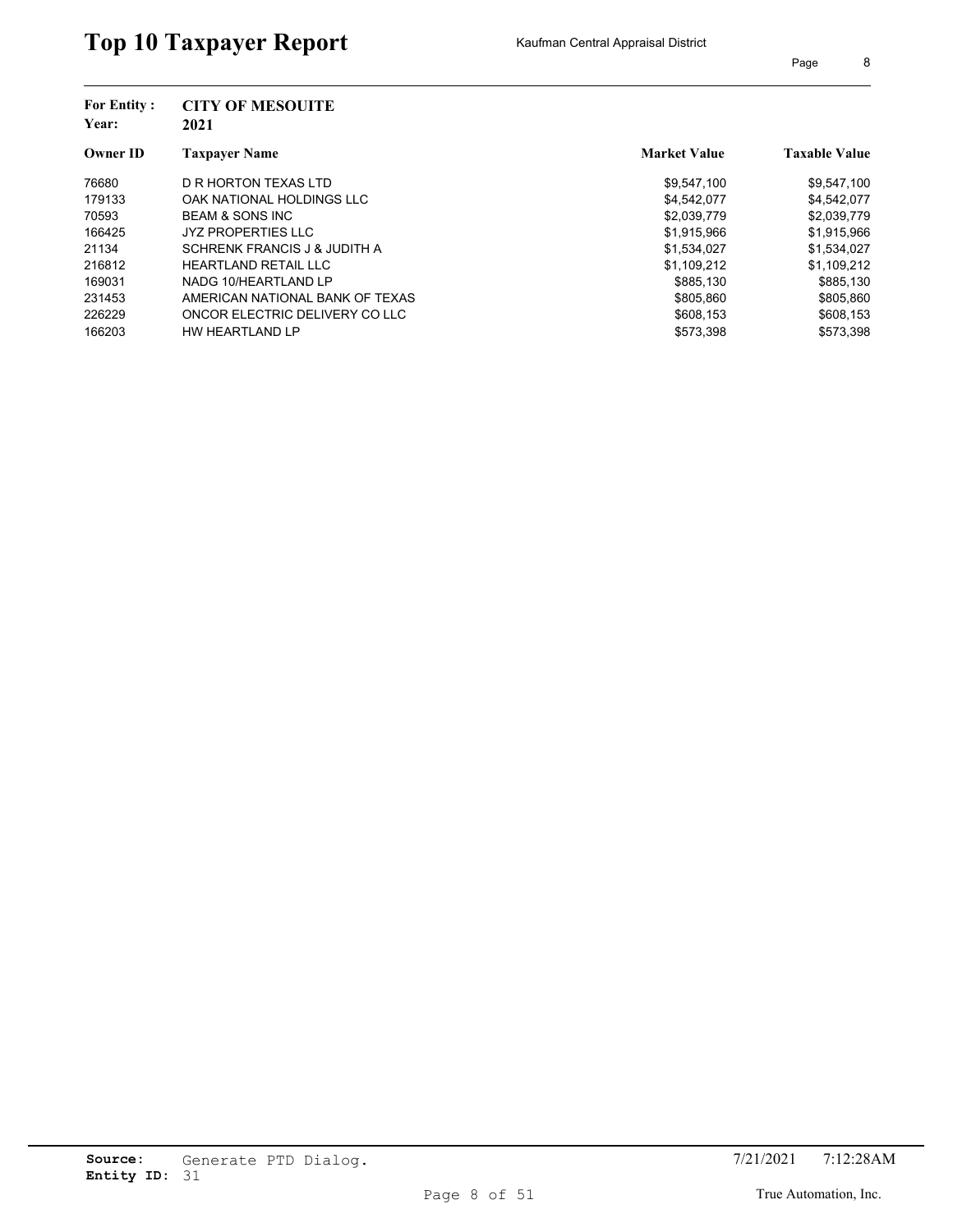| Page | 9 |
|------|---|
|      |   |

| <b>For Entity:</b><br>Year: | <b>CITY OF OAK GROVE</b><br>2021 |                     |                      |
|-----------------------------|----------------------------------|---------------------|----------------------|
| <b>Owner ID</b>             | <b>Taxpayer Name</b>             | <b>Market Value</b> | <b>Taxable Value</b> |
| 226229                      | ONCOR ELECTRIC DELIVERY CO LLC   | \$861.374           | \$861,374            |
| 170288                      | DAVIS CURTIS L & BEVERLY D       | \$689.750           | \$641.300            |
| 81419                       | SHAW RANDY T & AIMEE C           | \$543.126           | \$543,126            |
| 196287                      | <b>BISHOP DANIEL S</b>           | \$558,445           | \$537,809            |
| 216170                      | <b>MURREY DEANNE</b>             | \$586.844           | \$528,000            |
| 190179                      | CASSON WILLIAM & BARBARA         | \$491.103           | \$466,823            |
| 62542                       | MARSH LAURA                      | \$484.031           | \$454,825            |
| 227469                      | BRASCH HEINO T JR & KEIRSTY J    | \$453,573           | \$453,573            |
| 27123                       | DAVIS CHARLES L & MEREDITH D     | \$709,515           | \$453,493            |
| 171314                      | DAVIS BRANDON & DARA             | \$479.137           | \$440.029            |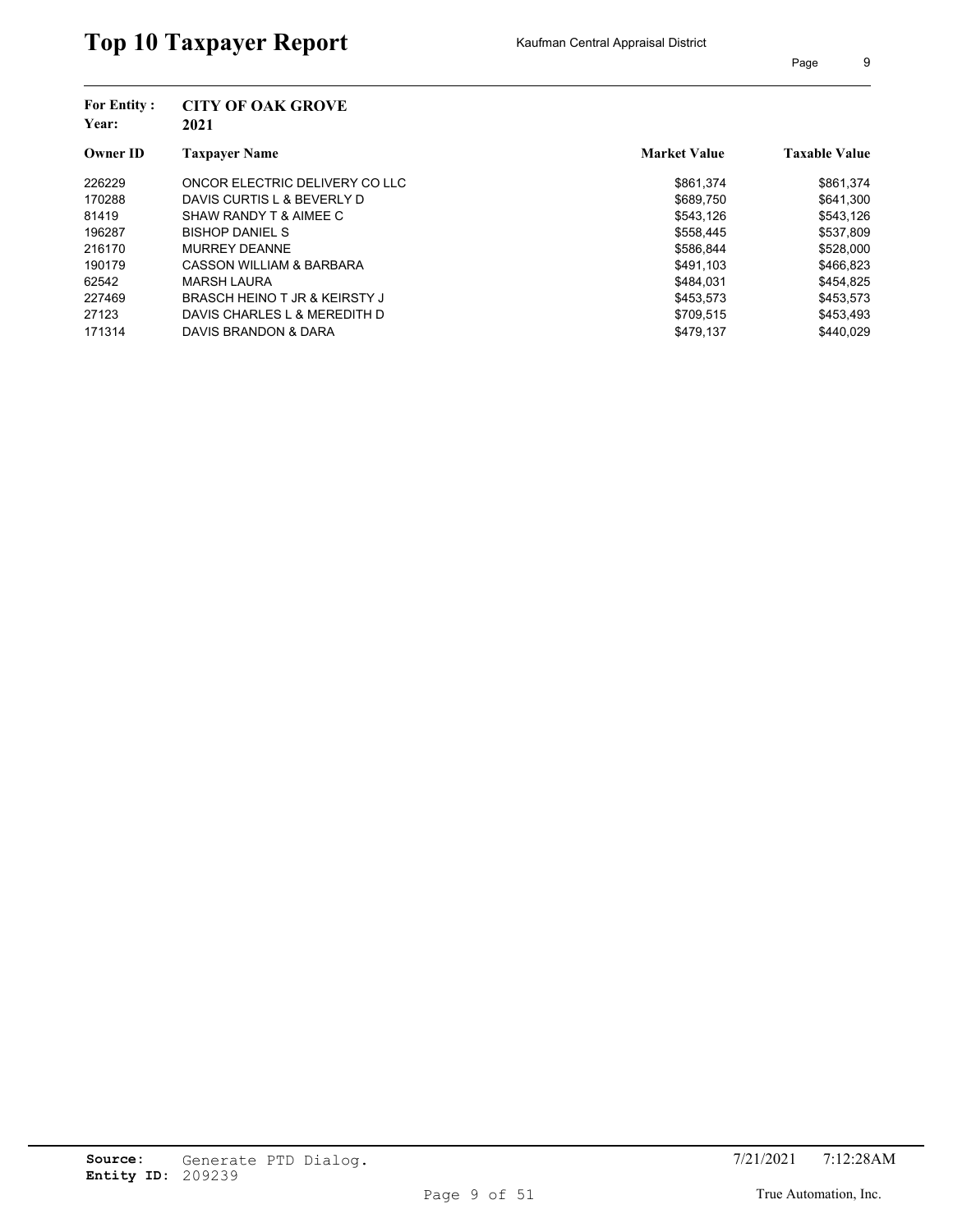| <b>For Entity:</b> | <b>CITY OF OAK RIDGE</b>              |                     |                      |
|--------------------|---------------------------------------|---------------------|----------------------|
| Year:              | 2021                                  |                     |                      |
| <b>Owner ID</b>    | <b>Taxpayer Name</b>                  | <b>Market Value</b> | <b>Taxable Value</b> |
| 208806             | RIVERSIDE EAST HOMEBUILDERS LTD       | \$1,530,454         | \$1,530,454          |
| 229851             | <b>VLMC INC</b>                       | \$887,200           | \$887,200            |
| 205671             | PARMER CONSTRUCTION CO LLC            | \$681.901           | \$613,294            |
| 217324             | SPARKS DAVID & ASHLEY                 | \$641,312           | \$577,500            |
| 38600              | <b>HARRISON NEIL C &amp; GWEN</b>     | \$809.885           | \$566,711            |
| 53670              | JESS DAVID L & KARISSA D              | \$562,811           | \$558,674            |
| 205352             | CUNNINGHAM RICHARD P & CAROLINE       | \$821.827           | \$473,418            |
| 168911             | <b>GOLDRING JOHN ANDREW</b>           | \$485.825           | \$458.797            |
| 201404             | <b>GARCIA ABRAHAM &amp; MARGARITA</b> | \$454,942           | \$454,942            |
| 171657             | BAXTER FAMILY RANCH LLC               | \$800.341           | \$453.754            |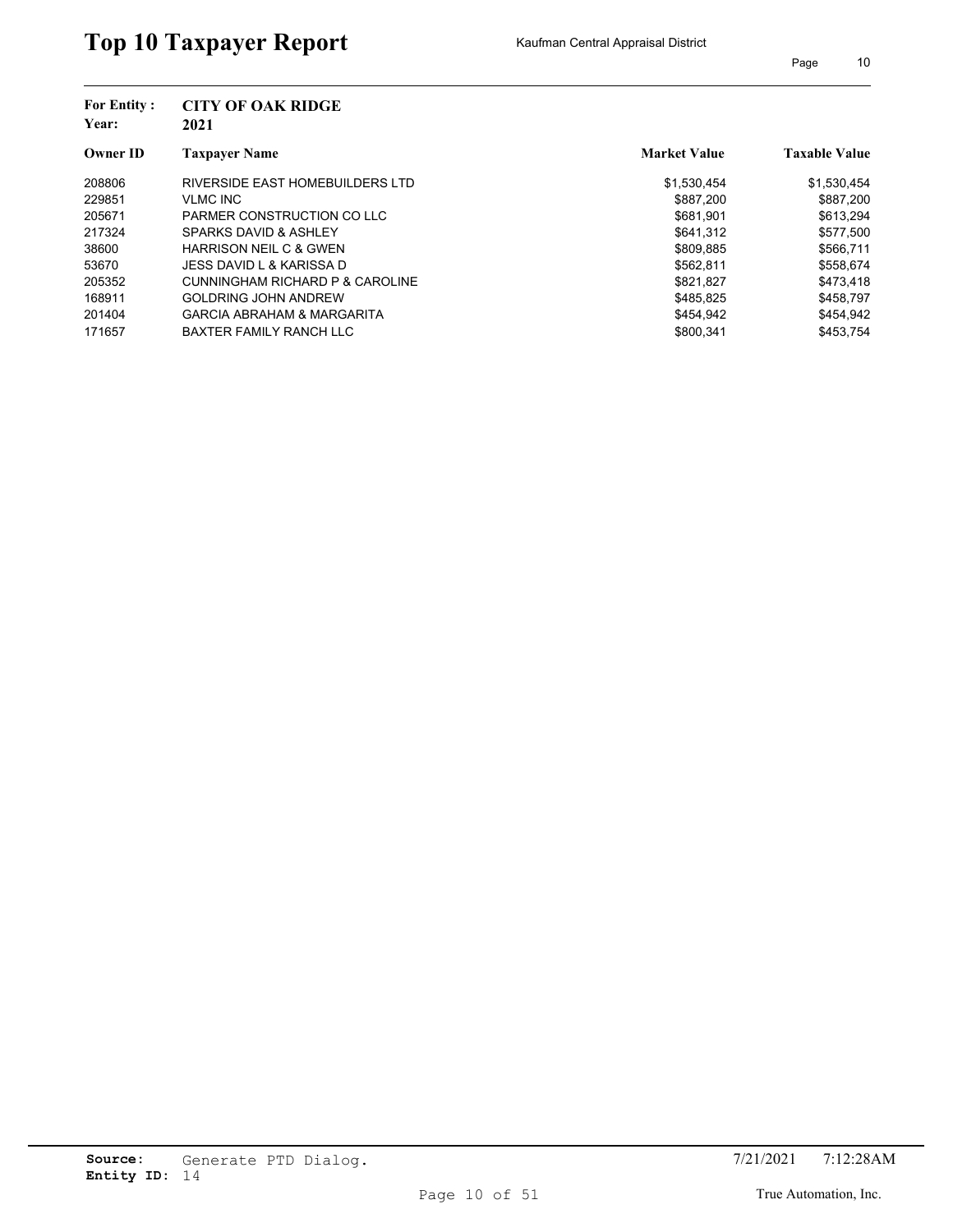| <b>For Entity:</b><br>Year:<br><b>Owner ID</b> | <b>CITY OF POST OAK BEND</b><br>2021 |                     |                      |  |
|------------------------------------------------|--------------------------------------|---------------------|----------------------|--|
|                                                | <b>Taxpayer Name</b>                 | <b>Market Value</b> | <b>Taxable Value</b> |  |
| 233498                                         | POST OAK CAPITAL LLC                 | \$1,861,834         | \$1,861,834          |  |
| 55735                                          | MC CLAIN CAROLYN                     | \$2,255,753         | \$1,546,864          |  |
| 15431                                          | <b>BOUNDS GARY LEE &amp; KIM</b>     | \$773,210           | \$773,210            |  |
| 86823                                          | DEEL FRANK L III                     | \$739.131           | \$620,028            |  |
| 213025                                         | PETERSON DREW J & NATALIE C          | \$676.804           | \$604,882            |  |
| 28549                                          | <b>BAILEY J BRENT &amp; CATHY F</b>  | \$598.439           | \$598,439            |  |
| 45018                                          | CARNEY LAND & CATTLE L P             | \$878,362           | \$582,040            |  |
| 188159                                         | TEICHELMAN SAMUEL                    | \$879.151           | \$547.963            |  |
| 230674                                         | <b>COPE LIVING TRUST</b>             | \$500,000           | \$500,000            |  |
| 214131                                         | <b>PARKER AMY R</b>                  | \$488.446           | \$470.097            |  |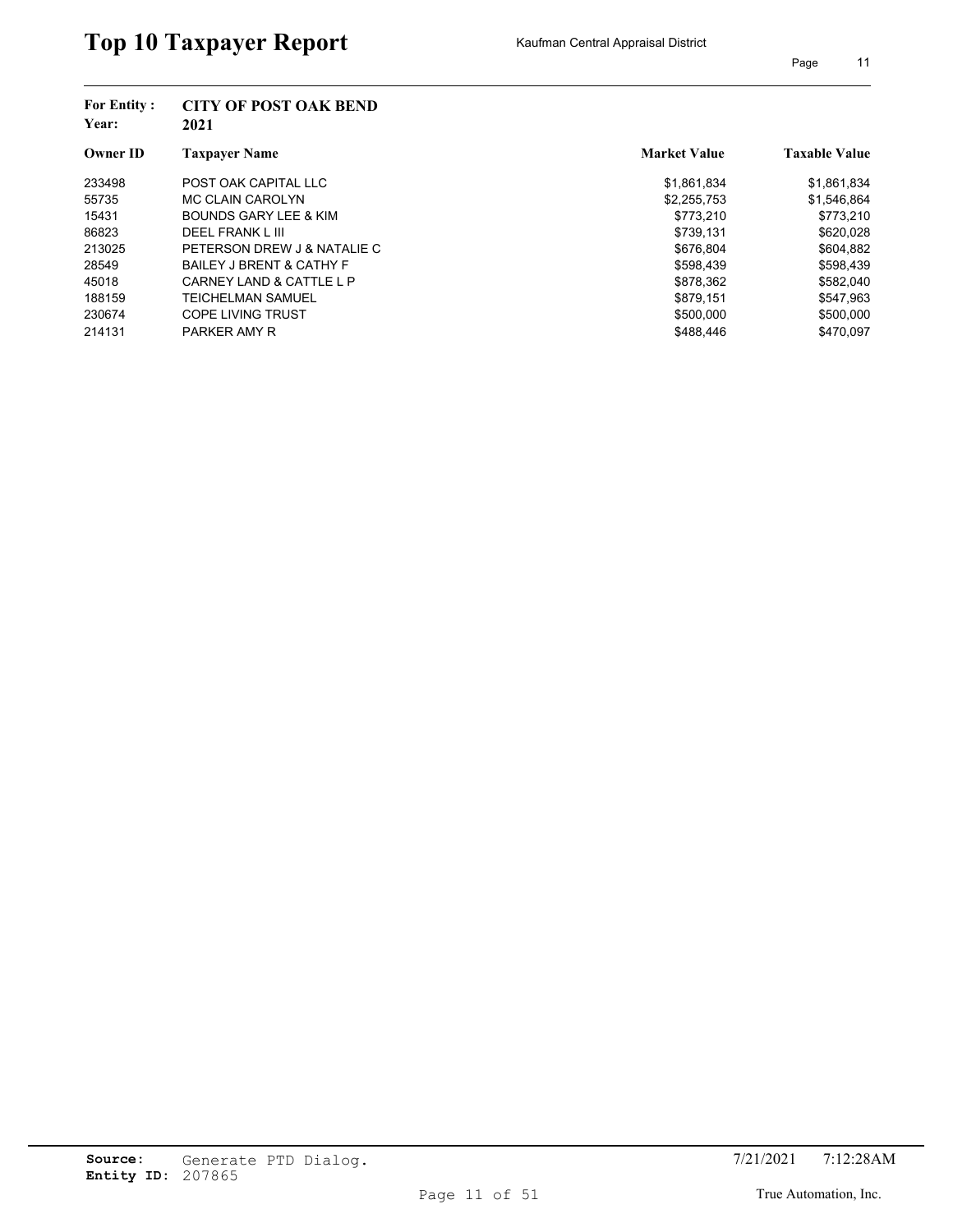| Page | 12 |
|------|----|
|------|----|

| <b>For Entity:</b><br>Year: | <b>CITY OF SEAGOVILLE</b><br>2021          |                     |                      |  |
|-----------------------------|--------------------------------------------|---------------------|----------------------|--|
| <b>Owner ID</b>             | <b>Taxpayer Name</b>                       | <b>Market Value</b> | <b>Taxable Value</b> |  |
| 30009                       | SUDDUTH JAMES & NORMA                      | \$1,770,407         | \$1,412,225          |  |
| 226229                      | ONCOR ELECTRIC DELIVERY CO LLC             | \$1,207,830         | \$1,207,830          |  |
| 65914                       | ANDERSON CLAYTON FUNERAL HOMES             | \$465,000           | \$465,000            |  |
| 234070                      | MEGATEL HOMES III LLC                      | \$2,382,268         | \$405,441            |  |
| 225571                      | LACY CATHY J                               | \$787.434           | \$213.312            |  |
| 76024                       | MIRANDA FRANCISCO & IRENE                  | \$223,896           | \$201,506            |  |
| 38308                       | <b>HOPKINS KENNETH MICHAEL &amp; STARR</b> | \$320.255           | \$192,806            |  |
| 226204                      | ATMOS ENERGY/MID-TEX PIPELINE              | \$173.540           | \$172.141            |  |
| 218079                      | CHARBA DAVID E                             | \$369.538           | \$168,325            |  |
| 218081                      | SORRELLS DANETTE                           | \$369.538           | \$168.325            |  |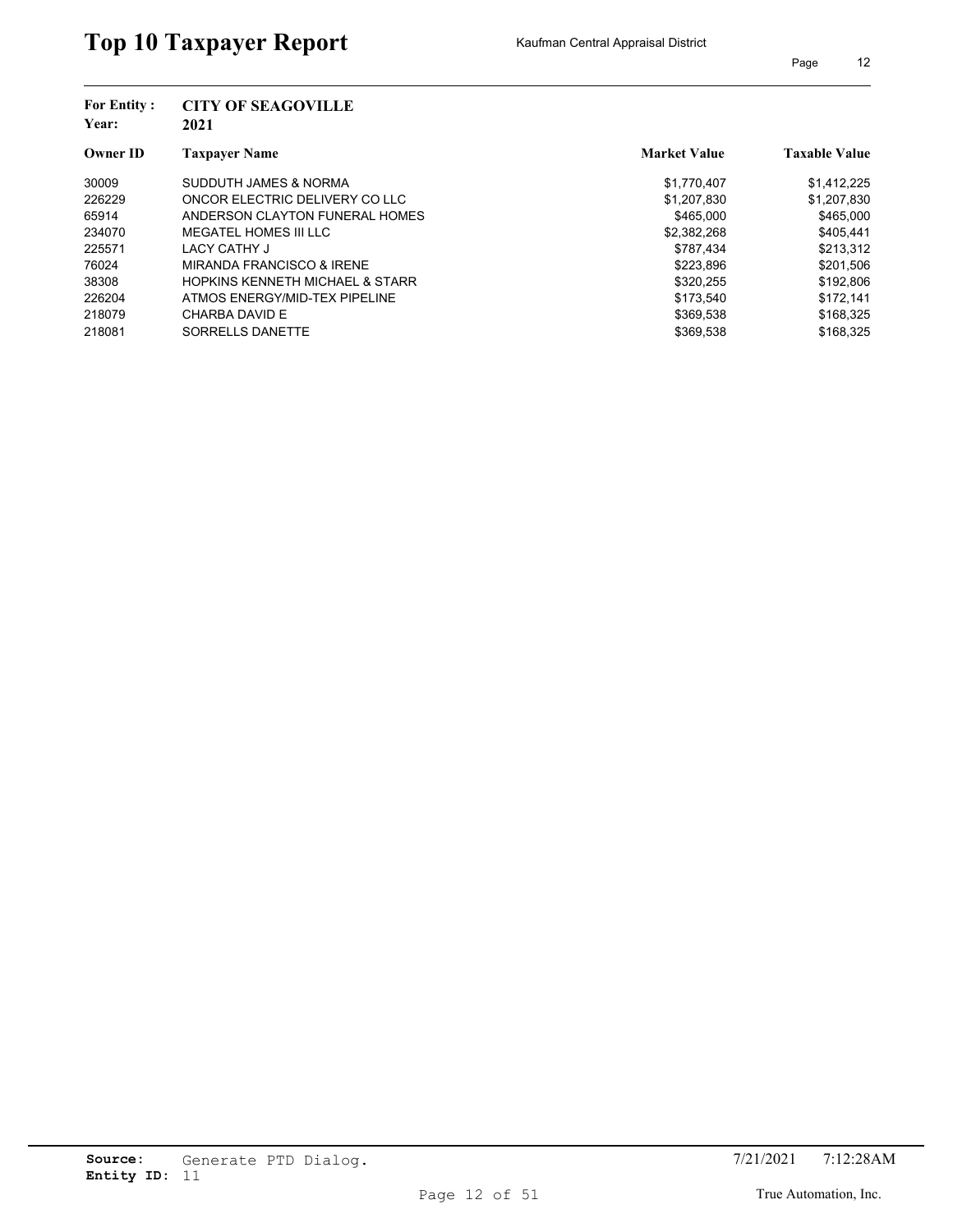| <b>For Entity:</b><br>Year: | <b>CITY OF TALTY</b>                |                     |                      |
|-----------------------------|-------------------------------------|---------------------|----------------------|
|                             | 2021                                |                     |                      |
| <b>Owner ID</b>             | <b>Taxpayer Name</b>                | <b>Market Value</b> | <b>Taxable Value</b> |
| 184795                      | <b>GREINER ROBERT</b>               | \$4,441,789         | \$2,546,633          |
| 172299                      | <b>TATCO PROPERTIES LLC</b>         | \$1,180,678         | \$1,180,678          |
| 201218                      | HPA TEXAS SUB 2016-1 LLC            | \$1,116,000         | \$1,116,000          |
| 15419                       | ALMO INVESTMENT LTD                 | \$1,114,256         | \$1,114,256          |
| 211523                      | TECH GAS SOLUTIONS LLC              | \$831.244           | \$831.244            |
| 78926                       | <b>KENNEDY KENOY &amp; CHARESSA</b> | \$703,331           | \$703,331            |
| 207632                      | CASTILLO TEODORO &                  | \$703.272           | \$703,272            |
| 193448                      | DAVIS MILTON & BRANDI               | \$632.896           | \$632.896            |
| 173127                      | THRASHER TIMOTHY B & JILL L         | \$619,102           | \$619,102            |
| 169099                      | <b>GMC LLC</b>                      | \$2.463.899         | \$617.139            |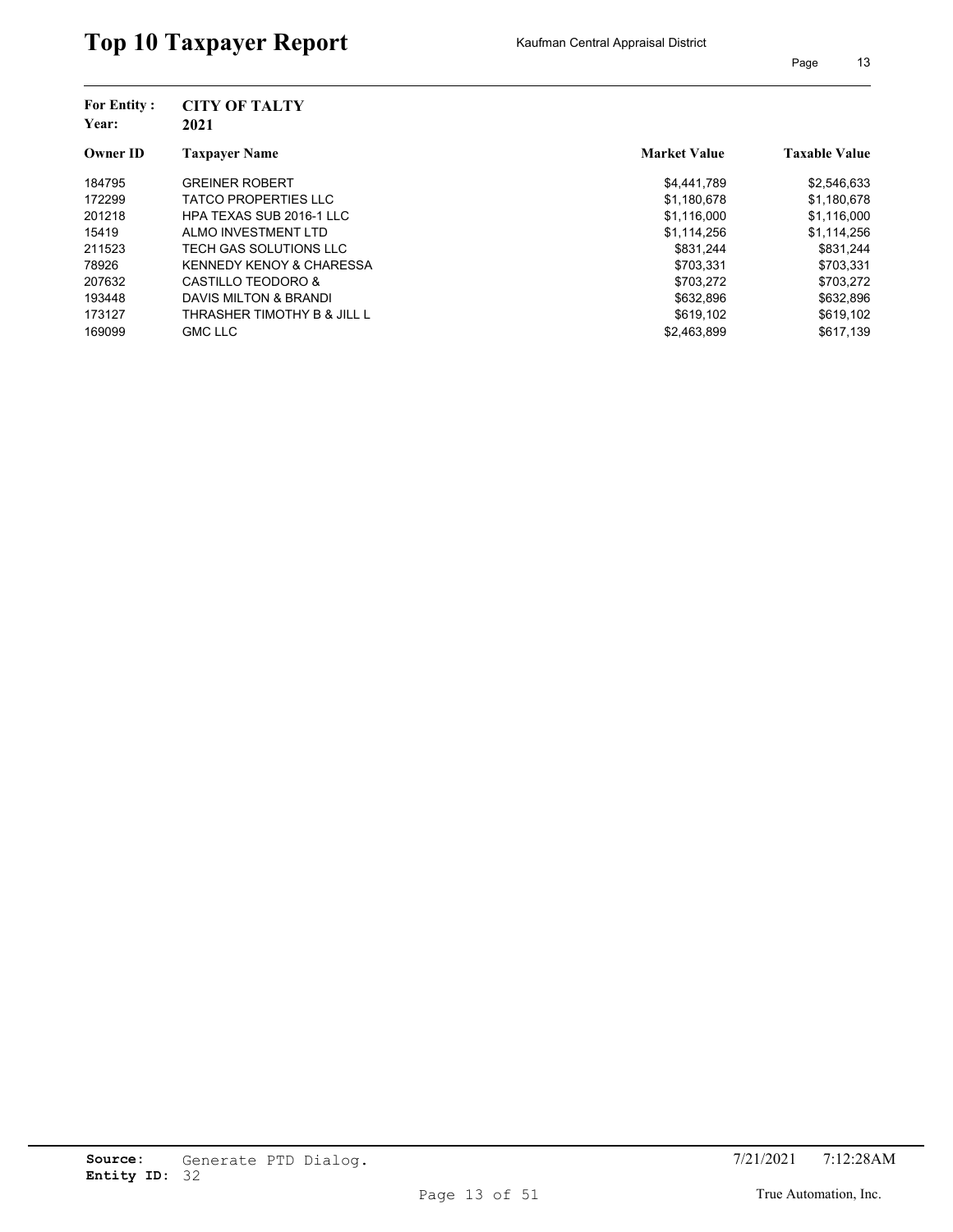| <b>For Entity:</b><br>Year: | <b>CITY OF TERRELL</b><br>2021                     |                     |                      |
|-----------------------------|----------------------------------------------------|---------------------|----------------------|
| <b>Owner ID</b>             | <b>Taxpayer Name</b>                               | <b>Market Value</b> | <b>Taxable Value</b> |
| 226207                      | AUTOZONE TEXAS LP                                  | \$53,731,404        | \$46,181,788         |
| 215732                      | TX TERRELL AMERICAN LLC                            | \$41,135,772        | \$41,135,772         |
| 226248                      | WAL-MART STORES 01-265                             | \$39,878,721        | \$39,878,721         |
| 229075                      | <b>WOODMONT TERRELL LP</b>                         | \$23,219,758        | \$23,219,758         |
| 214395                      | WESTHOFF JOHN E TRUSTEE OF THE CHARLES & TRINA GIL | \$18,400,000        | \$18,400,000         |
| 226229                      | ONCOR ELECTRIC DELIVERY CO LLC                     | \$17,316,468        | \$17,316,468         |
| 226224                      | <b>MADIX INC</b>                                   | \$34,045,089        | \$16.716.946         |

226228 OLDCASTLE BUILDINGENVELOPE INC **\$35,631,378** \$16,471,876 220650 TERRELL MF VENTURES LLC 816,000,000 \$16,000,000 \$16,000,000 \$16,000,000 191399 BUC-EES LTD **\$15,809,580** \$15,809,580 \$15,809,580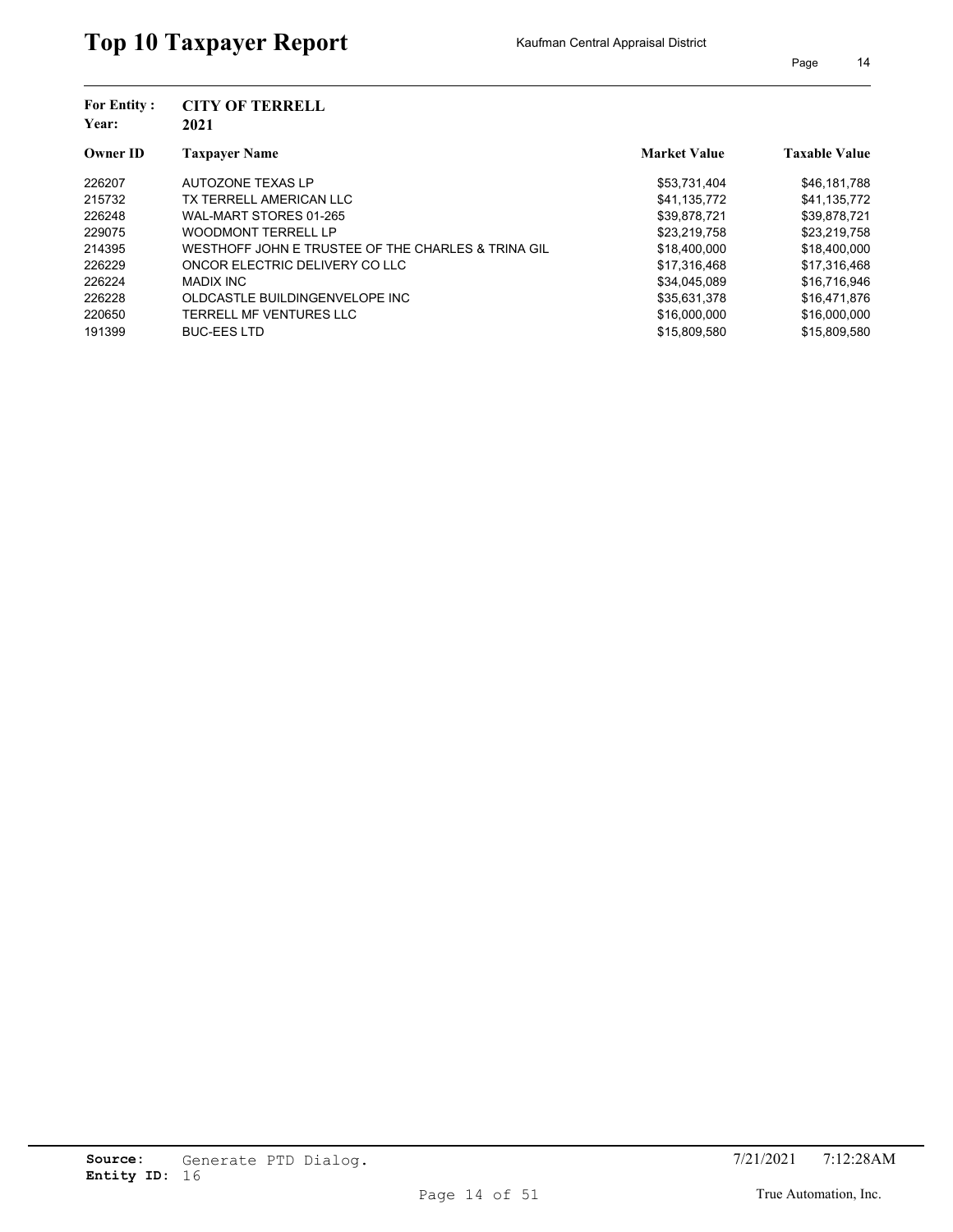| <b>For Entity:</b><br>Year: | <b>CRANDALL ISD</b><br>2021                   |                     |                      |
|-----------------------------|-----------------------------------------------|---------------------|----------------------|
| <b>Owner ID</b>             | <b>Taxpaver Name</b>                          | <b>Market Value</b> | <b>Taxable Value</b> |
| 200030                      | LENNAR HOMES OF TEXAS LAND & CONSTRUCTION LTD | \$12,084,033        | \$12,084,033         |
| 166203                      | HW HEARTLAND LP                               | \$30,451,389        | \$9,825,570          |
| 226229                      | ONCOR ELECTRIC DELIVERY CO LLC                | \$6.527.580         | \$6,527,580          |
| 33772                       | STAR MOBILE HOMES LP                          | \$5,488,259         | \$5,447,712          |
| 192987                      | D.R HORTON - TEXAS, LTD.                      | \$5,050,000         | \$5,050,000          |
| 82377                       | <b>BEAZER HOMES TEXAS LP</b>                  | \$4.875.204         | \$4,875,204          |
| 193261                      | <b>BLOOMFIELD HOMES LP</b>                    | \$4,843,219         | \$4,843,219          |
| 234647                      | LILY SOLAR, LLC                               | \$4,305,692         | \$4,305,692          |
| 224720                      | DASSONS FORNEY 208 LP                         | \$3,820,386         | \$3,820,386          |
| 179133                      | OAK NATIONAL HOLDINGS LLC                     | \$3,520,070         | \$3.467.570          |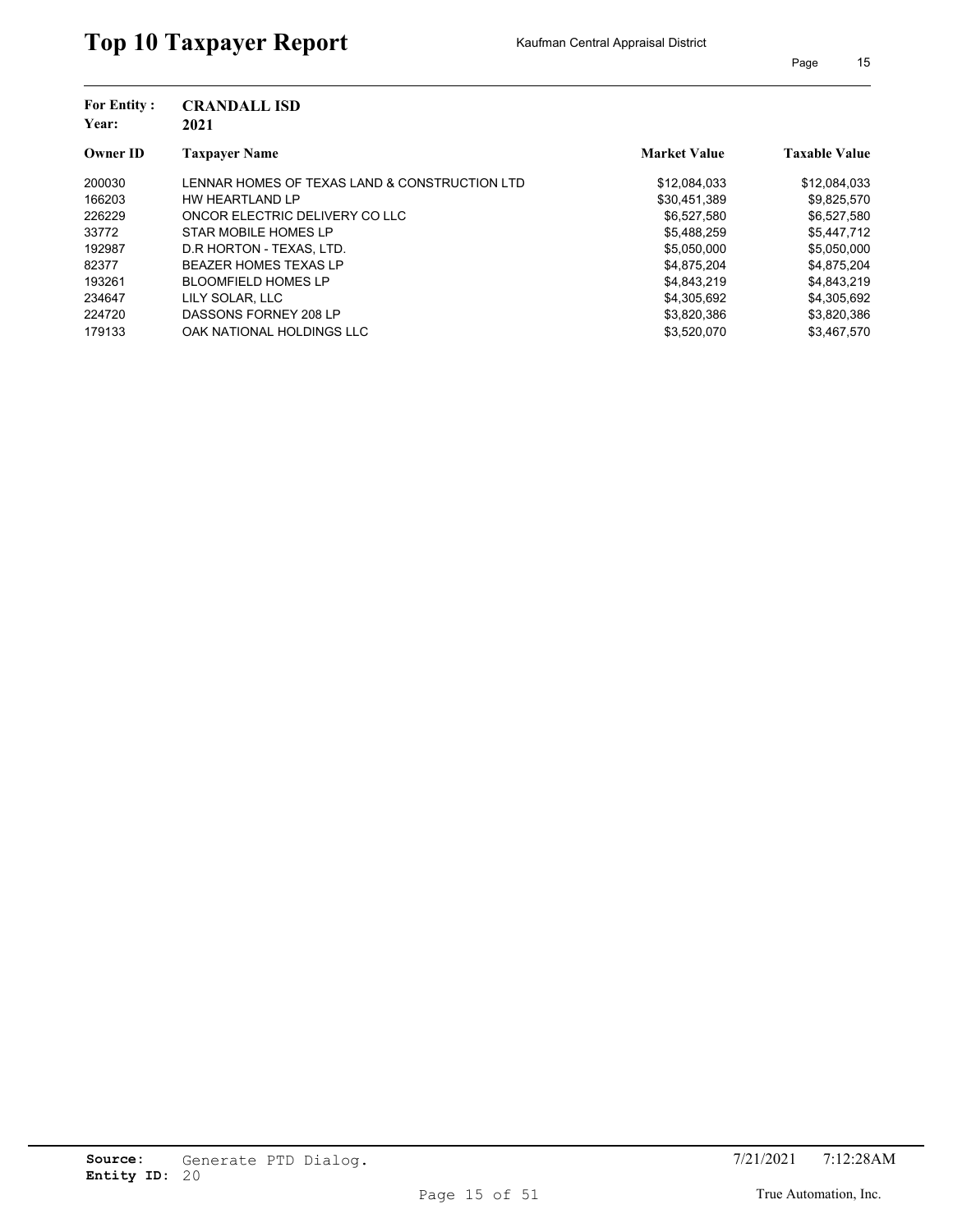| <b>For Entity:</b><br>Year: | <b>FORNEY ISD</b><br>2021                         |                     |                      |
|-----------------------------|---------------------------------------------------|---------------------|----------------------|
| <b>Owner ID</b>             | <b>Taxpayer Name</b>                              | <b>Market Value</b> | <b>Taxable Value</b> |
| 226217                      | LA FRONTERA HOLDINGS LLC                          | \$692,406,837       | \$577,252,737        |
| 228245                      | NLP GOODYEAR BTS LLC                              | \$59,900,000        | \$59,900,000         |
| 226236                      | SMURFIT KAPPA NORTH AMERICA. LLC                  | \$49,330,704        | \$39,666,747         |
| 225077                      | BLUEMOUND LAND PROPERTIES LLC ETAL                | \$39,388,276        | \$39,388,276         |
| 200333                      | ROSE ENGLEBROOK LP & ROSE MARLBOROUGH SQUARE APTS | \$38,000,000        | \$38,000,000         |
| 212414                      | DFW GATEWAY OAKS APARTMENTS LLC ETAL              | \$36,600,000        | \$36,600,000         |
| 226229                      | ONCOR ELECTRIC DELIVERY CO LLC                    | \$36,256,090        | \$36,256,090         |
| 211549                      | D4FR LLC                                          | \$32.640.000        | \$32.640.000         |
| 214096                      | EMERSON FORNEY APARTMENTS LP                      | \$32,600,000        | \$32,600,000         |
| 69301                       | <b>VALFAIR CONSTRUCTION INC.</b>                  | \$29.640.884        | \$29.640.884         |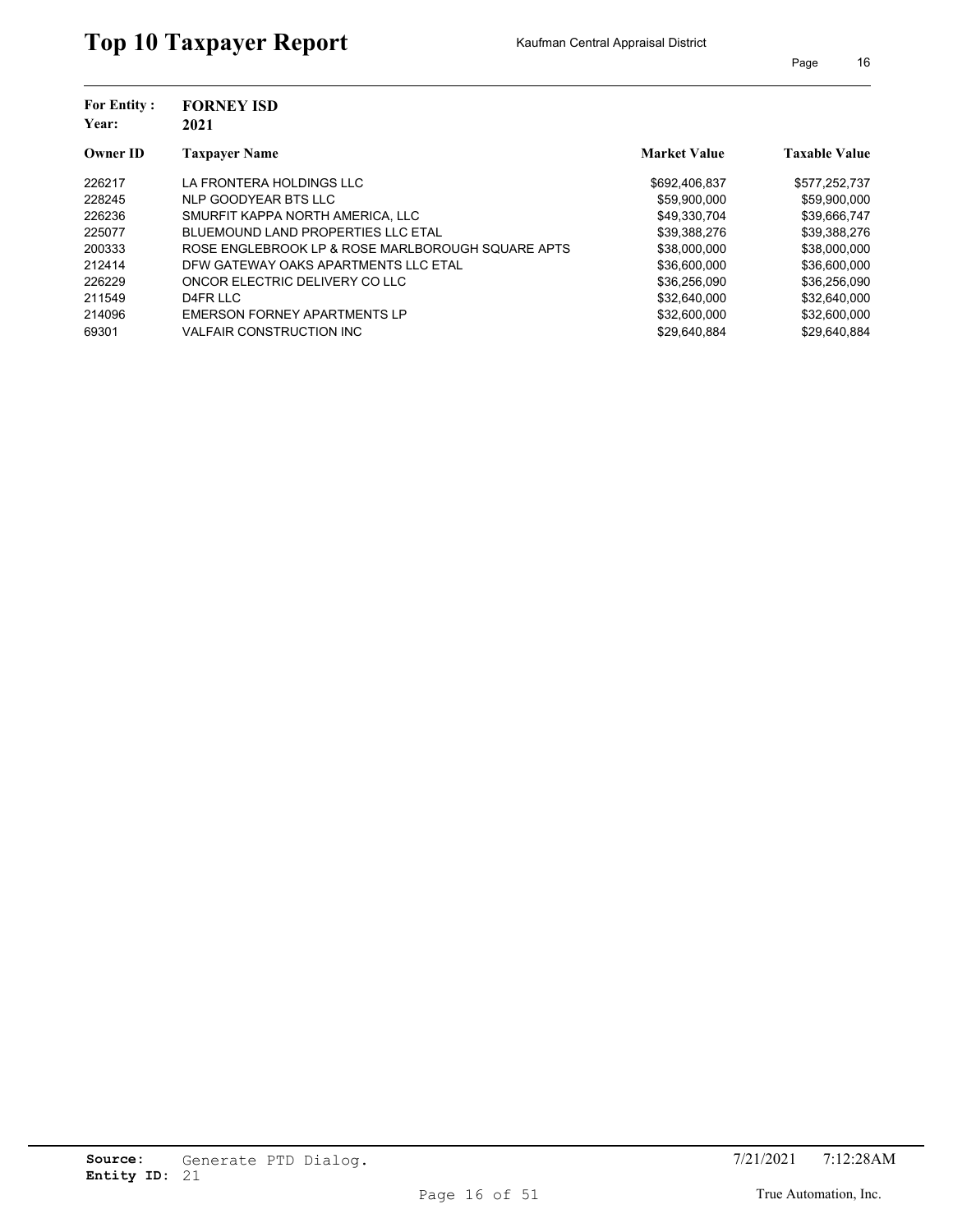| <b>For Entity:</b><br>Year: | <b>FOX HOLLOW PUBLIC IMP DIST 1</b><br>2021 |                     |                      |  |
|-----------------------------|---------------------------------------------|---------------------|----------------------|--|
| <b>Owner ID</b>             | <b>Taxpayer Name</b>                        | <b>Market Value</b> | <b>Taxable Value</b> |  |
| 172092                      | BLERIOT FORNEY #1 LTD                       | \$7,693,565         | \$7,693,565          |  |
| 209698                      | CHG SENIOR LIVING RE OF FORNEY LLC          | \$4,855,568         | \$4,855,568          |  |
| 198443                      | FORNEY FOX HOLLOW LLC                       | \$2,851,002         | \$2,851,002          |  |
| 85149                       | FORNEY FOX HOLLOW LLP                       | \$2,537,047         | \$2,537,047          |  |
| 76470                       | FIRST TEXAS HOMES INC                       | \$2,282,637         | \$2,282,637          |  |
| 193261                      | <b>BLOOMFIELD HOMES LP</b>                  | \$2,205,426         | \$2,205,426          |  |
| 231395                      | <b>IMPRESSION HOMES LLC</b>                 | \$1,897,726         | \$1,897,726          |  |
| 174470                      | NAF CONVENIENCE OPERATIONS INC.             | \$1,855,516         | \$1,855,516          |  |
| 224014                      | CL REAL ESTATE FORNEY LLC                   | \$1,854,350         | \$1,854,350          |  |
| 167571                      | FORNEY PROFESSIONAL CENTER INC              | \$1.390.000         | \$1.390.000          |  |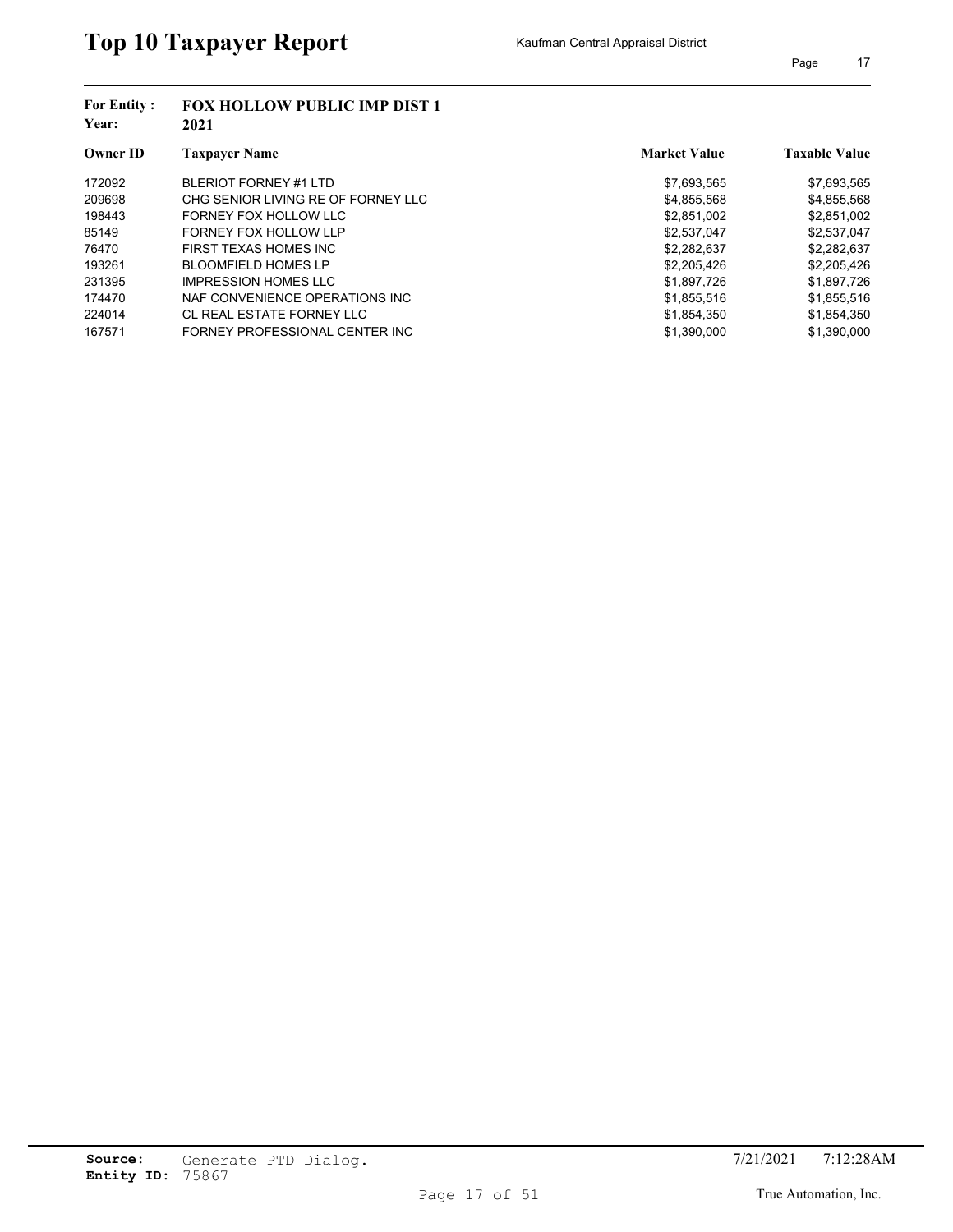| <b>For Entity:</b><br>Year: | <b>KAUFMAN CO FRESH WATER DIST</b><br>2021 |                     |                      |
|-----------------------------|--------------------------------------------|---------------------|----------------------|
| <b>Owner ID</b>             | <b>Taxpayer Name</b>                       | <b>Market Value</b> | <b>Taxable Value</b> |
| 193964                      | AMH 2014-2 BORROWER LLC                    | \$1,305,000         | \$1,305,000          |
| 194360                      | ARP 2014-1 BORROWER LLC                    | \$1.074.000         | \$1,074,000          |
| 215239                      | SFR JV 1 PROPERTY LLC                      | \$1,072,395         | \$1,072,395          |
| 199126                      | AMH 2015-2 BORROWER LLC                    | \$1,047,000         | \$1,047,000          |
| 221514                      | HIGH OPPORTUNITY NEIGHBORHOOD LLC          | \$850.611           | \$850,611            |
| 191662                      | AMERICAN HOMES 4 RENT PROPERTIES EIGHT LLC | \$804.000           | \$804.000            |
| 210058                      | SINGH ABHA                                 | \$785,389           | \$785,389            |
| 226229                      | ONCOR ELECTRIC DELIVERY CO LLC             | \$677.020           | \$677.020            |
| 228032                      | SFR JV-1 2020 BORROWER LLC                 | \$653,317           | \$653,317            |
| 196172                      | AMH 2015-1 BORROWER LLC                    | \$628,000           | \$628,000            |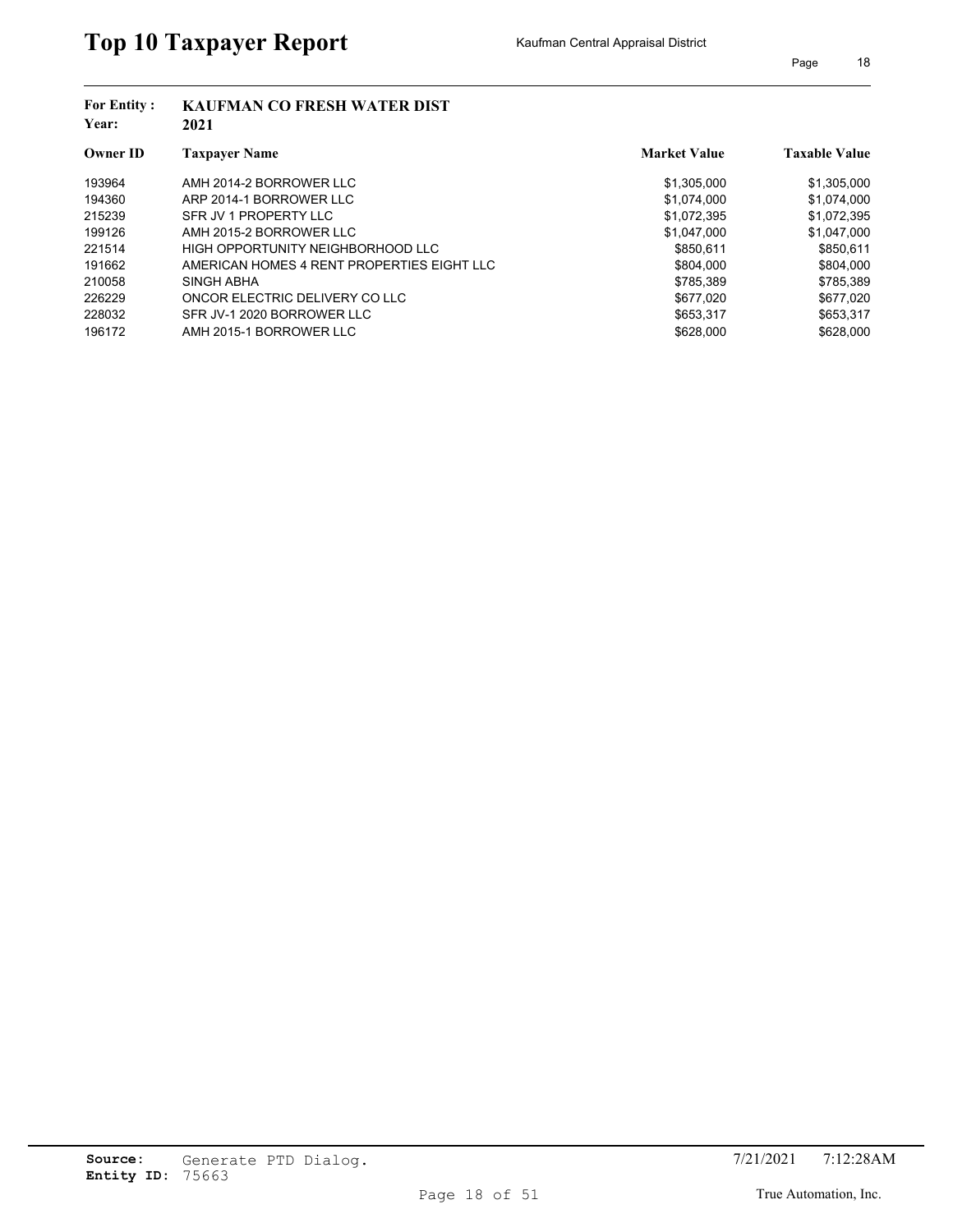| <b>For Entity:</b><br>Year: | <b>KAUFMAN CO FRESH WATER DIST</b><br>2021 |                     |                      |  |
|-----------------------------|--------------------------------------------|---------------------|----------------------|--|
| <b>Owner ID</b>             | <b>Taxpayer Name</b>                       | <b>Market Value</b> | <b>Taxable Value</b> |  |
| 211549                      | D4FR LLC                                   | \$32,640,000        | \$32,640,000         |  |
| 221514                      | HIGH OPPORTUNITY NEIGHBORHOOD LLC          | \$4,237,433         | \$4,237,433          |  |
| 192987                      | D.R HORTON - TEXAS, LTD.                   | \$2,035,000         | \$2,035,000          |  |
| 217021                      | AH4R PROPERTIES LLC                        | \$1,867,000         | \$1,867,000          |  |
| 193964                      | AMH 2014-2 BORROWER LLC                    | \$1,743,111         | \$1,743,111          |  |
| 164374                      | <b>LIBERTY BANKERS</b>                     | \$1,669,187         | \$1,669,187          |  |
| 210193                      | KASE DESIGN LIMITED INC                    | \$1,332,795         | \$1,332,795          |  |
| 203628                      | LIU QING                                   | \$1.304.600         | \$1,304,600          |  |
| 204044                      | <b>SHU PHILIP</b>                          | \$1,269,207         | \$1,269,207          |  |
| 196172                      | AMH 2015-1 BORROWER LLC                    | \$1,265,000         | \$1.265.000          |  |
|                             |                                            |                     |                      |  |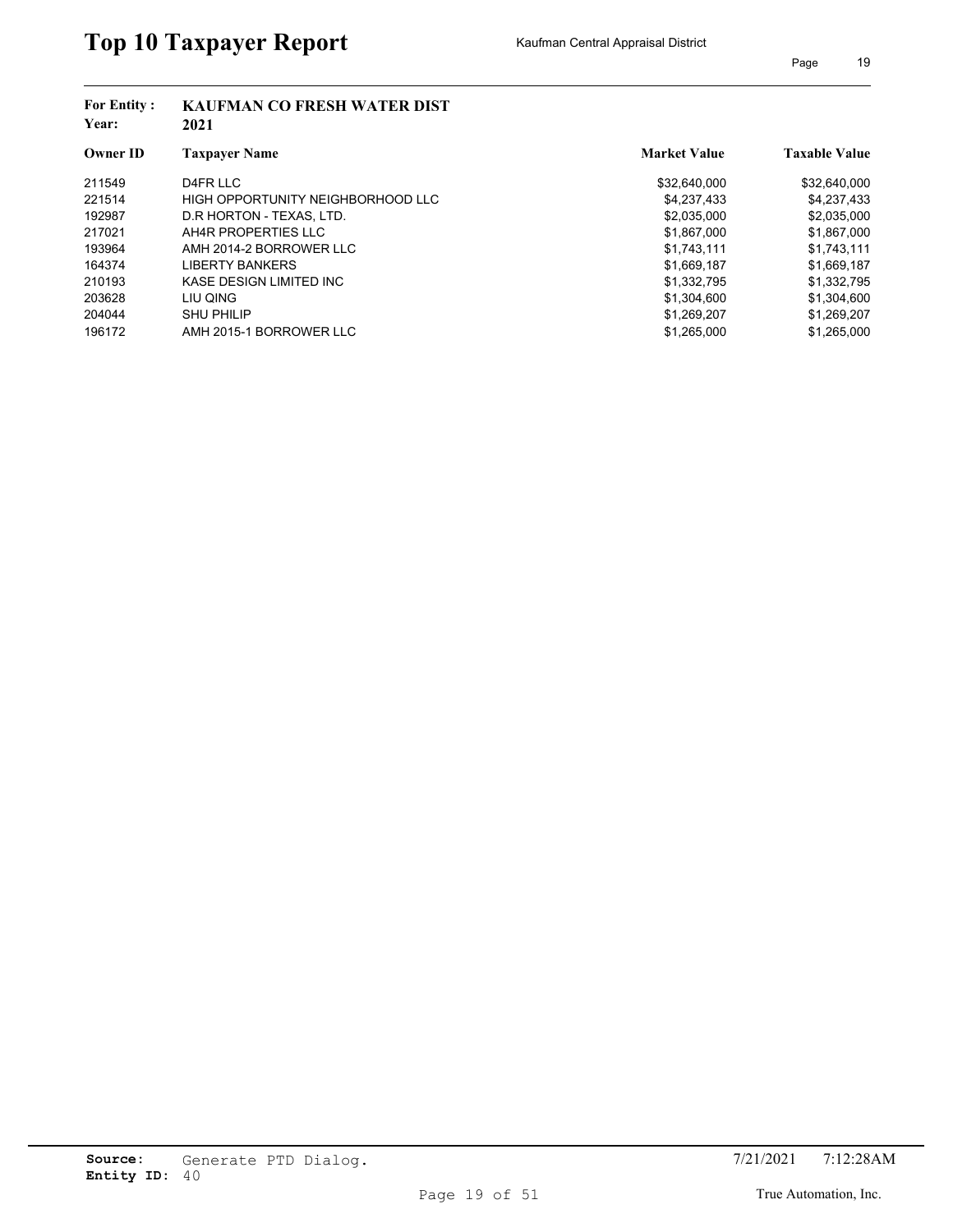| <b>For Entity:</b><br>Year: | <b>KAUFMAN CO FRESH WATER DIST</b><br>2021 |                     |                      |
|-----------------------------|--------------------------------------------|---------------------|----------------------|
| <b>Owner ID</b>             | <b>Taxpayer Name</b>                       | <b>Market Value</b> | <b>Taxable Value</b> |
| 202352                      | LGI HOMES TEXAS LLC                        | \$5,587,722         | \$5,587,722          |
| 193880                      | EQK BRIDGEVIEW PLAZA INC                   | \$14.906.312        | \$5,499,400          |
| 193653                      | DR HORTON TEXAS LTD                        | \$4,881,710         | \$4,881,710          |
| 164826                      | <b>130 WINDMILL FARMS LP</b>               | \$3,737,250         | \$3,737,250          |
| 231180                      | STARLIGHT HOMES TEXAS LLC                  | \$2,343,000         | \$2,343,000          |
| 232920                      | <b>HOME RENT 2 LLC</b>                     | \$1,960,750         | \$1,960,750          |
| 235534                      | <b>MV PHASE I PARTNERS LP</b>              | \$890,000           | \$890,000            |
| 232982                      | MATHEW JIMMY & MINI                        | \$481.003           | \$481.003            |
| 76680                       | D R HORTON TEXAS LTD                       | \$357,500           | \$357,500            |
| 233372                      | PHAN JOHN                                  | \$295.619           | \$295.619            |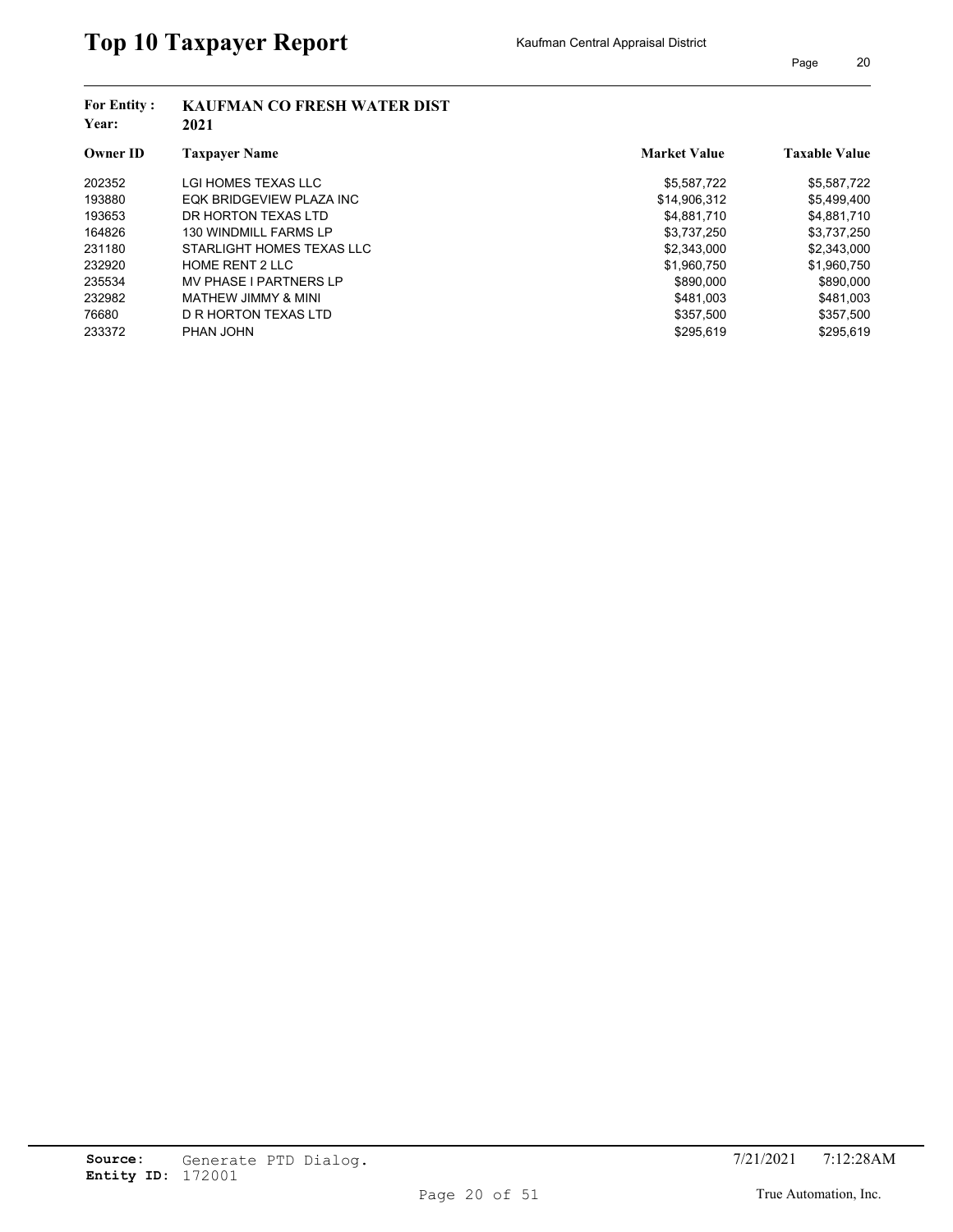| <b>For Entity:</b><br>Year: | <b>KAUFMAN CO FRESH WATER DIST</b><br>2021      |                     |                      |
|-----------------------------|-------------------------------------------------|---------------------|----------------------|
| <b>Owner ID</b>             | <b>Taxpayer Name</b>                            | <b>Market Value</b> | <b>Taxable Value</b> |
| 200030                      | LENNAR HOMES OF TEXAS LAND & CONSTRUCTION LTD   | \$8,783,237         | \$8,783,237          |
| 192987                      | D.R HORTON - TEXAS, LTD.                        | \$5,050,000         | \$5,050,000          |
| 82377                       | <b>BEAZER HOMES TEXAS LP</b>                    | \$4,875,204         | \$4,875,204          |
| 193653                      | DR HORTON TEXAS LTD                             | \$2,024,972         | \$2,024,972          |
| 217136                      | SOCFM DEVELOPER LLC                             | \$2,261,752         | \$1,569,755          |
| 76680                       | D R HORTON TEXAS LTD                            | \$1.217.246         | \$1.217.246          |
| 206988                      | LENNAR HOMES OF TEXAS LAND AND CONSTRUCTION LTD | \$296,600           | \$296,600            |
| 227420                      | <b>CLARKE ASHONTA L</b>                         | \$258.806           | \$258.806            |
| 227046                      | LEMIEUX LESLIE S & COLT E                       | \$258.591           | \$258,591            |
| 232686                      | AGUSTIN JUSTIN B & RACHEL A DAMS                | \$257,872           | \$257.872            |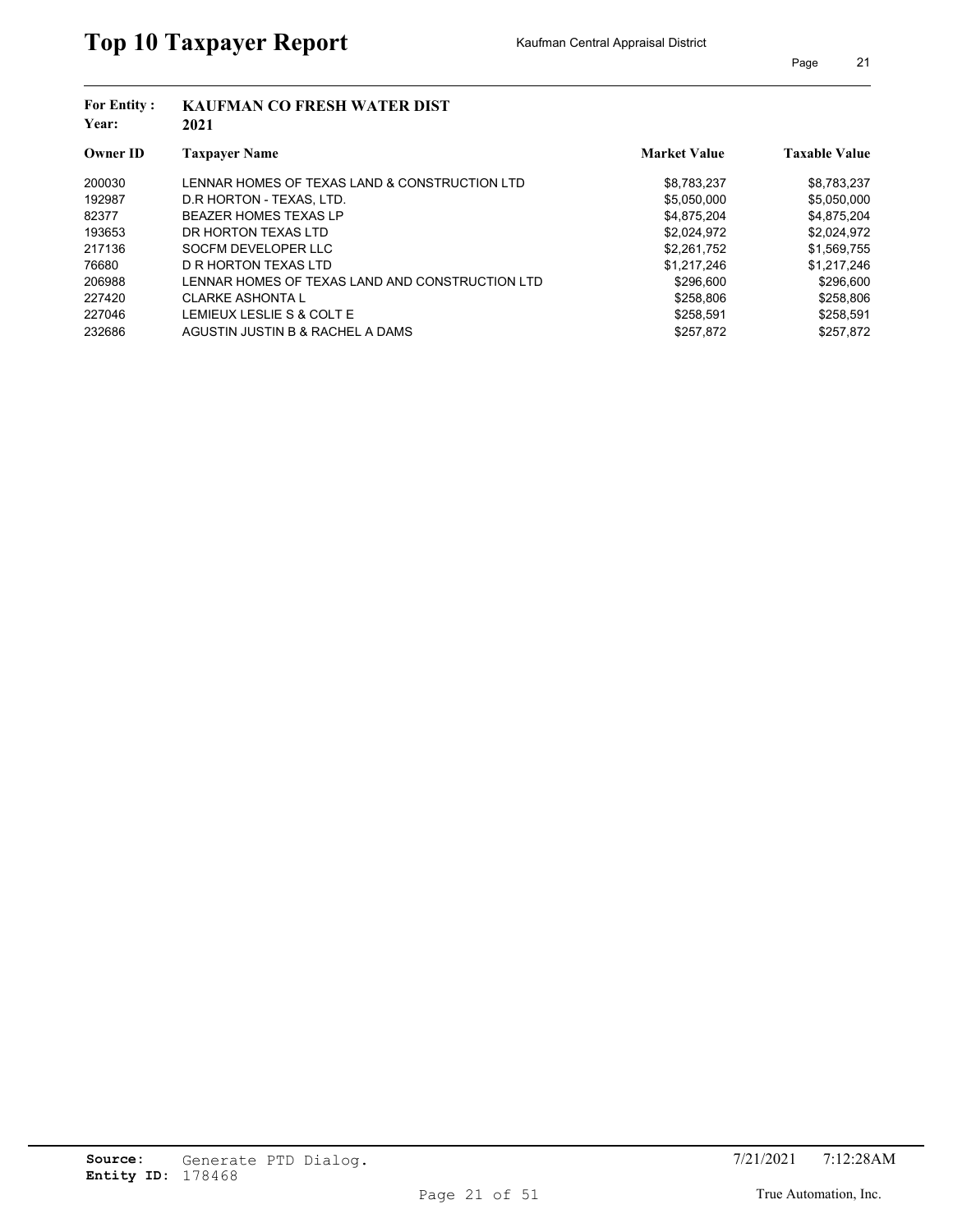| <b>For Entity:</b><br>Year: | <b>KAUFMAN CO FRESH WATER DIST</b><br>2021 |                     |                      |
|-----------------------------|--------------------------------------------|---------------------|----------------------|
| <b>Owner ID</b>             | <b>Taxpayer Name</b>                       | <b>Market Value</b> | <b>Taxable Value</b> |
| 216364                      | <b>TEXAS 903 PARTNERS LP</b>               | \$2,347,000         | \$43,632             |
| 217136                      | SOCFM DEVELOPER LLC                        | \$130.480           | \$3,458              |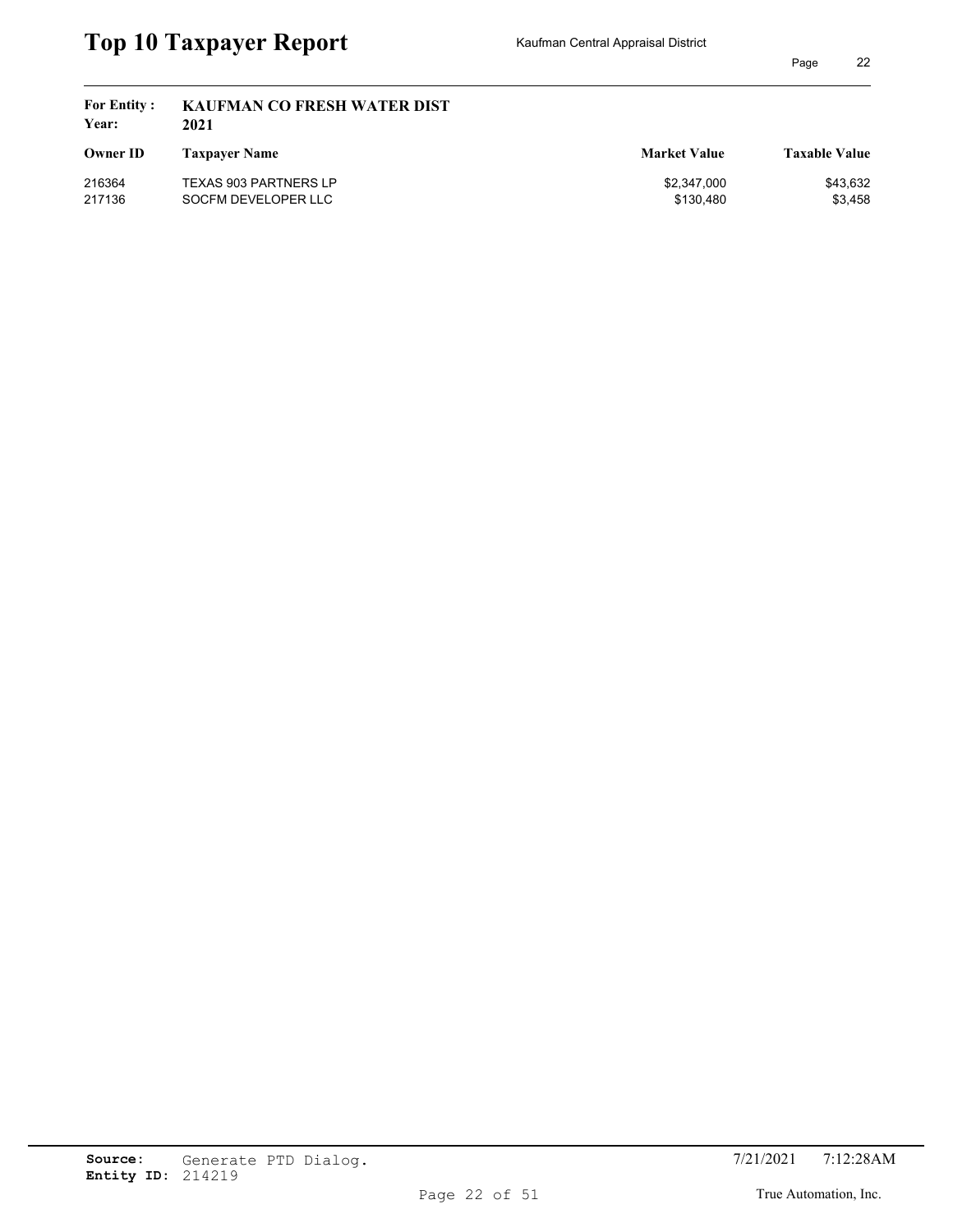| <b>For Entity:</b><br>Year: | <b>KAUFMAN CO FWSD#6</b><br>2021     |                     |                      |
|-----------------------------|--------------------------------------|---------------------|----------------------|
| <b>Owner ID</b>             | <b>Taxpayer Name</b>                 | <b>Market Value</b> | <b>Taxable Value</b> |
| 76680                       | D R HORTON TEXAS LTD                 | \$5,416,500         | \$5,416,500          |
| 212927                      | <b>FORESTAR USA</b>                  | \$3,732,494         | \$3,732,494          |
| 193653                      | DR HORTON TEXAS LTD                  | \$1,105,597         | \$1,105,597          |
| 192987                      | D.R HORTON - TEXAS, LTD.             | \$650,000           | \$650,000            |
| 222544                      | FJ RED SANDERS WOOD KING CAPITAL LLC | \$464.569           | \$464.569            |
| 226430                      | <b>HOYE AARON D &amp; MYSS Y</b>     | \$338.224           | \$338.224            |
| 229617                      | DARNLEY GLORIA &                     | \$334,212           | \$334,212            |
| 227101                      | <b>MORATAYA SANDRA</b>               | \$331.746           | \$331.746            |
| 227645                      | <b>TEWELDE HABTEAB T &amp;</b>       | \$331,746           | \$331,746            |
| 227898                      | CHRISS OLIVIA S & PHILLIP A          | \$329.197           | \$329.197            |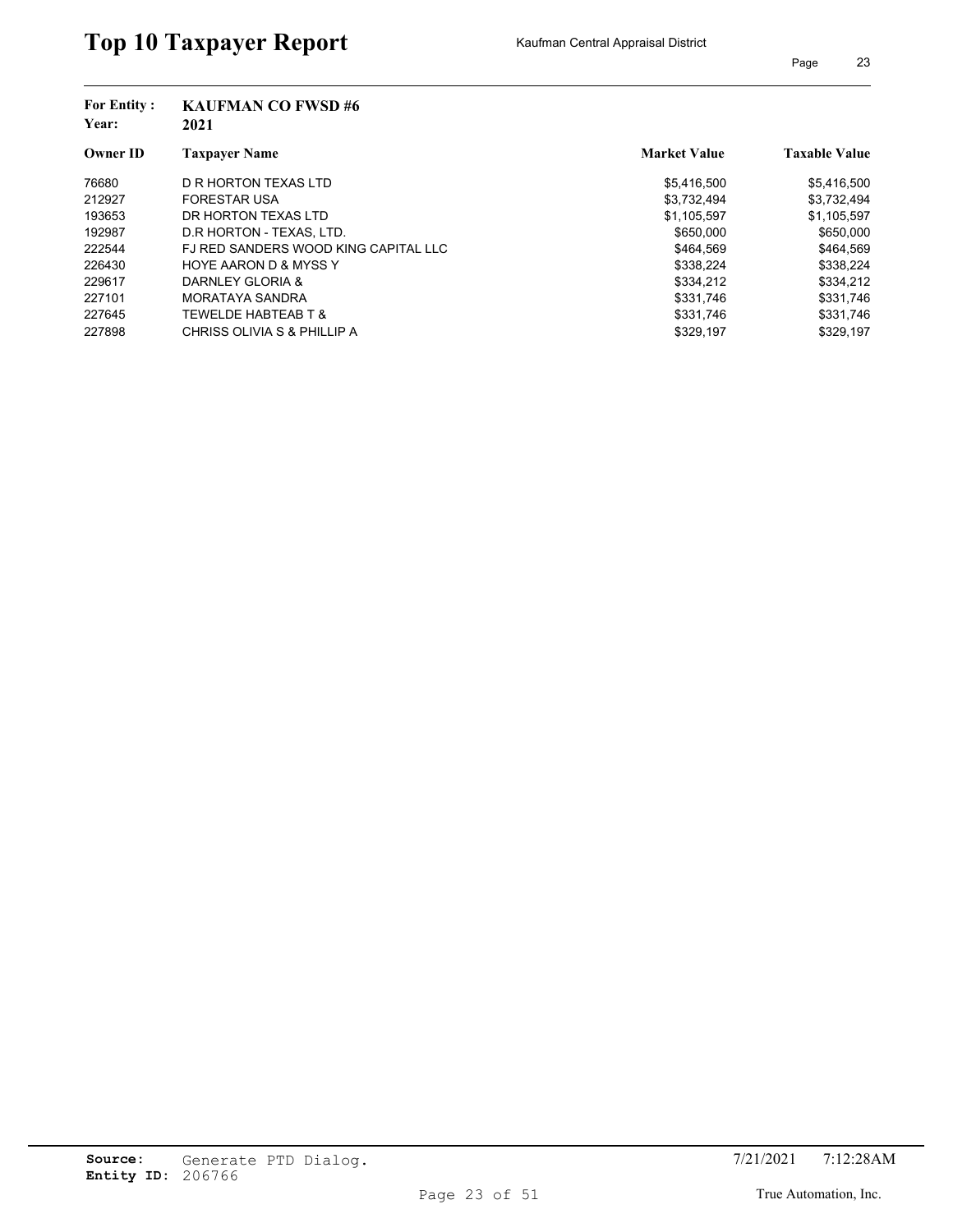| <b>For Entity:</b><br>Year: | <b>KAUFMAN COUNTY</b><br>2021    |                     |                      |
|-----------------------------|----------------------------------|---------------------|----------------------|
| <b>Owner ID</b>             | <b>Taxpayer Name</b>             | <b>Market Value</b> | <b>Taxable Value</b> |
| 226217                      | LA FRONTERA HOLDINGS LLC         | \$692,406,837       | \$577,252,737        |
| 226253                      | SEAWAY CRUDE PIPELINE COMPANY    | \$130,262,458       | \$130,262,458        |
| 226229                      | ONCOR ELECTRIC DELIVERY CO LLC   | \$99.961.707        | \$99,961,707         |
| 226204                      | ATMOS ENERGY/MID-TEX PIPELINE    | \$61,240,146        | \$61,037,108         |
| 228245                      | NLP GOODYEAR BTS LLC             | \$59,900,000        | \$59,900,000         |
| 226207                      | AUTOZONE TEXAS LP                | \$53,731,404        | \$46,181,788         |
| 215732                      | TX TERRELL AMERICAN LLC          | \$41.135.772        | \$41,135,772         |
| 226291                      | <b>SOLAR TURBINES INC</b>        | \$40.493.461        | \$40,493,461         |
| 226248                      | WAL-MART STORES 01-265           | \$39.878.721        | \$39,878,721         |
| 226236                      | SMURFIT KAPPA NORTH AMERICA. LLC | \$49.330.704        | \$39.666.747         |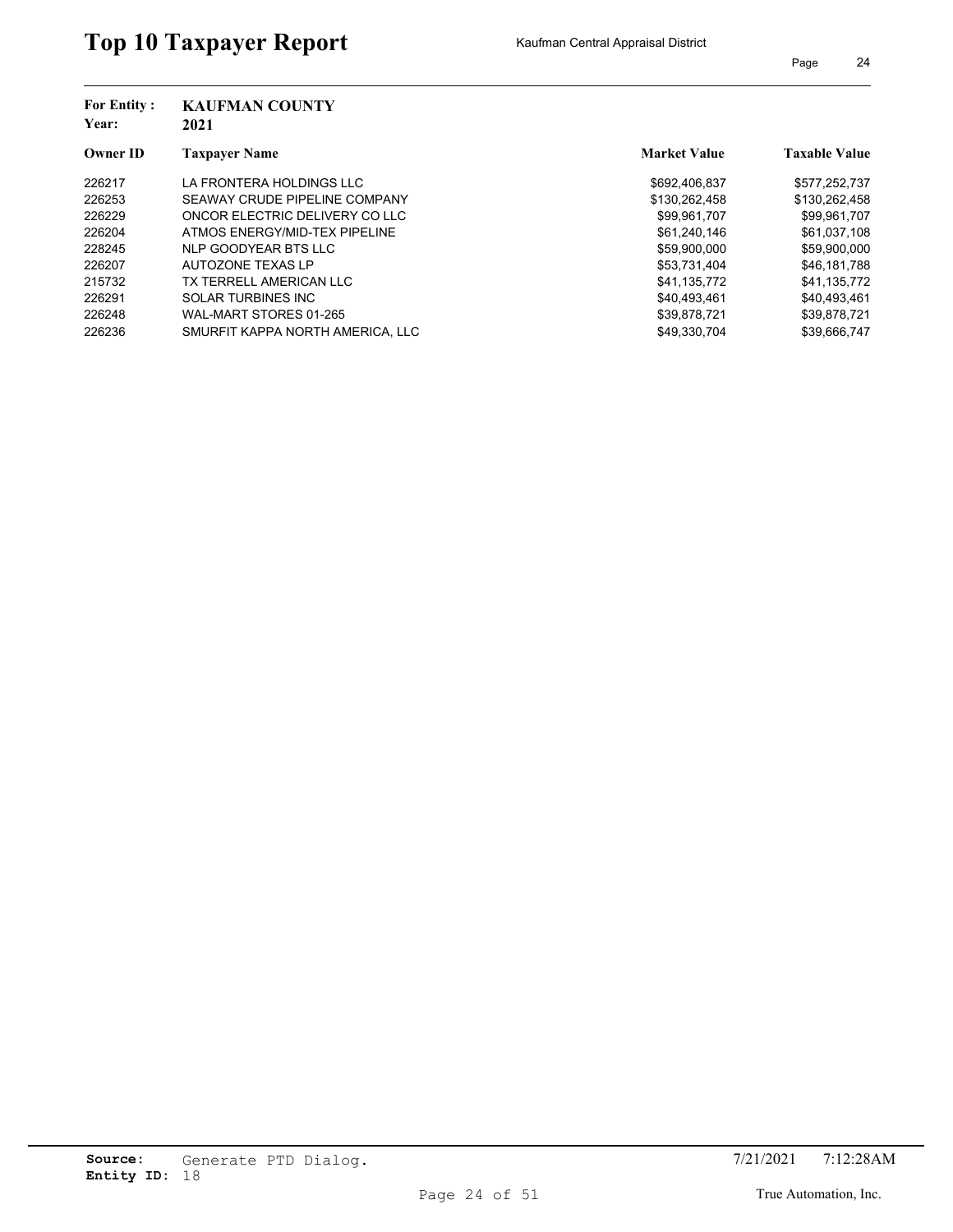| <b>For Entity:</b><br>Year: | <b>KAUFMAN COUNTY MUD #10</b>                 |                     |                      |  |  |
|-----------------------------|-----------------------------------------------|---------------------|----------------------|--|--|
|                             | 2021                                          |                     |                      |  |  |
| Owner ID                    | <b>Taxpayer Name</b>                          | <b>Market Value</b> | <b>Taxable Value</b> |  |  |
| 166203                      | HW HEARTLAND LP                               | \$11,793,625        | \$11,793,625         |  |  |
| 200030                      | LENNAR HOMES OF TEXAS LAND & CONSTRUCTION LTD | \$3,204,965         | \$3,204,965          |  |  |
| 199990                      | HIGHLAND HOMES DALLAS LLC                     | \$1,870,410         | \$1,870,410          |  |  |
| 229024                      | ANIYIKAIYE OLORUNKEMI & OLUSOLA               | \$317,567           | \$317,567            |  |  |
| 226579                      | NOUBE CEDRIC B & MELANIE A                    | \$314.917           | \$314,917            |  |  |
| 230931                      | NWOFUDE CHIONYEEDUE R                         | \$305.000           | \$305,000            |  |  |
| 231236                      | DAYAL RAJNI & DONALD P                        | \$297,694           | \$297,694            |  |  |
| 227020                      | PARRAS MARISSA L & BRANDIN T                  | \$293.678           | \$293.678            |  |  |
| 227745                      | <b>MADDON SANDRA J</b>                        | \$289,491           | \$289,491            |  |  |
| 226096                      | ANDERSON MARILYN                              | \$289.491           | \$289.491            |  |  |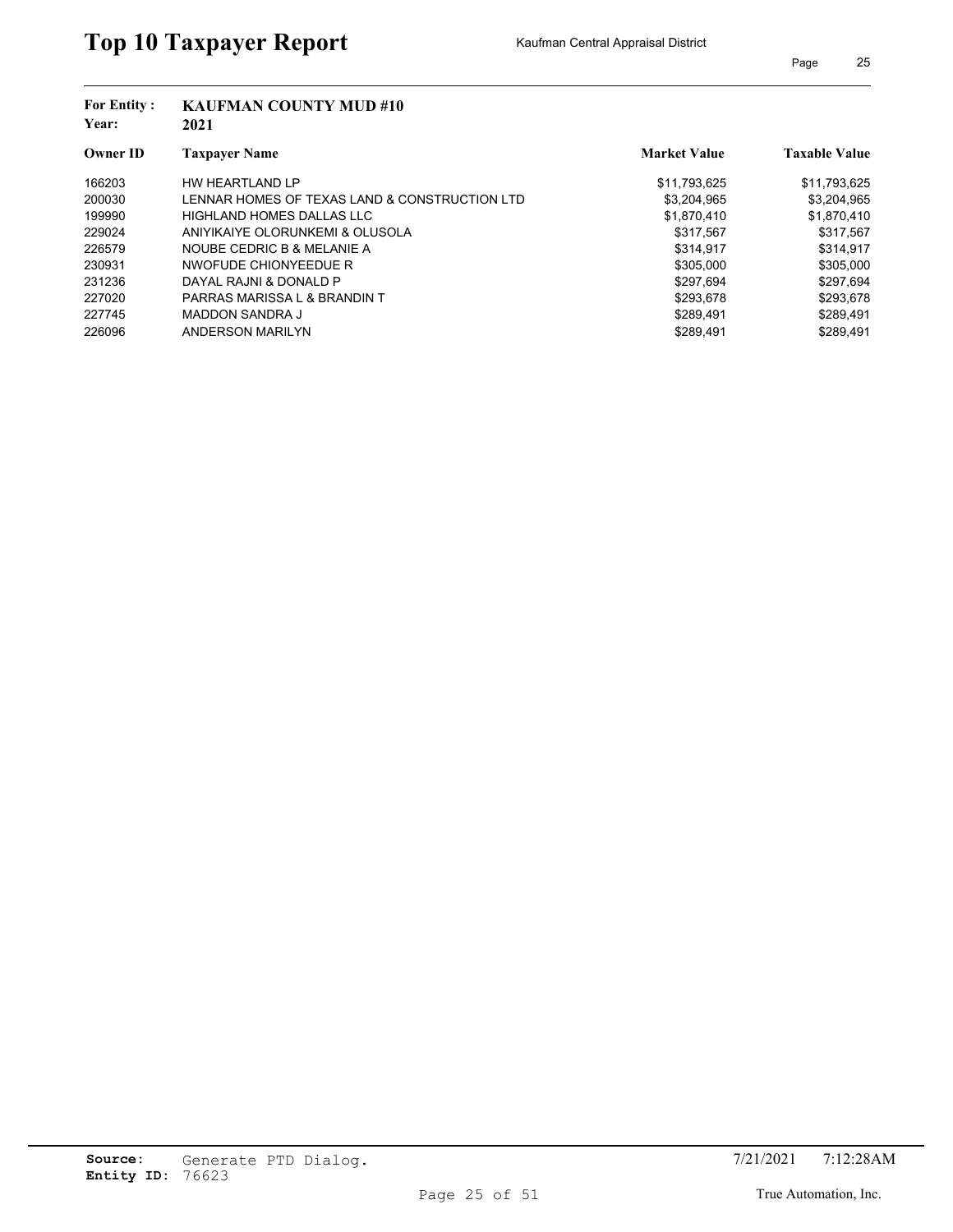| <b>For Entity:</b> | <b>KAUFMAN COUNTY MUD #11</b>              |                     |                      |
|--------------------|--------------------------------------------|---------------------|----------------------|
| Year:              | 2021                                       |                     |                      |
| <b>Owner ID</b>    | <b>Taxpaver Name</b>                       | <b>Market Value</b> | <b>Taxable Value</b> |
| 166203             | HW HEARTLAND LP                            | \$2,414,575         | \$2,414,575          |
| 194360             | ARP 2014-1 BORROWER LLC                    | \$1,667,000         | \$1,667,000          |
| 193964             | AMH 2014-2 BORROWER LLC                    | \$1,462,000         | \$1,462,000          |
| 211201             | ABKMRS FORNEY REAL ESTATE LLC              | \$1,400,000         | \$1,400,000          |
| 199126             | AMH 2015-2 BORROWER LLC                    | \$1.262.000         | \$1,262,000          |
| 195968             | ERMINA REAL ESTATE LLC                     | \$1,175,842         | \$1,175,842          |
| 191662             | AMERICAN HOMES 4 RENT PROPERTIES EIGHT LLC | \$956,000           | \$956,000            |
| 195209             | AMH 2014-3 BORROWER LLC                    | \$857,000           | \$857,000            |
| 196172             | AMH 2015-1 BORROWER LLC                    | \$829,000           | \$829,000            |
| 208833             | <b>HUNT CHRISTOPHER</b>                    | \$686.853           | \$686.853            |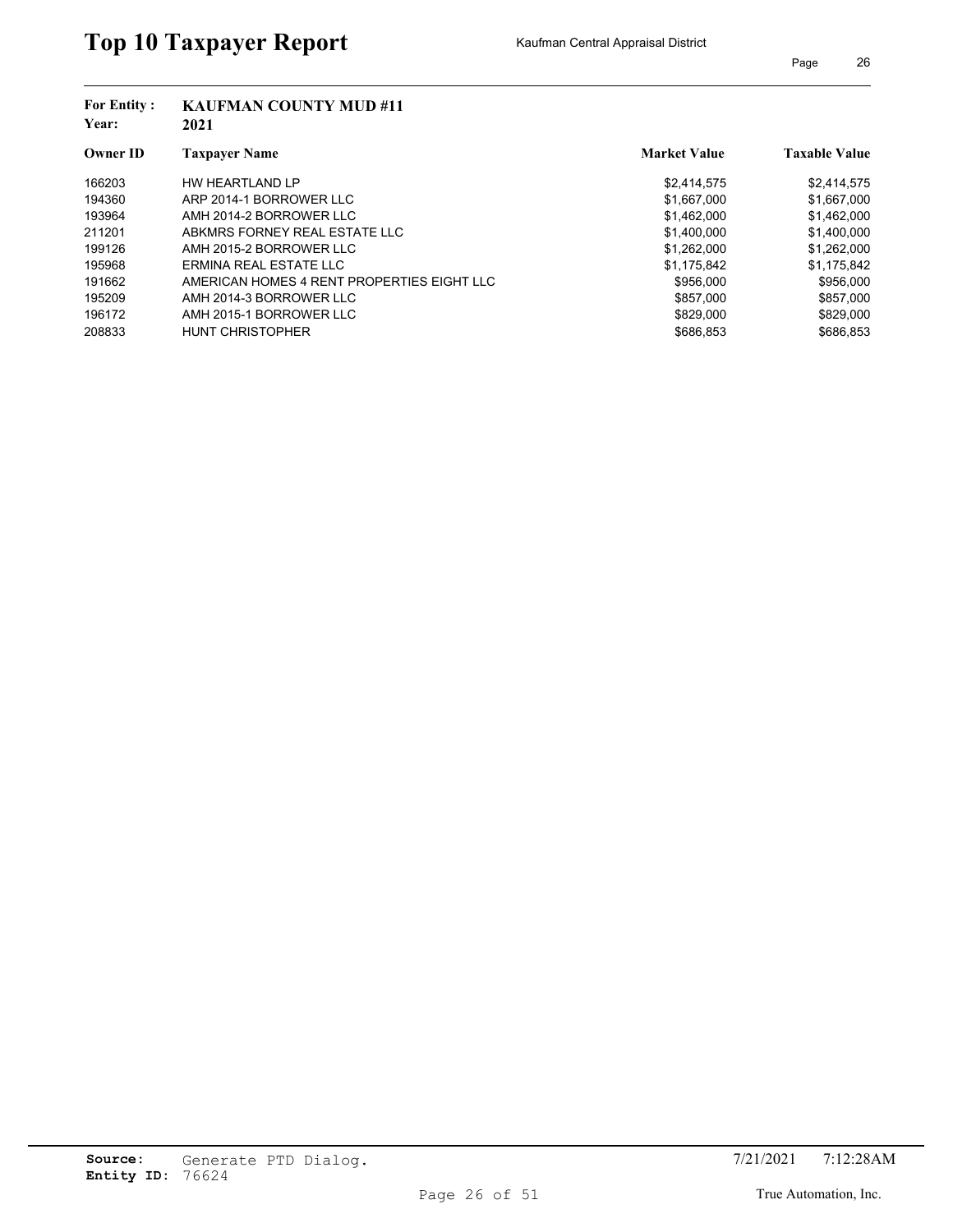| <b>For Entity:</b><br>Year: | <b>KAUFMAN COUNTY MUD #14</b><br>2021           |                     |                      |  |  |
|-----------------------------|-------------------------------------------------|---------------------|----------------------|--|--|
| <b>Owner ID</b>             | <b>Taxpayer Name</b>                            | <b>Market Value</b> | <b>Taxable Value</b> |  |  |
| 193261                      | <b>BLOOMFIELD HOMES LP</b>                      | \$6,899,570         | \$6,899,570          |  |  |
| 166203                      | HW HEARTLAND LP                                 | \$6,087,616         | \$6,087,616          |  |  |
| 193762                      | <b>HMH LIFESTYLES LP</b>                        | \$2,717,627         | \$2,717,627          |  |  |
| 212631                      | <b>IMPRESSION HOMES LLC</b>                     | \$2,581,002         | \$2,581,002          |  |  |
| 225926                      | KAUFMAN1 TOWNHOMES LLC                          | \$2,288,772         | \$2,288,772          |  |  |
| 161451                      | LENNAR HOMES OF TEXAS LAND & CONSTRUCTION       | \$2.210.602         | \$2.210.602          |  |  |
| 200030                      | LENNAR HOMES OF TEXAS LAND & CONSTRUCTION LTD   | \$1,345,581         | \$1,345,581          |  |  |
| 206988                      | LENNAR HOMES OF TEXAS LAND AND CONSTRUCTION LTD | \$1.316.184         | \$1.316.184          |  |  |
| 216011                      | <b>HEARTLAND LAKES DENTAL &amp;</b>             | \$1,299,251         | \$1,299,251          |  |  |
| 196172                      | AMH 2015-1 BORROWER LLC                         | \$1.164.000         | \$1.164.000          |  |  |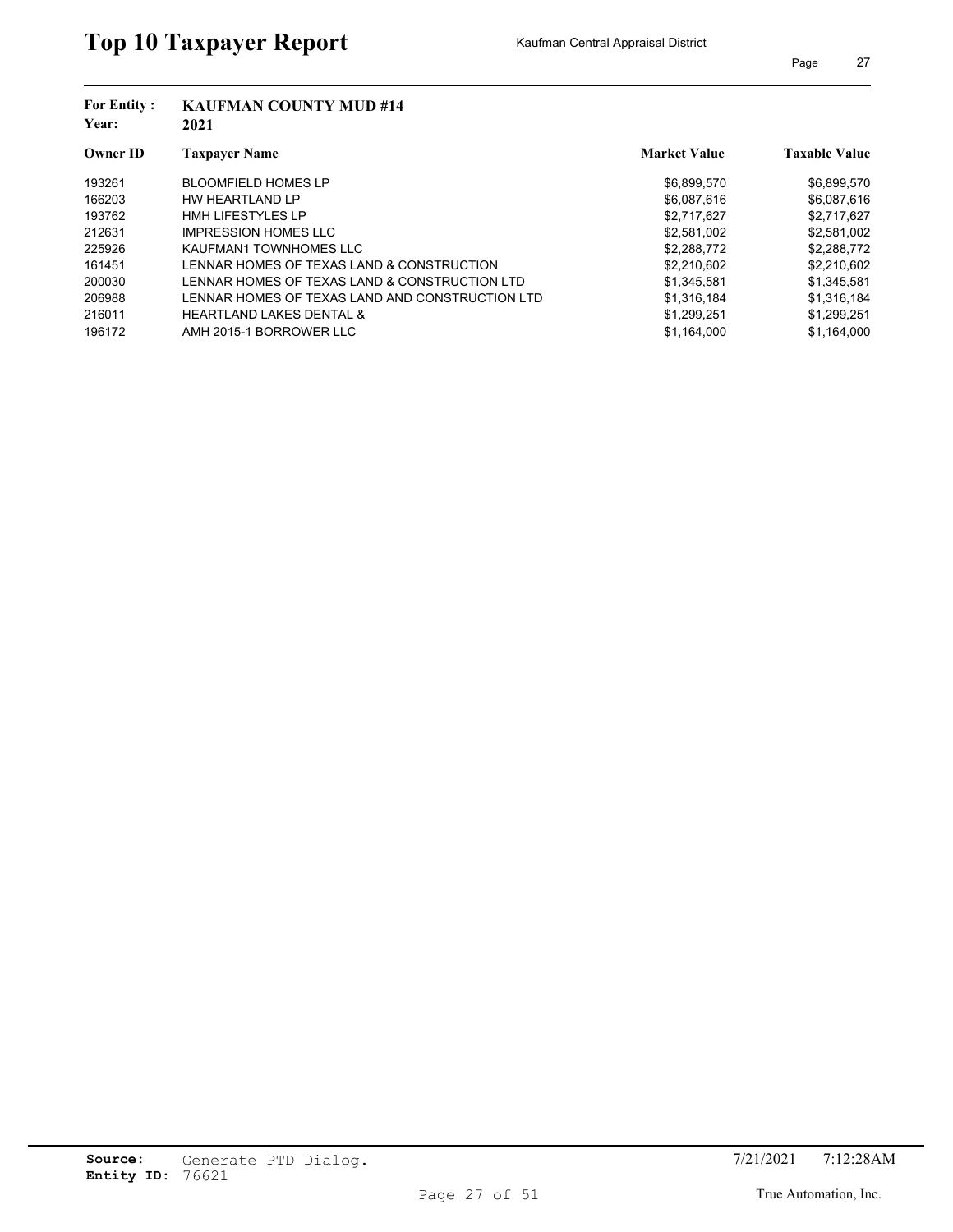| <b>For Entity:</b><br>Year: | <b>KAUFMAN COUNTY MUD #2</b><br>2021 |                     |                      |
|-----------------------------|--------------------------------------|---------------------|----------------------|
| <b>Owner ID</b>             | <b>Taxpayer Name</b>                 | <b>Market Value</b> | <b>Taxable Value</b> |
| 206735                      | DEVONSHIRE DALLAS ASLI VIII LLC      | \$3,553,600         | \$3,552,600          |
| 219037                      | HPA US1 LLC                          | \$1,268,967         | \$1,263,967          |
| 193261                      | <b>BLOOMFIELD HOMES LP</b>           | \$905.978           | \$905,978            |
| 199990                      | HIGHLAND HOMES DALLAS LLC            | \$846.431           | \$846,431            |
| 229069                      | FKH SFR PROPCO A. L.P                | \$631.936           | \$627,114            |
| 223570                      | THOMPSON STEVEN E                    | \$569,395           | \$512.710            |
| 209277                      | AMADOR GADDIEL D & MARIBEL           | \$491,557           | \$491,557            |
| 16168                       | DIMSON SAMUEL & DANA                 | \$481.385           | \$481.385            |
| 222677                      | JOSE ELIZABETH & BINOJ C             | \$458,369           | \$458,369            |
| 221998                      | CUMMINGS WILLIAM & JESSICA L         | \$468.401           | \$455.048            |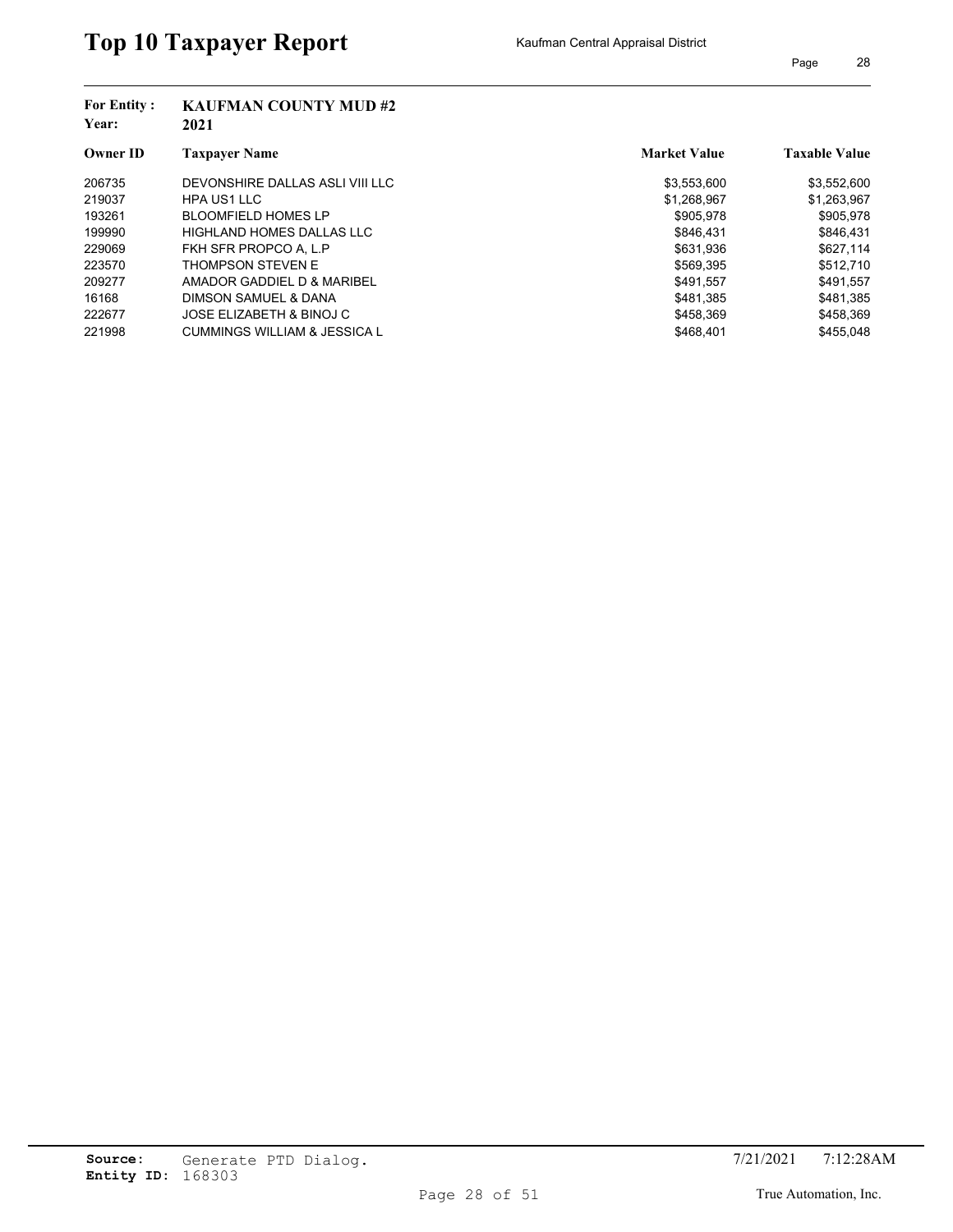| <b>For Entity:</b><br>Year: | <b>KAUFMAN COUNTY MUD#3</b><br>2021 |                     |                      |
|-----------------------------|-------------------------------------|---------------------|----------------------|
| <b>Owner ID</b>             | <b>Taxpayer Name</b>                | <b>Market Value</b> | <b>Taxable Value</b> |
| 206735                      | DEVONSHIRE DALLAS ASLI VIII LLC     | \$11,227,450        | \$11,227,450         |
| 193261                      | <b>BLOOMFIELD HOMES LP</b>          | \$3,463,296         | \$3,463,296          |
| 203780                      | PULTE HOMES OF TEXAS LP             | \$2,338,252         | \$2,338,252          |
| 224671                      | MERITAGE HOMES OF TEXAS LLC         | \$2,214,550         | \$2,214,550          |
| 199990                      | HIGHLAND HOMES DALLAS LLC           | \$1,943,132         | \$1,943,132          |
| 233256                      | SHUTTER RANDALL & JENNIFER          | \$454.139           | \$454.139            |
| 229158                      | <b>FUENTES VICTORIA L</b>           | \$410,012           | \$410,012            |
| 233055                      | PUENTE FELIPE J & L'ERIN D HAMPTON  | \$410.012           | \$410.012            |
| 225277                      | SMITH JASON & JESSICA               | \$410,012           | \$410,012            |
| 226953                      | BEDARD WILLIAM JR & LORNA K         | \$409.877           | \$409.877            |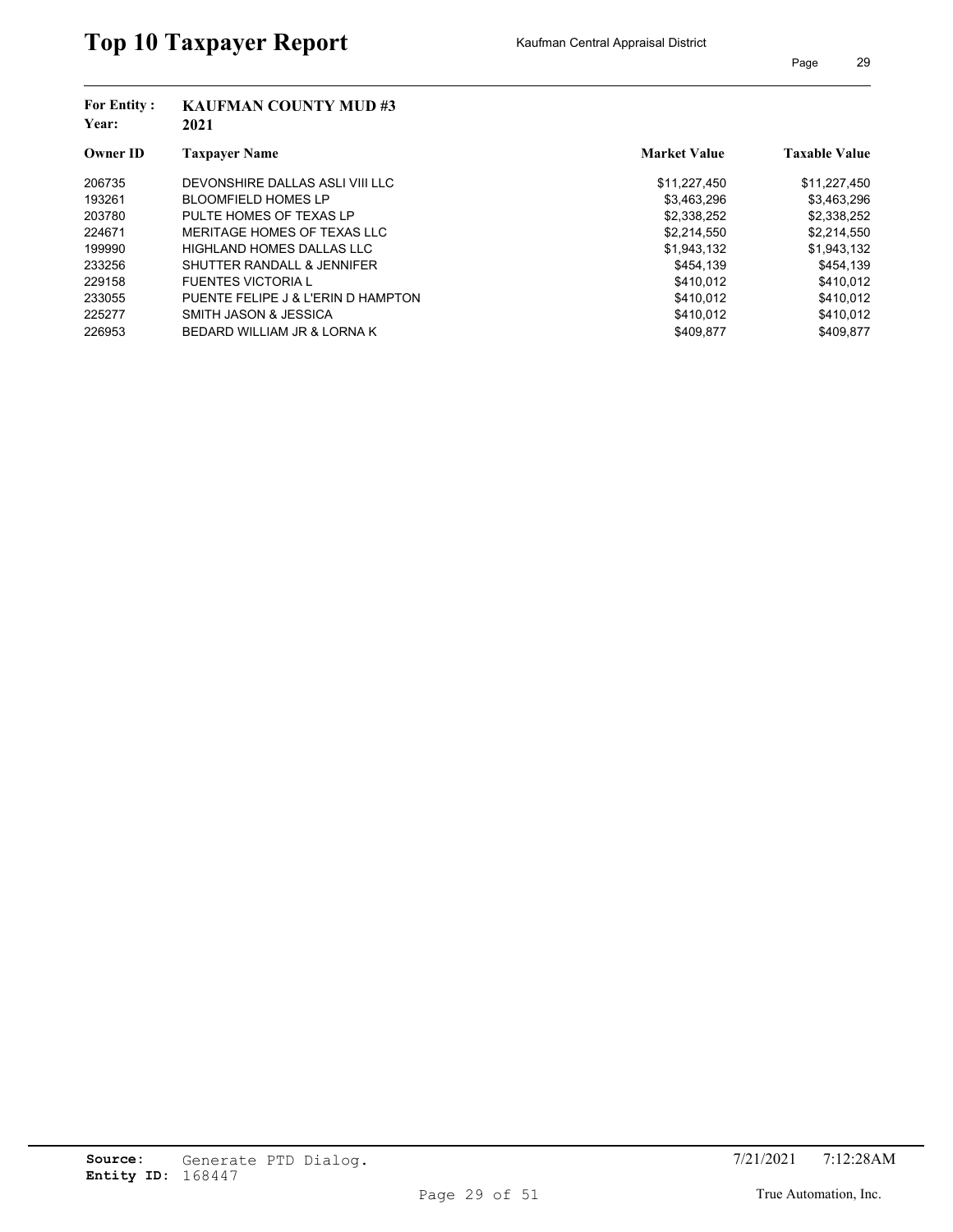| <b>For Entity:</b><br>Year: | <b>KAUFMAN COUNTY MUD #4</b><br>2021 |                     |                      |
|-----------------------------|--------------------------------------|---------------------|----------------------|
| <b>Owner ID</b>             | <b>Taxpayer Name</b>                 | <b>Market Value</b> | <b>Taxable Value</b> |
| 206735                      | DEVONSHIRE DALLAS ASLI VIII LLC      | \$12,393,849        | \$12,393,849         |
| 227581                      | <b>BEAZER HOMES TEXAS LP</b>         | \$7.062.500         | \$7,062,500          |
| 203780                      | PULTE HOMES OF TEXAS LP              | \$4,651,448         | \$4,651,448          |
| 208243                      | PERRY HOMES LLC                      | \$4,035,211         | \$4,035,211          |
| 199990                      | HIGHLAND HOMES DALLAS LLC            | \$2,618,670         | \$2,618,670          |
| 82377                       | <b>BEAZER HOMES TEXAS LP</b>         | \$913,178           | \$913,178            |
| 218807                      | KANNAN ANANTH & SUGANYA MANOHARAN    | \$700.747           | \$700,747            |
| 219332                      | KUMAR RAJENDRA & REKHA               | \$542.354           | \$542.354            |
| 218179                      | ZHU XU                               | \$534,872           | \$534,872            |
| 228003                      | LI LILY J                            | \$529.401           | \$529.401            |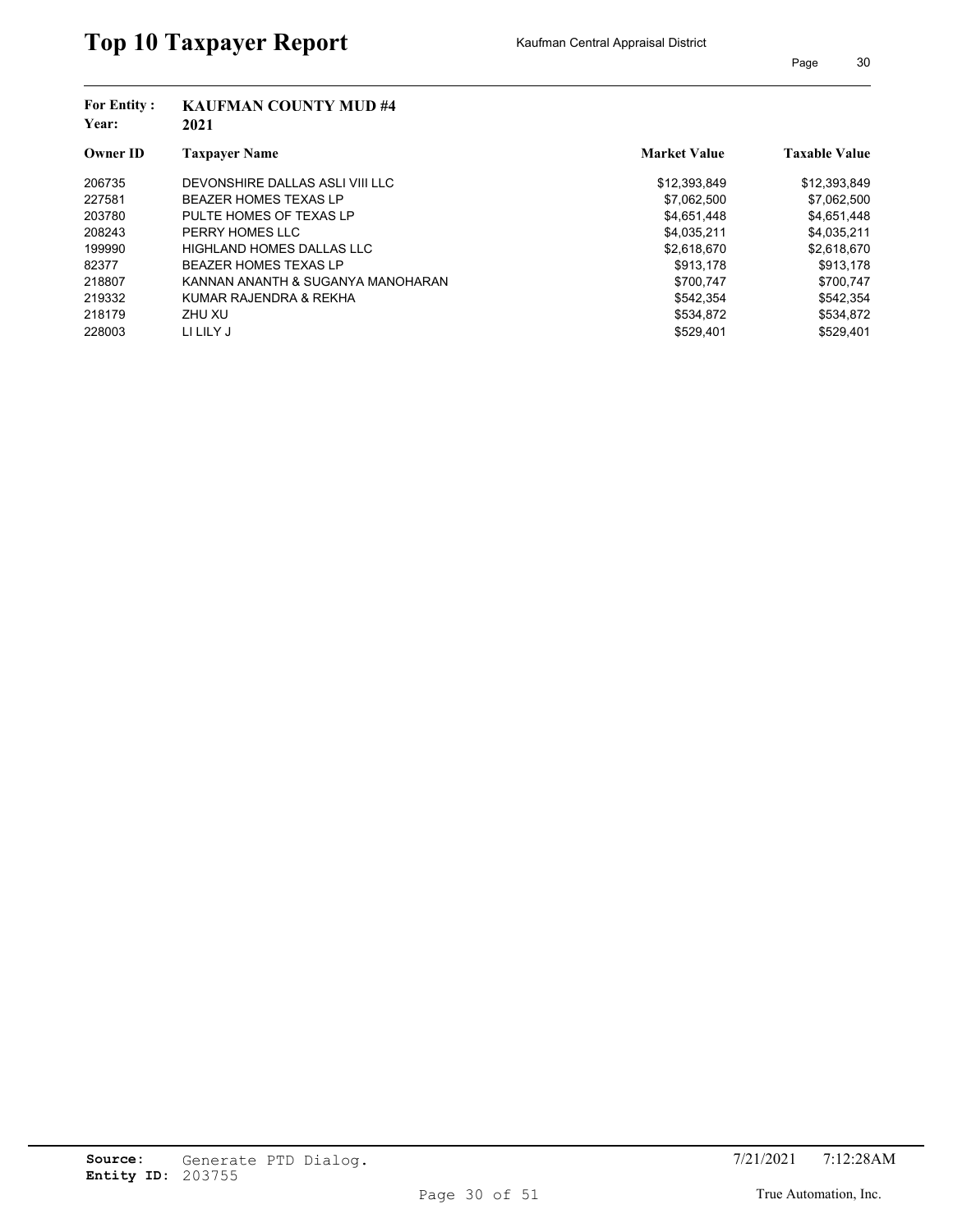| <b>For Entity:</b><br>Year: | <b>KAUFMAN COUNTY MUD #5</b><br>2021      |                     |                      |
|-----------------------------|-------------------------------------------|---------------------|----------------------|
| <b>Owner ID</b>             | <b>Taxpaver Name</b>                      | <b>Market Value</b> | <b>Taxable Value</b> |
| 193653                      | DR HORTON TEXAS LTD                       | \$9,462,681         | \$9,462,681          |
| 76680                       | D R HORTON TEXAS LTD                      | \$4,586,719         | \$4,586,719          |
| 161451                      | LENNAR HOMES OF TEXAS LAND & CONSTRUCTION | \$3,861,186         | \$3,861,186          |
| 201743                      | <b>GEHAN HOMES LTD</b>                    | \$3,397,869         | \$3,397,869          |
| 185740                      | CTMGT LAND HOLDINGS LP                    | \$3,257,291         | \$3,257,291          |
| 224706                      | MM TR SOUTH II LLC                        | \$2,735,245         | \$2,735,245          |
| 200131                      | <b>CLEMENTS RANCH LLC</b>                 | \$2,692,000         | \$2,692,000          |
| 232341                      | <b>GEHAN HOMES LTD</b>                    | \$2,250,000         | \$2,250,000          |
| 219874                      | HIGHLAND HOMES-DALLAS LLC                 | \$2,062,500         | \$2,062,500          |
| 215239                      | SFR JV 1 PROPERTY LLC                     | \$2,013,092         | \$2,013,092          |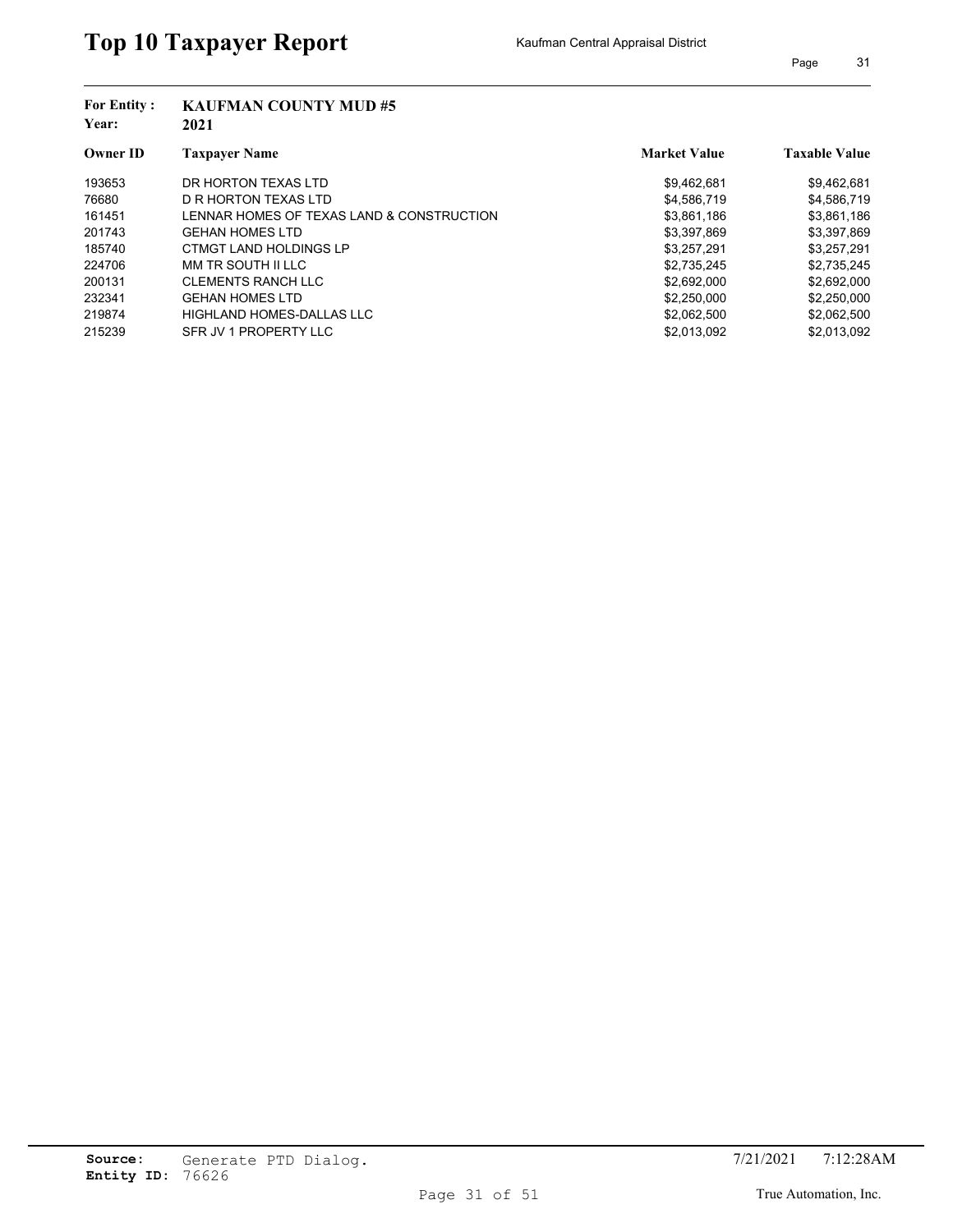| <b>For Entity:</b><br>Year: | <b>KAUFMAN COUNTY MUD#6</b><br>2021 |                     |                      |
|-----------------------------|-------------------------------------|---------------------|----------------------|
| <b>Owner ID</b>             | <b>Taxpayer Name</b>                | <b>Market Value</b> | <b>Taxable Value</b> |
| 203780                      | PULTE HOMES OF TEXAS LP             | \$6,924,012         | \$6,924,012          |
| 211495                      | PULTE HOMES OF TEXAS LP             | \$6,461,552         | \$6,461,552          |
| 192987                      | D.R HORTON - TEXAS, LTD.            | \$2,850,000         | \$2,850,000          |
| 206816                      | TRAVIS RANCH MARINA LLC             | \$2,576,699         | \$2,576,699          |
| 219852                      | MEGATEL HOMES LLC                   | \$2,075,952         | \$2,075,952          |
| 194360                      | ARP 2014-1 BORROWER LLC             | \$1.091.000         | \$1,091,000          |
| 76680                       | D R HORTON TEXAS LTD                | \$986,163           | \$986,163            |
| 221514                      | HIGH OPPORTUNITY NEIGHBORHOOD LLC   | \$948.679           | \$948.679            |
| 227868                      | TRIANGLE TRAVIS RANCH FORNEY LLC    | \$898,958           | \$898,958            |
| 193653                      | DR HORTON TEXAS LTD                 | \$748.786           | \$748.786            |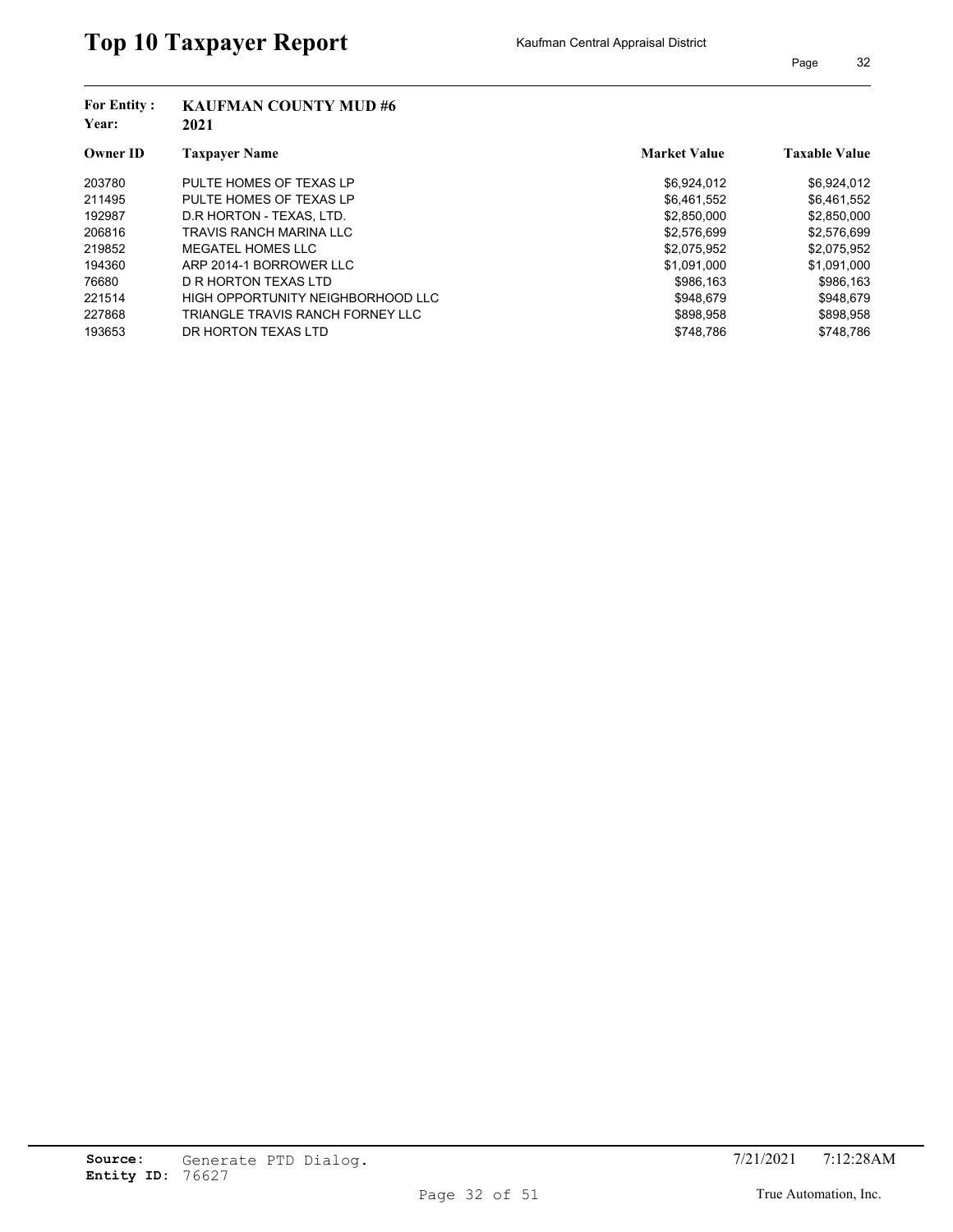| <b>For Entity:</b><br>Year: | <b>KAUFMAN COUNTY MUD#7</b><br>2021               |                     |                      |  |  |
|-----------------------------|---------------------------------------------------|---------------------|----------------------|--|--|
| <b>Owner ID</b>             | <b>Taxpayer Name</b>                              | <b>Market Value</b> | <b>Taxable Value</b> |  |  |
| 76680                       | D R HORTON TEXAS LTD                              | \$10,303,506        | \$10,303,506         |  |  |
| 215707                      | <b>CASTLEROCK COMMUNITIES LP</b>                  | \$5,518,847         | \$5,518,847          |  |  |
| 221514                      | HIGH OPPORTUNITY NEIGHBORHOOD LLC                 | \$2.074.254         | \$2,074,254          |  |  |
| 194360                      | ARP 2014-1 BORROWER LLC                           | \$1,157,000         | \$1,157,000          |  |  |
| 206816                      | TRAVIS RANCH MARINA LLC                           | \$1.001.600         | \$1,001,600          |  |  |
| 193964                      | AMH 2014-2 BORROWER LLC                           | \$964.000           | \$964.000            |  |  |
| 20181                       | PIRTLE DAVID & SUE                                | \$839.470           | \$839,470            |  |  |
| 226229                      | ONCOR ELECTRIC DELIVERY CO LLC                    | \$749.066           | \$749,066            |  |  |
| 215263                      | LAO CHENGMEI                                      | \$731.350           | \$731,350            |  |  |
| 210234                      | NGUYEN TERRI & LAURA HUYNH REVOCABLE LIVING TRUST | \$574.036           | \$574.036            |  |  |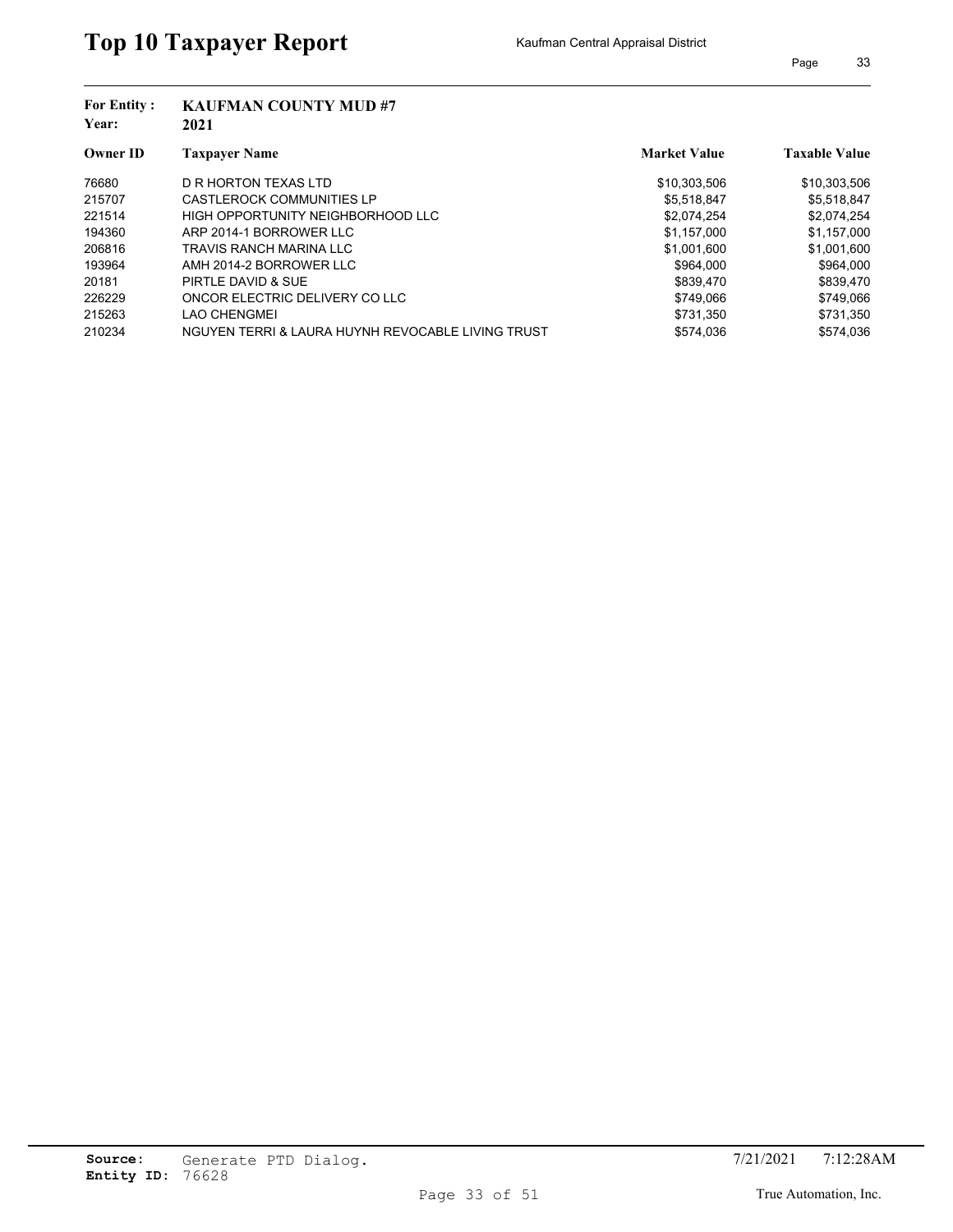| <b>For Entity:</b> | <b>KAUFMAN ISD</b>                     |                     |                      |
|--------------------|----------------------------------------|---------------------|----------------------|
| Year:              | 2021                                   |                     |                      |
| <b>Owner ID</b>    | <b>Taxpayer Name</b>                   | <b>Market Value</b> | <b>Taxable Value</b> |
| 226253             | SEAWAY CRUDE PIPELINE COMPANY          | \$37,706,496        | \$37,706,496         |
| 226204             | ATMOS ENERGY/MID-TEX PIPELINE          | \$30,648,084        | \$30,600,756         |
| 206801             | ITS EQUPMENT LEASING & MAINTENANCE LLC | \$17.051.690        | \$17,051,690         |
| 19013              | <b>LARRETT INC</b>                     | \$11,124,000        | \$11,124,000         |
| 226229             | ONCOR ELECTRIC DELIVERY CO LLC         | \$9,638,272         | \$9,638,272          |
| 39391              | WAL-MART REAL ESTATE BUSINESS TRUST    | \$8,880,520         | \$8,880,520          |
| 226271             | MICA STEELWORKS. INC                   | \$8,118,887         | \$8,118,887          |
| 160705             | <b>JWS LAND LTD</b>                    | \$9,296,152         | \$7,887,612          |
| 193886             | <b>BWR APARTMENTS LP</b>               | \$6,175,613         | \$6,175,613          |
| 28344              | <b>BROOKSHIRE GROCERY CO</b>           | \$5,292,730         | \$5.292.730          |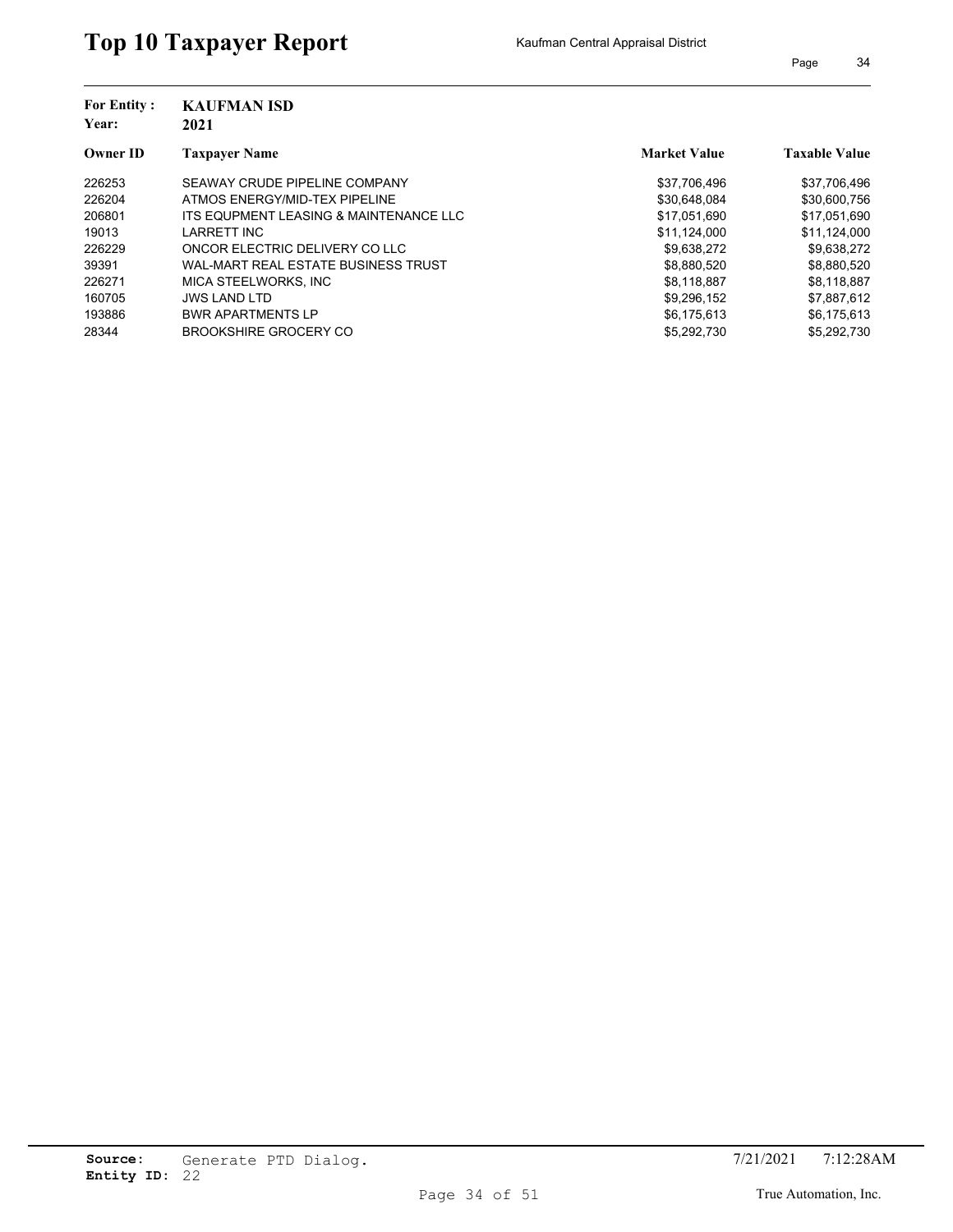| <b>For Entity:</b> | KC ESD #1 (KAUFMAN)                 |                     |                      |
|--------------------|-------------------------------------|---------------------|----------------------|
| Year:              | 2021                                |                     |                      |
| <b>Owner ID</b>    | <b>Taxpayer Name</b>                | <b>Market Value</b> | <b>Taxable Value</b> |
| 226204             | ATMOS ENERGY/MID-TEX PIPELINE       | \$30,624,561        | \$30,577,726         |
| 19013              | <b>LARRETT INC</b>                  | \$11,124,000        | \$11,124,000         |
| 226229             | ONCOR ELECTRIC DELIVERY CO LLC      | \$6,079,411         | \$6,079,411          |
| 226253             | SEAWAY CRUDE PIPELINE COMPANY       | \$3,238,607         | \$3,238,607          |
| 219376             | <b>KOMATSU FINANCIAL LP</b>         | \$2,726,953         | \$2,726,953          |
| 226243             | <b>TRINITY VALLEY ELECTRIC COOP</b> | \$2,712,900         | \$2,712,900          |
| 221930             | <b>VELLASAMY REAL ESTATE</b>        | \$2,370,757         | \$2,370,757          |
| 234655             | <b>TEXAS SAFARI PARK</b>            | \$5,343,558         | \$2,050,307          |
| 66373              | <b>HUNT OIL COMPANY</b>             | \$11,675,649        | \$1,969,000          |
| 233498             | POST OAK CAPITAL LLC                | \$1,861,834         | \$1,861,834          |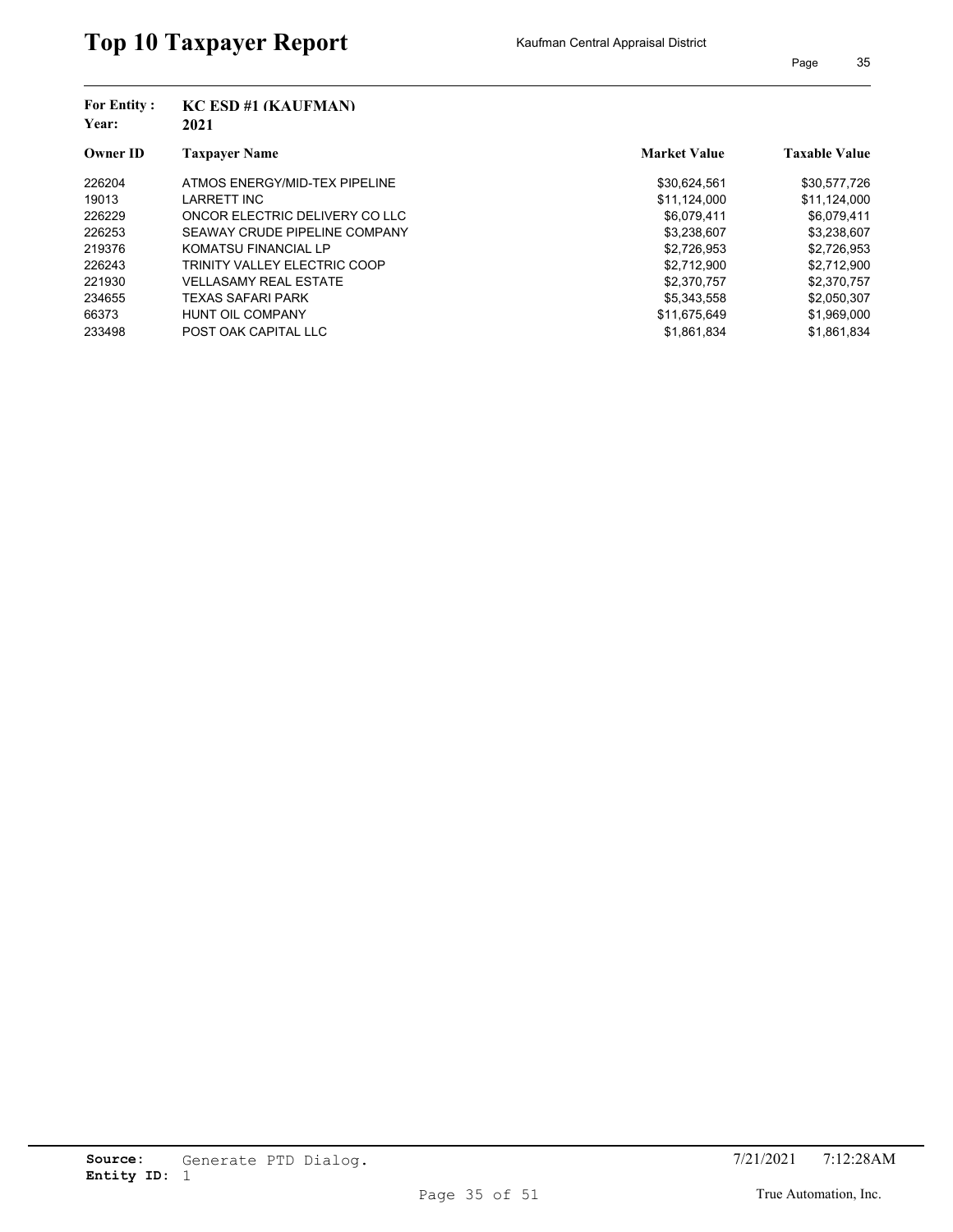| <b>For Entity:</b>       | $KC$ ESD #2 (MABANK)            |                     |                      |
|--------------------------|---------------------------------|---------------------|----------------------|
| Year:<br><b>Owner ID</b> | 2021                            |                     |                      |
|                          | <b>Taxpayer Name</b>            | <b>Market Value</b> | <b>Taxable Value</b> |
| 51189                    | KAUFMAN CO REC CORP             | \$2,675,325         | \$2,675,325          |
| 21456                    | NOWELL DAVID J & ALANA          | \$2,039,630         | \$1,959,481          |
| 226204                   | ATMOS ENERGY/MID-TEX PIPELINE   | \$1,873,188         | \$1,870,802          |
| 79106                    | <b>KKD PROPERTIES LTD</b>       | \$2,480,423         | \$1,317,881          |
| 186925                   | <b>HOLL DAVID B</b>             | \$1,191,840         | \$1,191,840          |
| 226229                   | ONCOR ELECTRIC DELIVERY CO LLC  | \$1,096,582         | \$1,096,582          |
| 202630                   | STUART SPENCER R & SNOW KAREN A | \$1,121,272         | \$1,050,432          |
| 176556                   | CAMPBELL JAMES R JR & DENISE    | \$990.063           | \$990.063            |
| 63042                    | <b>JONES LISA JO</b>            | \$1,050,303         | \$952,452            |
| 226234                   | RAYBURN COUNTRY ELECTRIC COOP   | \$936.650           | \$936.650            |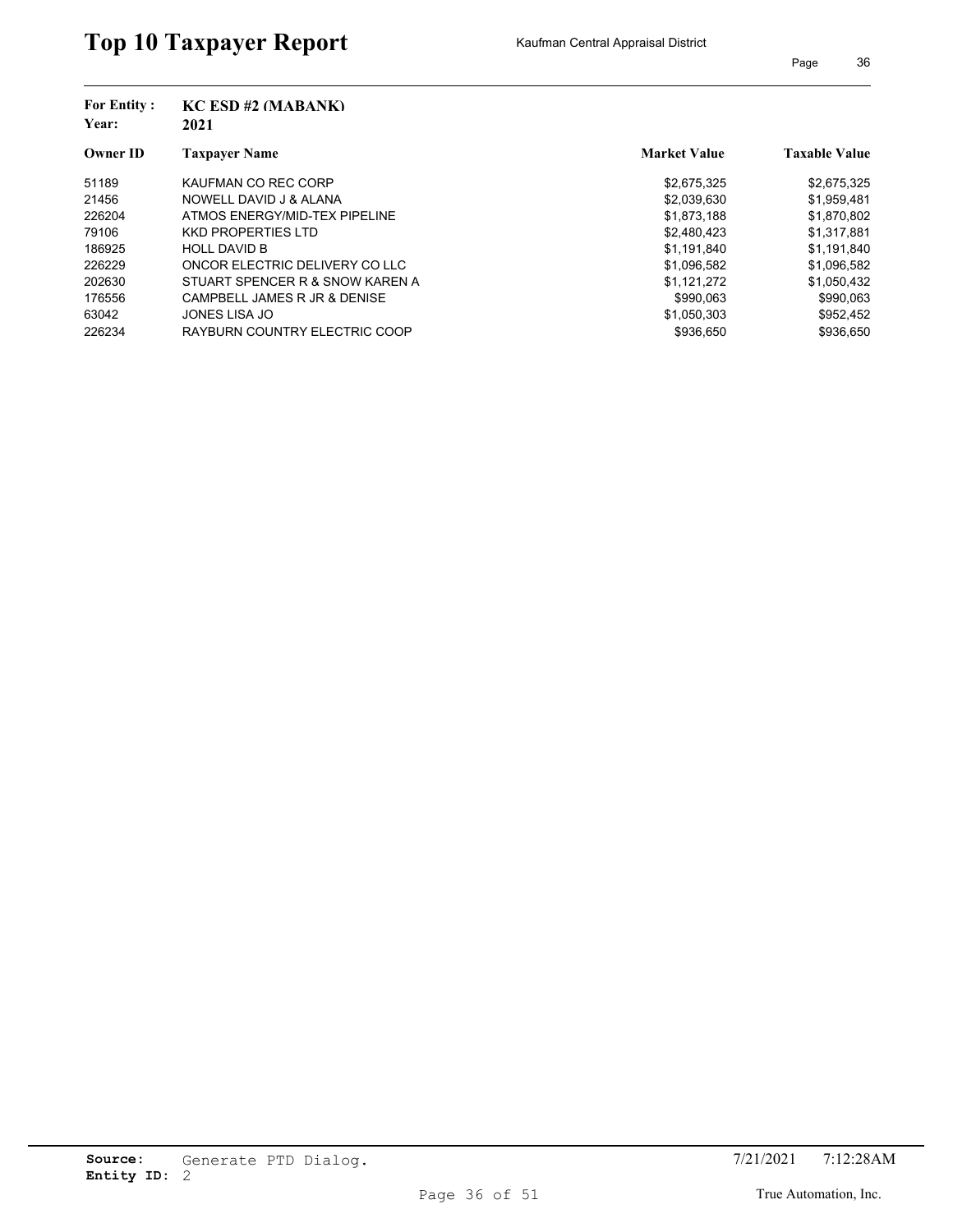| <b>For Entity:</b><br>Year: | $KC$ ESD #3 (TERRELL)          |                     |                      |
|-----------------------------|--------------------------------|---------------------|----------------------|
|                             | 2021                           |                     |                      |
| <b>Owner ID</b>             | <b>Taxpayer Name</b>           | <b>Market Value</b> | <b>Taxable Value</b> |
| 226229                      | ONCOR ELECTRIC DELIVERY CO LLC | \$18,267,899        | \$18,267,899         |
| 226245                      | UNION PACIFIC RAILROAD CO      | \$12,485,883        | \$12,485,883         |
| 200800                      | GOSPEL FOR ASIA INC            | \$34,606,906        | \$5,005,395          |
| 226204                      | ATMOS ENERGY/MID-TEX PIPELINE  | \$4,431,020         | \$4,360,191          |
| 226215                      | EXPLORER PIPELINE COMPANY      | \$4,263,293         | \$4,263,293          |
| 226253                      | SEAWAY CRUDE PIPELINE COMPANY  | \$3,945,361         | \$3,945,361          |
| 217924                      | ARCOSA AGGREGATES INC          | \$3,913,561         | \$3,913,561          |
| 205667                      | CHAVEZ REAL ESTATE LLC         | \$3.790.348         | \$3,790,348          |
| 211174                      | ACERO BUILDING COMPONENTS LLC  | \$3,065,220         | \$3,065,220          |
| 165401                      | D & A REAL ESTATE PARTNERS LTD | \$2.590.685         | \$2.590.685          |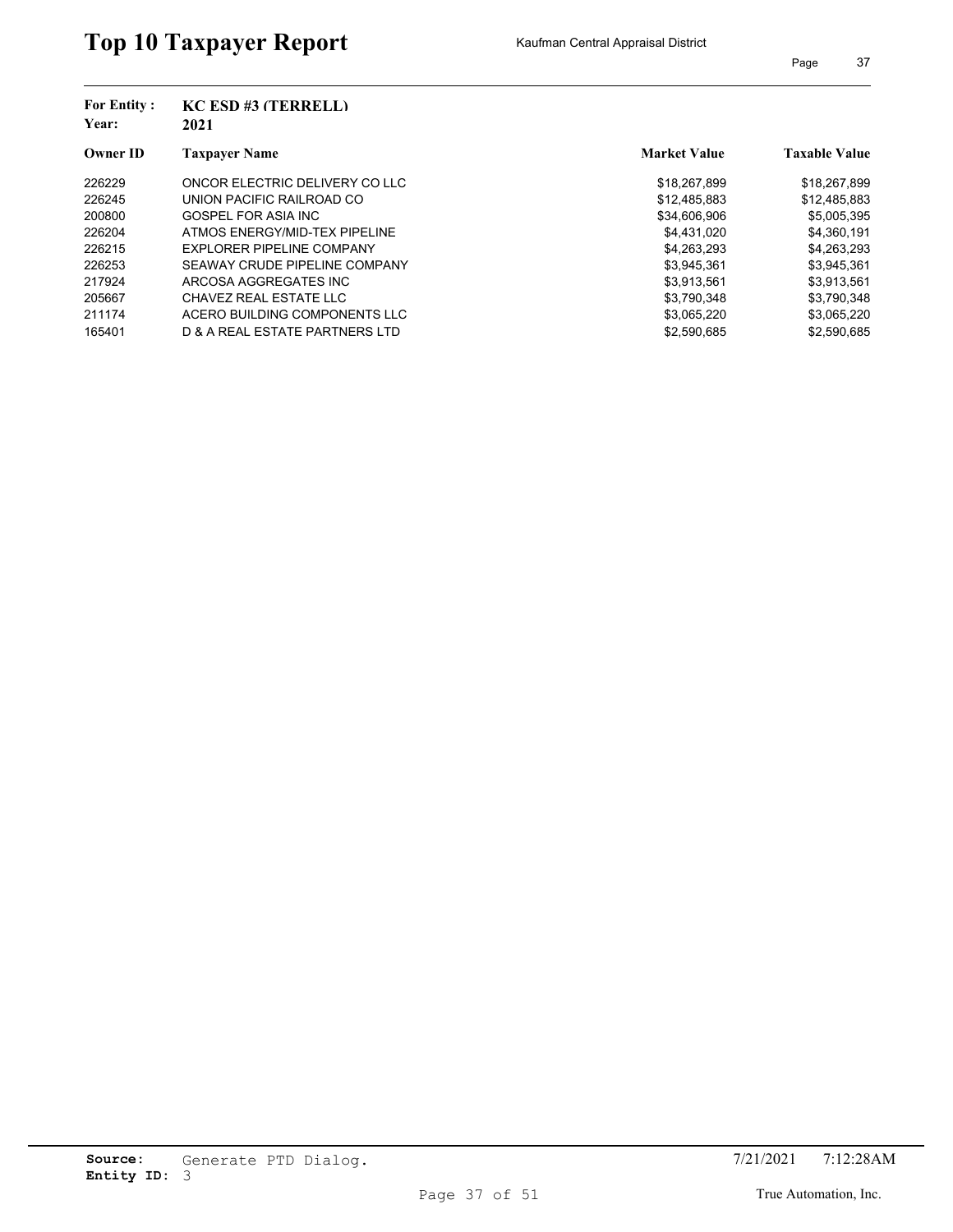| <b>For Entity:</b><br>Year: | <b>KC ESD #4 (KEMP)</b><br>2021     |                     |                      |
|-----------------------------|-------------------------------------|---------------------|----------------------|
| <b>Owner ID</b>             | <b>Taxpaver Name</b>                | <b>Market Value</b> | <b>Taxable Value</b> |
| 216953                      | <b>TFG HAMLINS LLC</b>              | \$12,556,059        | \$12,556,059         |
| 77490                       | ARCOSA AGGREGATES INC               | \$18,725,235        | \$12,323,251         |
| 226278                      | <b>LARSON ELECTRONICS</b>           | \$4,511,569         | \$4,511,569          |
| 226229                      | ONCOR ELECTRIC DELIVERY CO LLC      | \$4,458,376         | \$4,458,376          |
| 226243                      | <b>TRINITY VALLEY ELECTRIC COOP</b> | \$2,228,590         | \$2,228,590          |
| 49557                       | KCCC INC                            | \$1,702,836         | \$1,702,836          |
| 45018                       | CARNEY LAND & CATTLE L P            | \$13,073,599        | \$1,672,980          |
| 226253                      | SEAWAY CRUDE PIPELINE COMPANY       | \$1.653.944         | \$1,653,944          |
| 195667                      | TFT REAL ESTATE LLC                 | \$1,592,016         | \$1,592,016          |
| 205720                      | C QUICK MOTORCROSS LLC              | \$1,385,949         | \$1.385.949          |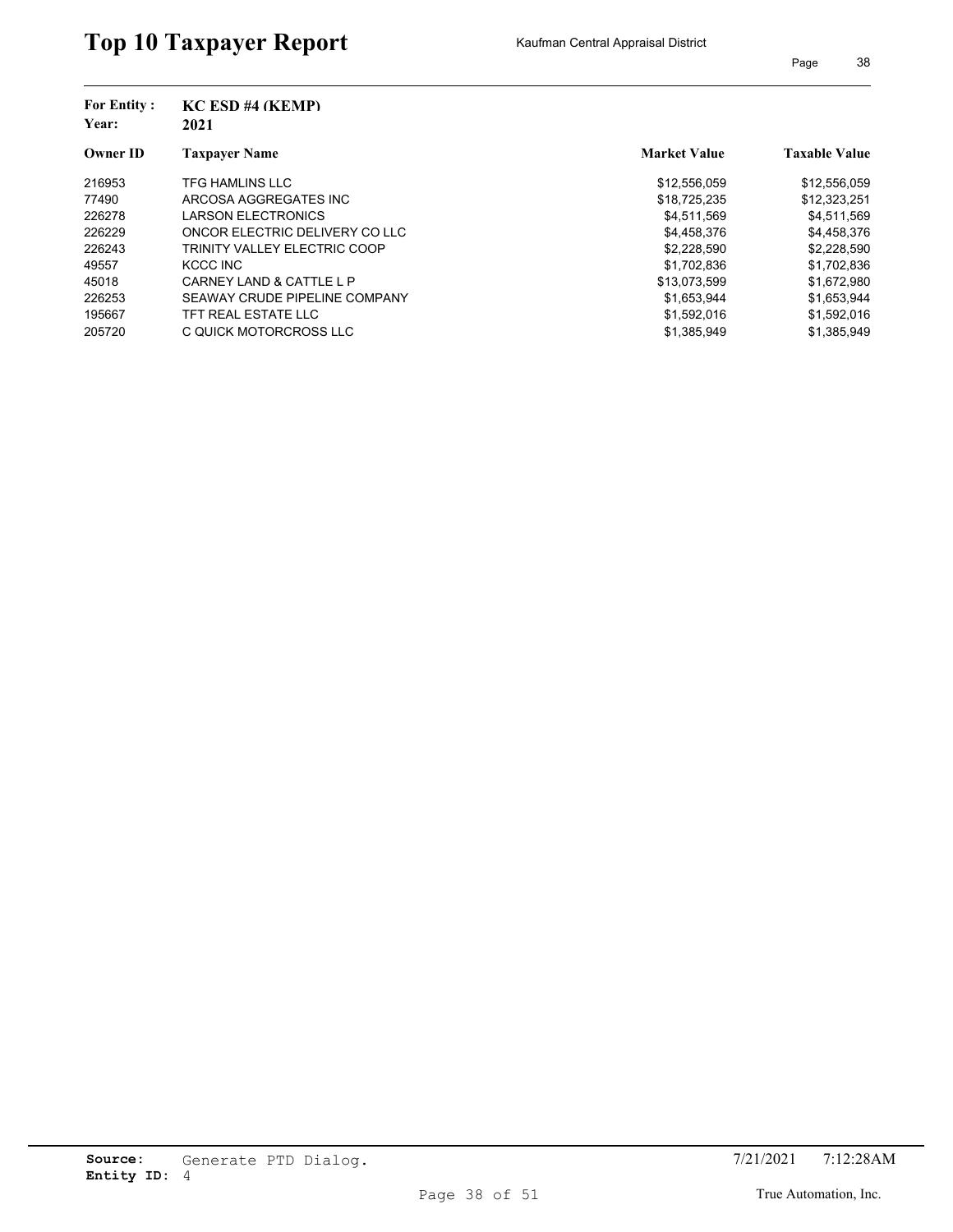| <b>For Entity:</b>       | <b>KC ESD #5 (SCURRY)</b>                  |                     |                      |
|--------------------------|--------------------------------------------|---------------------|----------------------|
| Year:<br><b>Owner ID</b> | 2021                                       |                     |                      |
|                          | <b>Taxpayer Name</b>                       | <b>Market Value</b> | <b>Taxable Value</b> |
| 234647                   | LILY SOLAR, LLC                            | \$17,662,128        | \$17,662,128         |
| 219270                   | <b>HANSON AGGREGATES LLC</b>               | \$4,789,844         | \$4,789,844          |
| 228372                   | CONESTOGA 1 LLC                            | \$4,625,522         | \$4,245,461          |
| 193770                   | FREEDOM HEALTHCARE PROPERTIES OF TEXAS LLC | \$3,921,549         | \$3,921,549          |
| 50564                    | DEERE CREDIT INC                           | \$3,151,352         | \$3,151,352          |
| 181980                   | <b>WILBUR ELLIS COMPANY</b>                | \$3,124,058         | \$3,124,058          |
| 234736                   | <b>IEA EQUIPMENT MANAGEMENT LLC</b>        | \$2,974,196         | \$2,974,196          |
| 46032                    | LATTIMORE MATERIALS CO L P                 | \$5,186,347         | \$2,690,397          |
| 226253                   | SEAWAY CRUDE PIPELINE COMPANY              | \$2,254,611         | \$2,254,611          |
| 199289                   | DADA DG SCURRY LLC                         | \$1,686,187         | \$1,686,187          |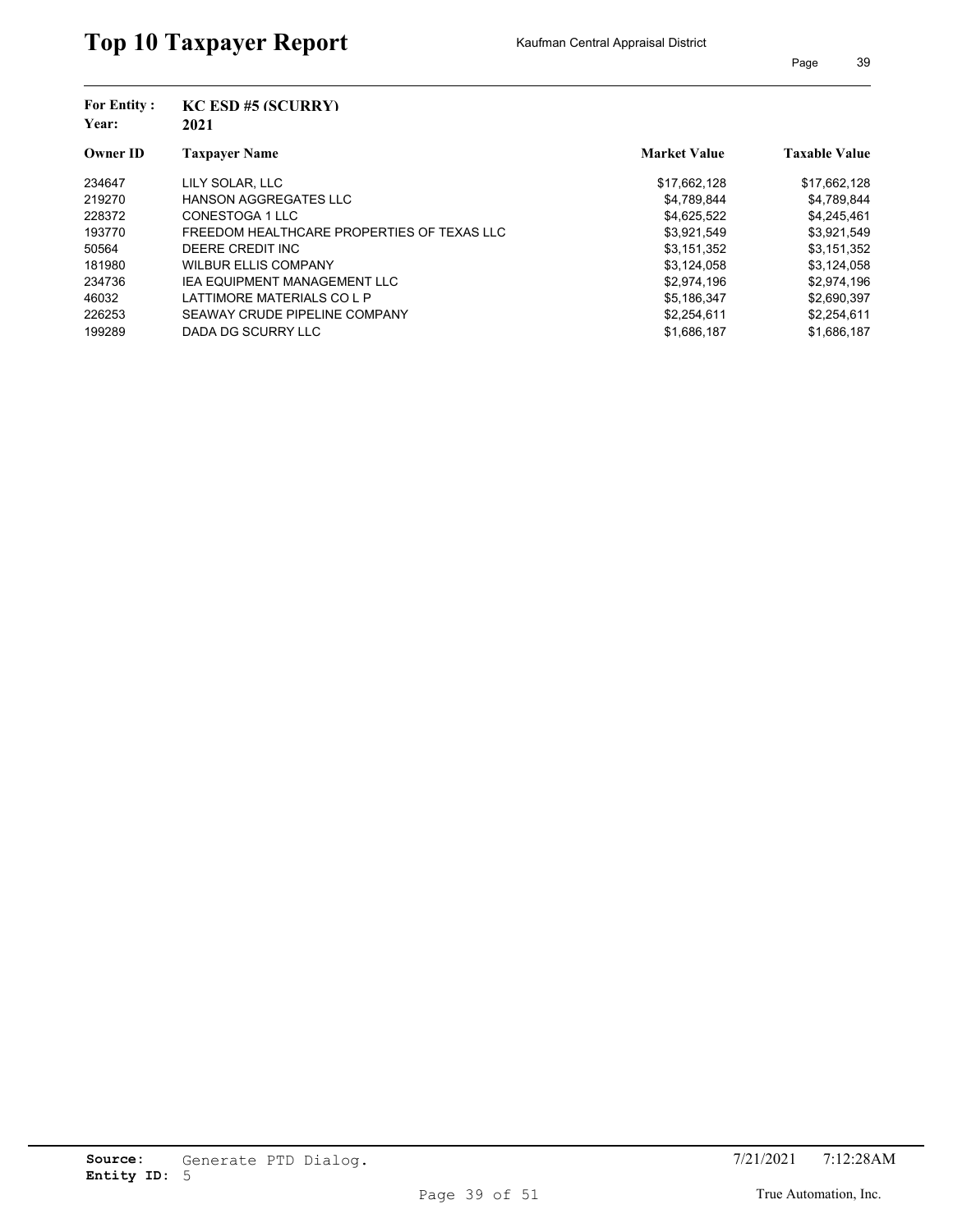| <b>For Entity:</b><br>Year:<br><b>Owner ID</b> | <b>KC ESD #6 (FORNEY)</b><br>2021 |                     |                      |
|------------------------------------------------|-----------------------------------|---------------------|----------------------|
|                                                | <b>Taxpayer Name</b>              | <b>Market Value</b> | <b>Taxable Value</b> |
| 226217                                         | LA FRONTERA HOLDINGS LLC          | \$692,406,837       | \$577,252,737        |
| 211549                                         | D4FR LLC                          | \$32.640.000        | \$32,640,000         |
| 226204                                         | ATMOS ENERGY/MID-TEX PIPELINE     | \$22.645.129        | \$22,588,705         |
| 76680                                          | D R HORTON TEXAS LTD              | \$18,103,078        | \$18,103,078         |
| 193653                                         | DR HORTON TEXAS LTD               | \$16,010,649        | \$16,010,649         |
| 206735                                         | DEVONSHIRE DALLAS ASLI VIII LLC   | \$20.971.549        | \$15,290,873         |
| 226254                                         | ABOX PAPERBOARD COMPANY           | \$12,424,107        | \$12,424,107         |
| 203780                                         | PULTE HOMES OF TEXAS LP           | \$11.629.598        | \$11.629.598         |
| 226229                                         | ONCOR ELECTRIC DELIVERY CO LLC    | \$10,272,912        | \$10,272,912         |
| 221514                                         | HIGH OPPORTUNITY NEIGHBORHOOD LLC | \$8.110.977         | \$8.110.977          |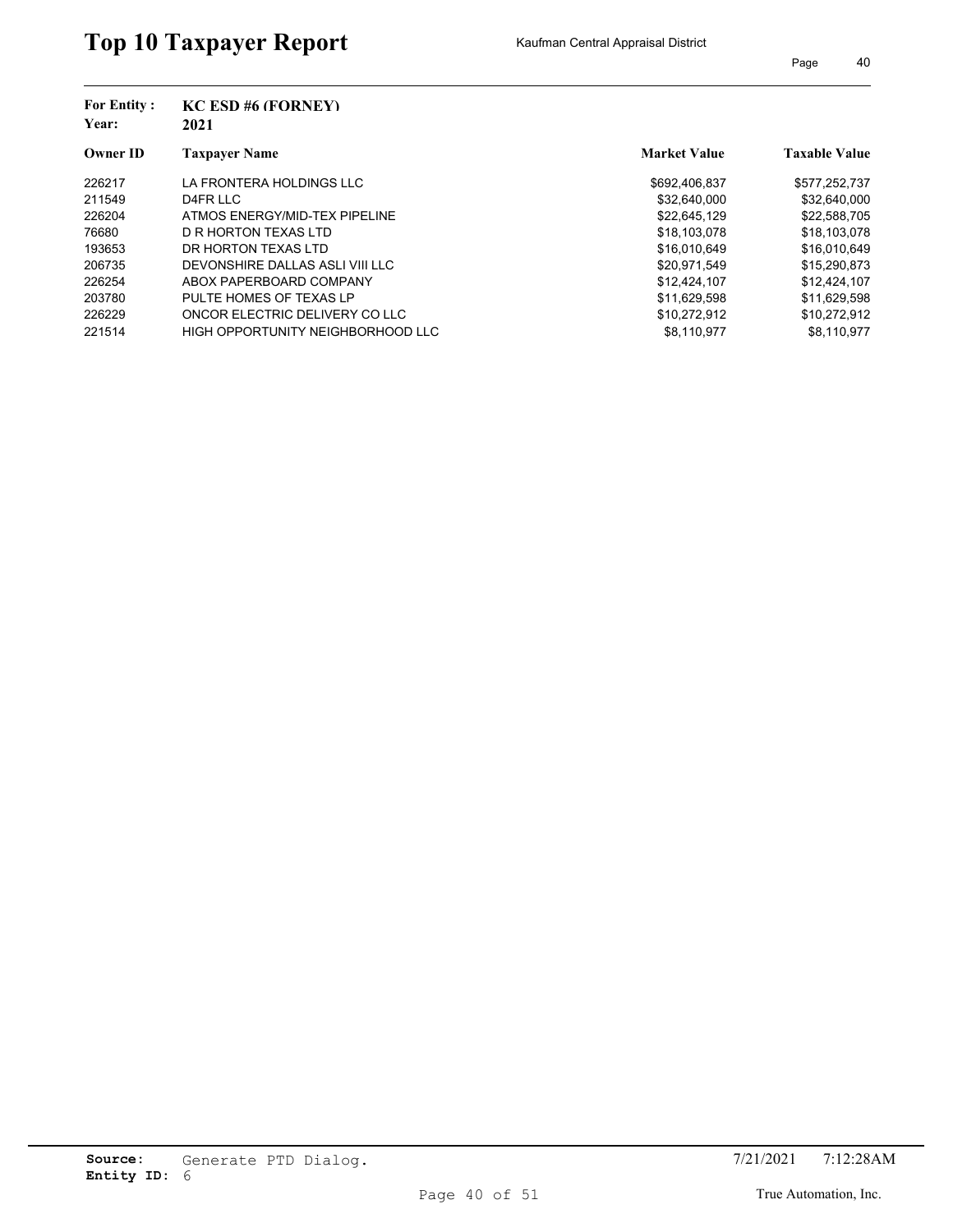| <b>For Entity:</b><br>Year: | <b>KC ESD #7 (CRANDALL)</b>                   |                     |                      |
|-----------------------------|-----------------------------------------------|---------------------|----------------------|
|                             | 2021                                          |                     |                      |
| <b>Owner ID</b>             | <b>Taxpayer Name</b>                          | <b>Market Value</b> | <b>Taxable Value</b> |
| 200030                      | LENNAR HOMES OF TEXAS LAND & CONSTRUCTION LTD | \$12,084,033        | \$12,084,033         |
| 166203                      | HW HEARTLAND LP                               | \$29,793,491        | \$9,167,672          |
| 33772                       | STAR MOBILE HOMES LP                          | \$5,488,259         | \$5,488,259          |
| 192987                      | D.R HORTON - TEXAS, LTD.                      | \$5,050,000         | \$5,050,000          |
| 82377                       | <b>BEAZER HOMES TEXAS LP</b>                  | \$4,875,204         | \$4,875,204          |
| 193261                      | <b>BLOOMFIELD HOMES LP</b>                    | \$4,843,219         | \$4,843,219          |
| 234647                      | LILY SOLAR, LLC                               | \$4,305,692         | \$4,305,692          |
| 224720                      | DASSONS FORNEY 208 LP                         | \$3,820,386         | \$3,820,386          |
| 221572                      | 15 RIVERS READY MIX LLC                       | \$3,100,000         | \$3,100,000          |
| 212631                      | <b>IMPRESSION HOMES LLC</b>                   | \$2.099.752         | \$2.099.752          |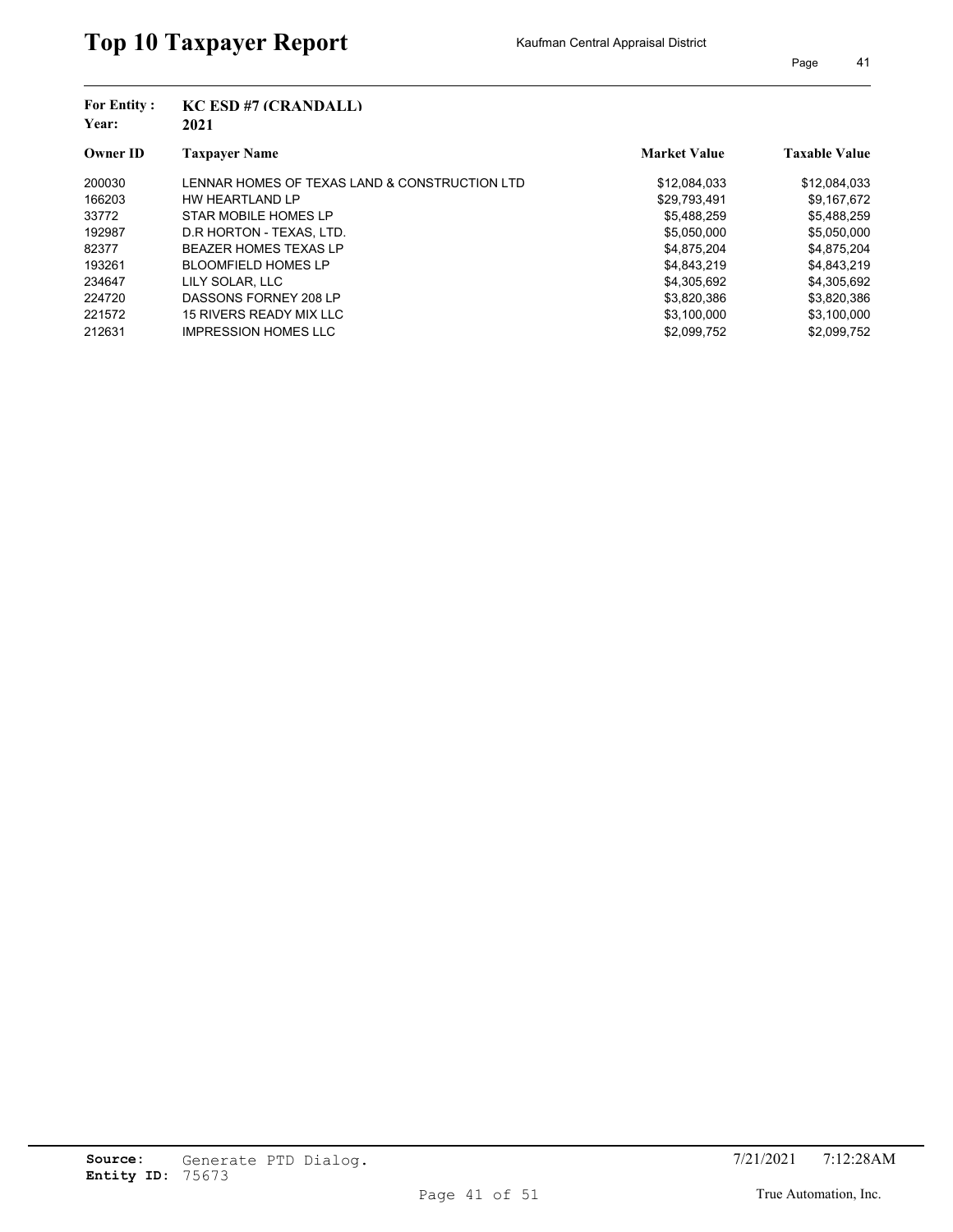## Top 10 Taxpayer Report Kaufman Central Appraisal District

| <b>For Entity:</b><br>Year:<br><b>Owner ID</b> | <b>KEMP ISD</b>                |                     |                      |
|------------------------------------------------|--------------------------------|---------------------|----------------------|
|                                                | 2021                           |                     |                      |
|                                                | <b>Taxpayer Name</b>           | <b>Market Value</b> | <b>Taxable Value</b> |
| 226253                                         | SEAWAY CRUDE PIPELINE COMPANY  | \$17,454,640        | \$17,454,640         |
| 216953                                         | <b>TFG HAMLINS LLC</b>         | \$12,556,059        | \$12,556,059         |
| 77490                                          | ARCOSA AGGREGATES INC          | \$18,725,235        | \$12,323,251         |
| 221503                                         | EL VIEJO AMIGO                 | \$6,537,891         | \$6,537,891          |
| 198280                                         | MRT OF KEMP TX SNF LLC         | \$6,038,087         | \$6,038,087          |
| 226229                                         | ONCOR ELECTRIC DELIVERY CO LLC | \$5,579,328         | \$5,579,328          |
| 165240                                         | KEMP LAKESIDE INVESTOR LLC     | \$5,554,446         | \$5,371,399          |
| 226278                                         | <b>LARSON ELECTRONICS</b>      | \$4.511.569         | \$4.511.569          |
| 226243                                         | TRINITY VALLEY ELECTRIC COOP   | \$2,228,590         | \$2,228,590          |
| 49557                                          | KCCC INC                       | \$1,702,836         | \$1.702.836          |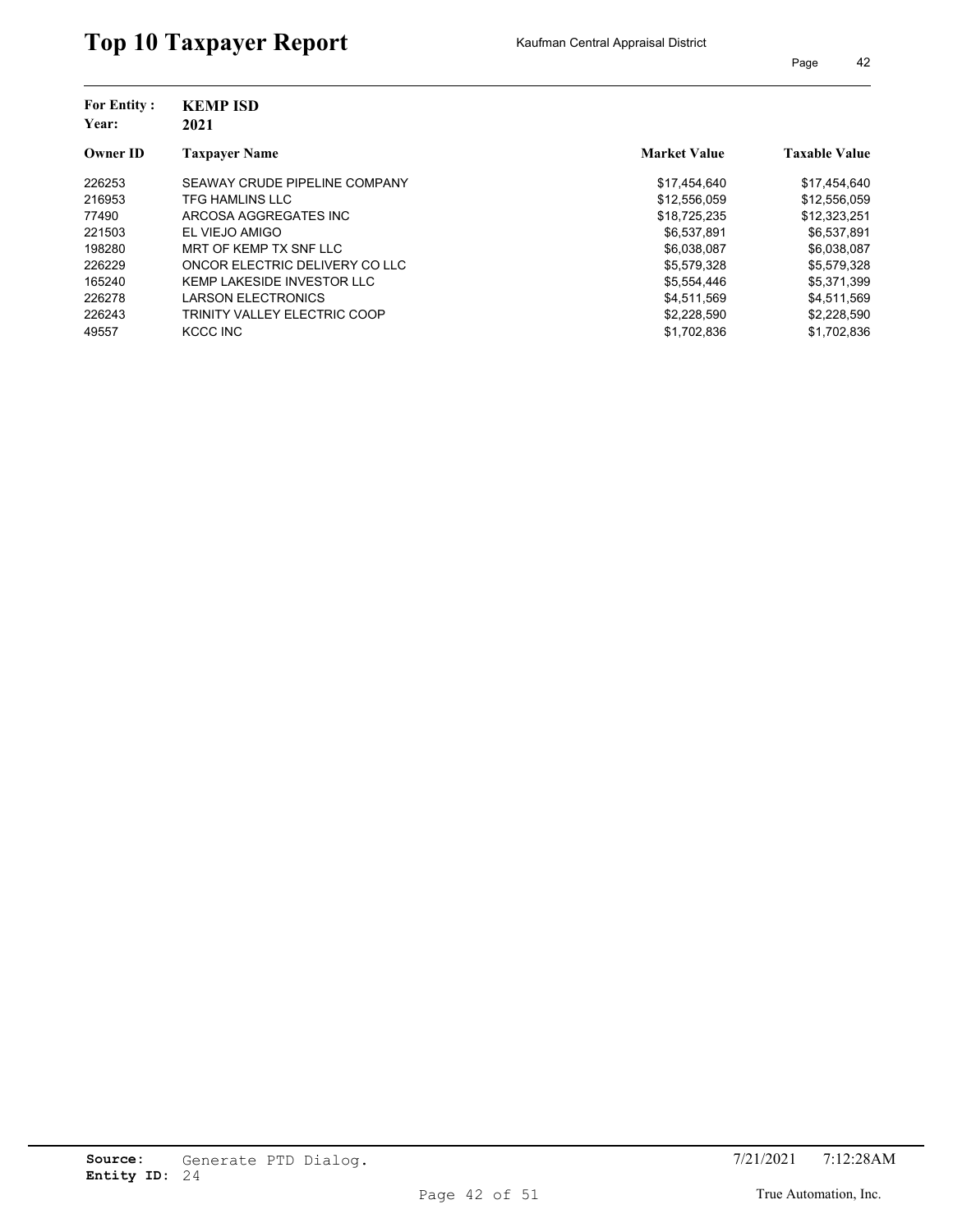| <b>For Entity:</b><br>Year: | <b>LAS LOMAS MUD 4B</b><br>2021             |                     |                      |
|-----------------------------|---------------------------------------------|---------------------|----------------------|
| Owner ID                    | <b>Taxpayer Name</b>                        | <b>Market Value</b> | <b>Taxable Value</b> |
| 173920                      | AP DUPONT LIMITED PARTNERSHIP               | \$40,277,985        | \$39,525,544         |
| 225605                      | <b>CUMMINIGS LAND &amp; CATTLE LLC</b>      | \$779.415           | \$779.415            |
| 223891                      | <b>SACK STUART V ETAL</b>                   | \$290,945           | \$290.945            |
| 228306                      | LOS LOMAS MUNICIPAL UTILITY DISTRICT NO. 4B | \$101.010           | \$101.010            |
| 85286                       | ROSE HILL SPECIAL UTILITY DISTRICT          | \$50,000            | \$0                  |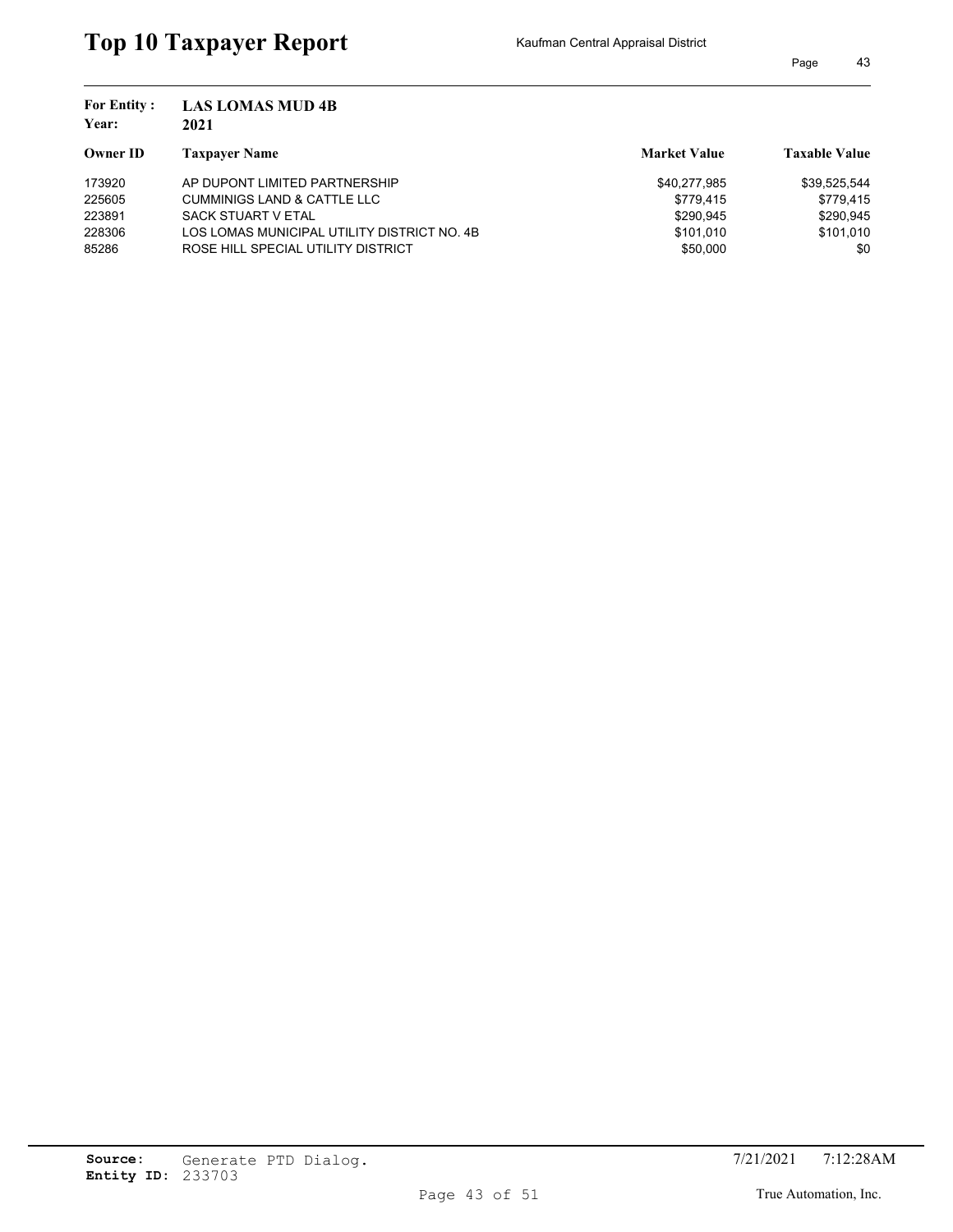| <b>For Entity:</b><br>Year: | <b>MABANK ISD</b><br>2021      |                     |                      |
|-----------------------------|--------------------------------|---------------------|----------------------|
| <b>Owner ID</b>             | <b>Taxpayer Name</b>           | <b>Market Value</b> | <b>Taxable Value</b> |
| 226291                      | <b>SOLAR TURBINES INC</b>      | \$40,493,461        | \$40,493,461         |
| 226229                      | ONCOR ELECTRIC DELIVERY CO LLC | \$4.110.860         | \$4,110,860          |
| 226269                      | <b>EAGLE METAL PRODUCTS</b>    | \$3,784,748         | \$3,784,748          |
| 30645                       | <b>SOLAR TURBINES INC</b>      | \$3,105,662         | \$3,105,662          |
| 173978                      | <b>KBC SIENNA LLC</b>          | \$2,700,000         | \$2,700,000          |
| 51189                       | KAUFMAN CO REC CORP            | \$2,675,325         | \$2,675,325          |
| 60105                       | ANTHONY WAYNE & MARY ANN       | \$2,693,238         | \$2,615,569          |
| 222210                      | BANNISTER WILLIAM C & LESLIE G | \$2,503,947         | \$2,503,947          |
| 207077                      | DUCKETT THASUNDA & RICHARD L   | \$2,444,946         | \$2,444,946          |
| 226657                      | 457 SUN VALLEY LLC             | \$2.423.092         | \$2.423.092          |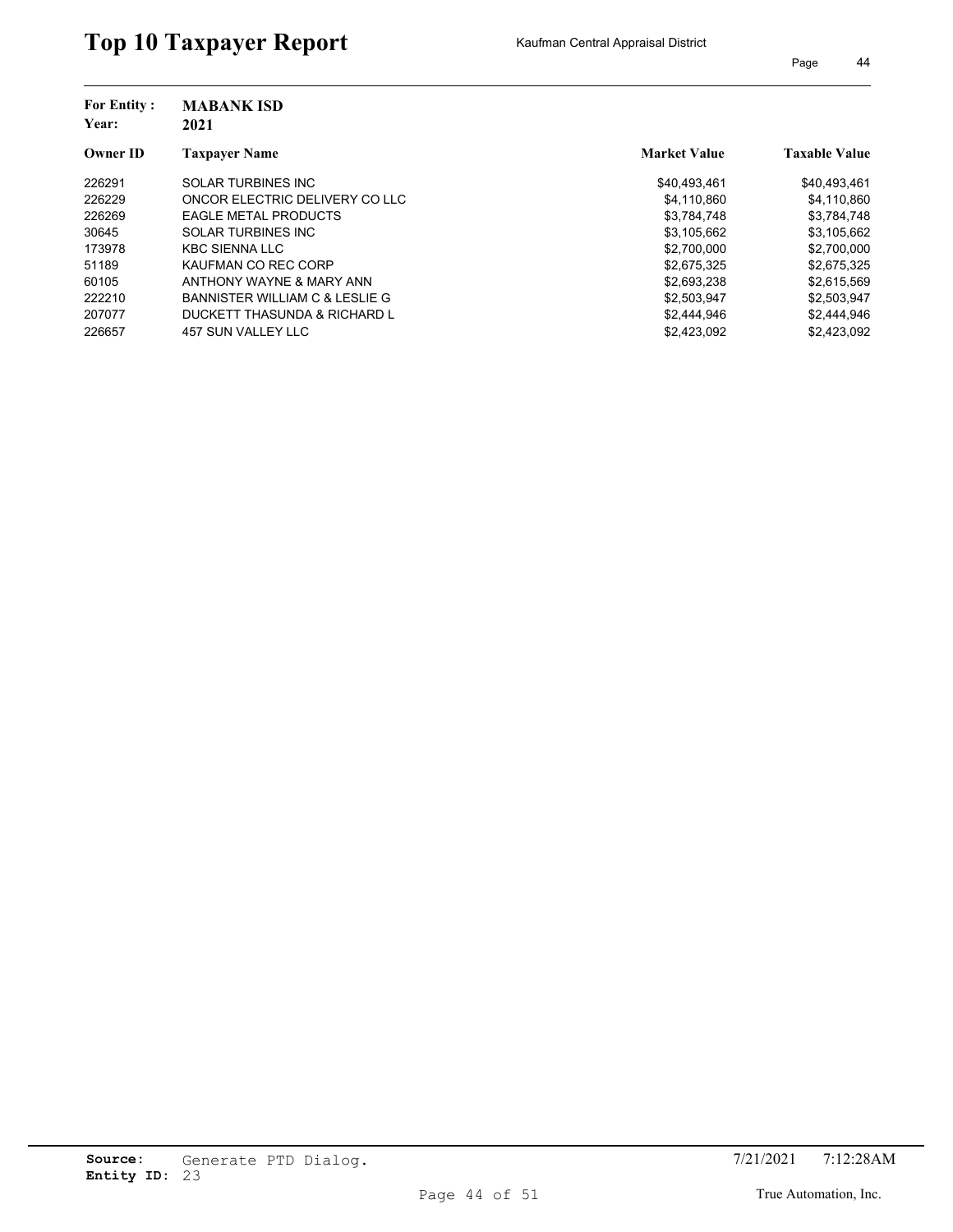| <b>For Entity:</b> | <b>OUINLAN ISD</b>                          |                     |                      |
|--------------------|---------------------------------------------|---------------------|----------------------|
| Year:              | 2021                                        |                     |                      |
| <b>Owner ID</b>    | <b>Taxpayer Name</b>                        | <b>Market Value</b> | <b>Taxable Value</b> |
| 83776              | AVINA PROPERTIES LLC                        | \$2,085,938         | \$2,085,938          |
| 226229             | ONCOR ELECTRIC DELIVERY CO LLC              | \$756.483           | \$756,483            |
| 194902             | VENTURA NICKY C & MARIN KARINA              | \$540.875           | \$464.330            |
| 62572              | <b>SUN &amp; ELLIS PROPERTIES</b>           | \$438.916           | \$438,916            |
| 172243             | <b>SCOTT JUSTIN</b>                         | \$670.242           | \$358,014            |
| 16316              | PANNKUK BOBBY JR & LIBBY L                  | \$344.255           | \$344,255            |
| 226215             | EXPLORER PIPELINE COMPANY                   | \$342,852           | \$342,852            |
| 225573             | SHELBY MICHAEL HALL REVOCABLE               | \$342.466           | \$342.466            |
| 233486             | <b>GARCIA JORGE A &amp; BRENDA J PRESAS</b> | \$364,053           | \$339,053            |
| 186253             | WEILDLER CHRISTOPHER D                      | \$356.382           | \$331.382            |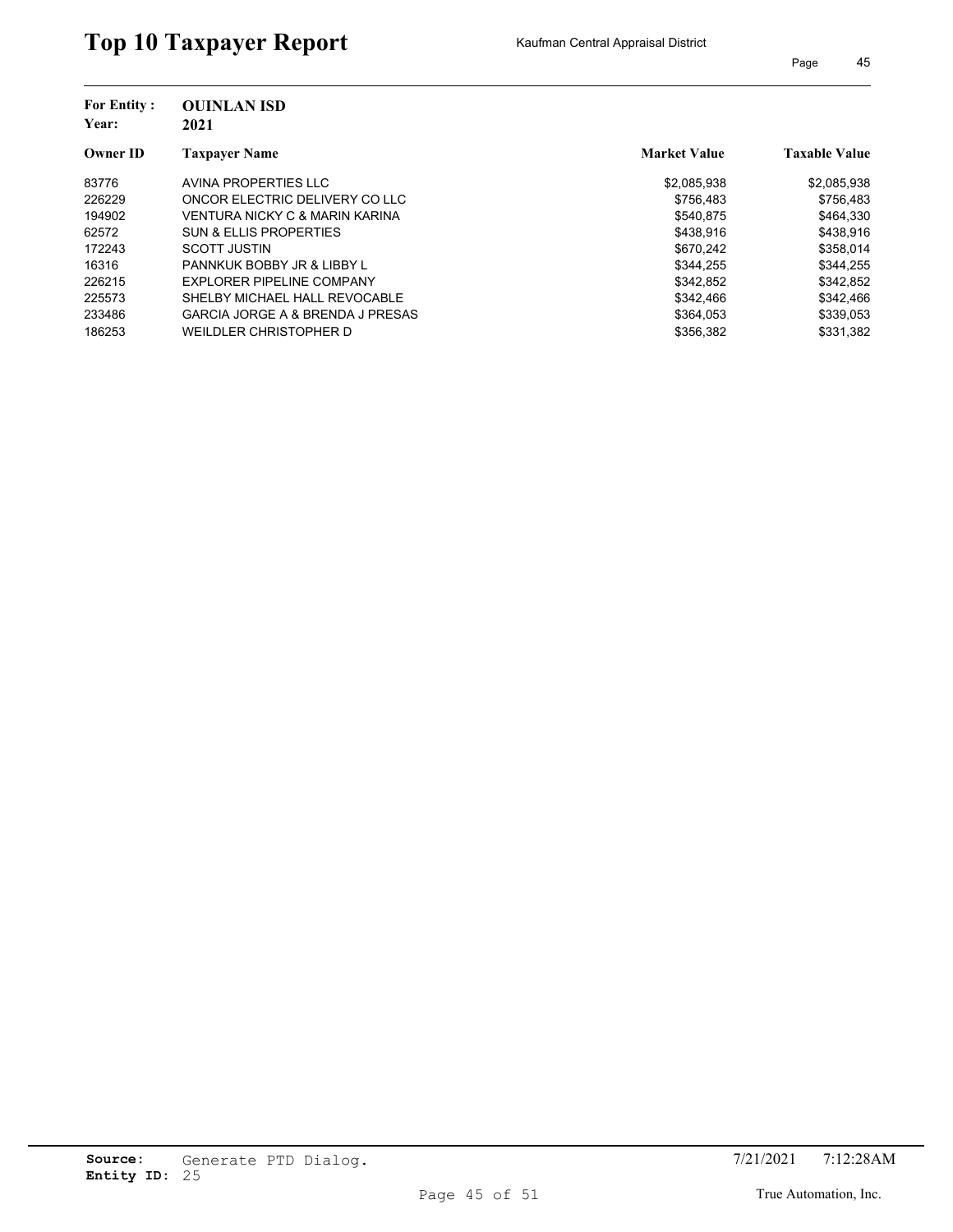| <b>ROAD &amp; BRIDGE</b><br>2021 |                     |                      |  |
|----------------------------------|---------------------|----------------------|--|
| <b>Taxpayer Name</b>             | <b>Market Value</b> | <b>Taxable Value</b> |  |
| LA FRONTERA HOLDINGS LLC         | \$692,406,837       | \$577,252,737        |  |
| SEAWAY CRUDE PIPELINE COMPANY    | \$130,262,458       | \$130,262,458        |  |
| ONCOR ELECTRIC DELIVERY CO LLC   | \$99,961,707        | \$99,961,707         |  |
| ATMOS ENERGY/MID-TEX PIPELINE    | \$61,240,146        | \$61,037,108         |  |
| NLP GOODYEAR BTS LLC             | \$59.900.000        | \$59,900,000         |  |
| AUTOZONE TEXAS LP                | \$53,731,404        | \$46,181,788         |  |
| TX TERRELL AMERICAN LLC          | \$41.135.772        | \$41,135,772         |  |
| <b>SOLAR TURBINES INC</b>        | \$40.493.461        | \$40,493,461         |  |
| WAL-MART STORES 01-265           | \$39,878,721        | \$39,878,721         |  |
| SMURFIT KAPPA NORTH AMERICA. LLC | \$49.330.704        | \$39.666.747         |  |
|                                  |                     |                      |  |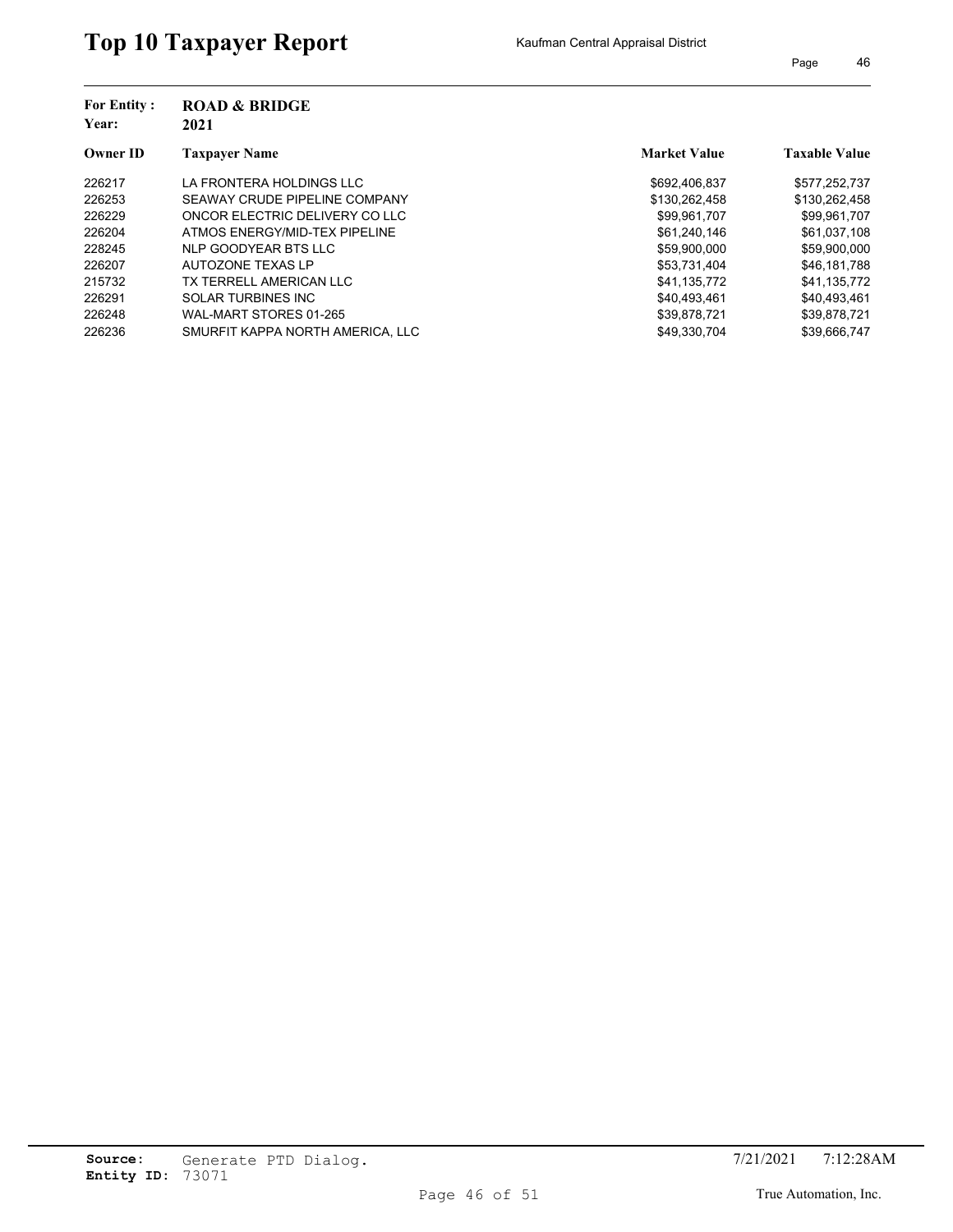| <b>For Entity:</b><br>Year: | <b>ROCKWALL ISD</b><br>2021 |                     |                      |
|-----------------------------|-----------------------------|---------------------|----------------------|
| <b>Owner ID</b>             | <b>Taxpaver Name</b>        | <b>Market Value</b> | <b>Taxable Value</b> |
| 76680                       | D R HORTON TEXAS LTD        | \$8,168,121         | \$8,168,121          |
| 189804                      | <b>HGYC LLC</b>             | \$7,610,634         | \$7,610,634          |
| 201743                      | <b>GEHAN HOMES LTD</b>      | \$3,893,190         | \$3,893,190          |
| 215707                      | CASTLEROCK COMMUNITIES LP   | \$3,867,632         | \$3,867,632          |
| 220435                      | <b>HEATHLAND LLC</b>        | \$3,572,344         | \$3,572,344          |
| 206816                      | TRAVIS RANCH MARINA LLC     | \$1,441,880         | \$1,441,880          |
| 167995                      | WHEELER RODNEY A & LOYCE H  | \$1,237,423         | \$1,212,423          |
| 38489                       | <b>BISHOP JERRY CHARLES</b> | \$1,101,923         | \$975,243            |
| 39372                       | MEGNA ROBERT J & BRIDGET E  | \$1,008,368         | \$953,368            |
| 189795                      | RILAT TRAVIS S & MARY ANNA  | \$964.389           | \$939.389            |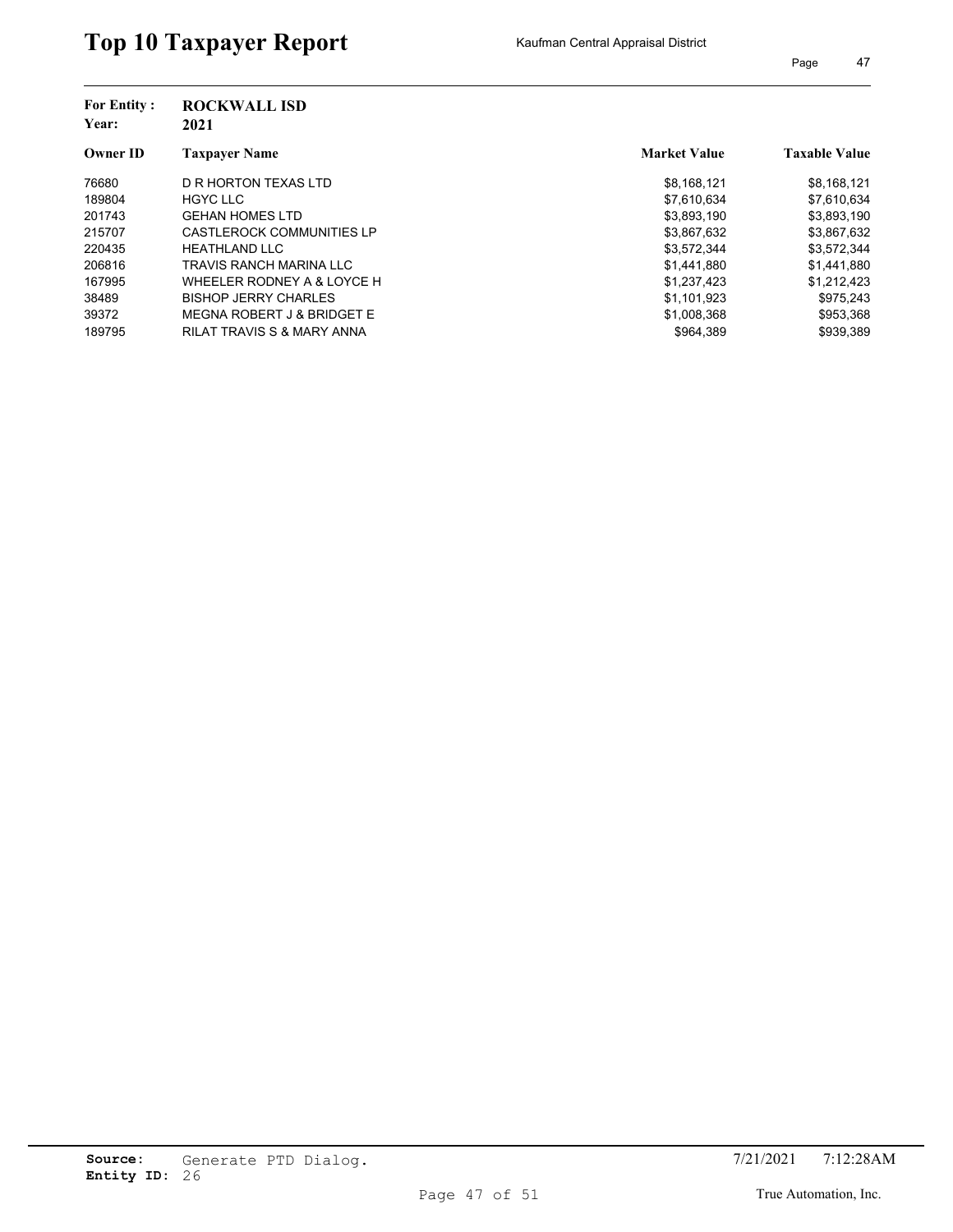| <b>For Entity:</b> | <b>SCURRY-ROSSER ISD</b>                   |                     |                      |  |  |
|--------------------|--------------------------------------------|---------------------|----------------------|--|--|
| Year:              | 2021                                       |                     |                      |  |  |
| <b>Owner ID</b>    | <b>Taxpayer Name</b>                       | <b>Market Value</b> | <b>Taxable Value</b> |  |  |
| 226253             | SEAWAY CRUDE PIPELINE COMPANY              | \$27.214.117        | \$27,214,117         |  |  |
| 234647             | LILY SOLAR, LLC                            | \$17,662,128        | \$17,662,128         |  |  |
| 219270             | <b>HANSON AGGREGATES LLC</b>               | \$4,789,844         | \$4,789,844          |  |  |
| 228372             | CONESTOGA 1 LLC                            | \$5,188,349         | \$4,461,760          |  |  |
| 193770             | FREEDOM HEALTHCARE PROPERTIES OF TEXAS LLC | \$3.921.549         | \$3,921,549          |  |  |
| 181980             | <b>WILBUR ELLIS COMPANY</b>                | \$3,124,058         | \$3,124,058          |  |  |
| 234736             | <b>IEA EQUIPMENT MANAGEMENT LLC</b>        | \$2,974,196         | \$2,974,196          |  |  |
| 50564              | DEERE CREDIT INC                           | \$2,958,761         | \$2,958,761          |  |  |
| 46032              | LATTIMORE MATERIALS CO L P                 | \$5,186,347         | \$2,690,397          |  |  |
| 199289             | DADA DG SCURRY LLC                         | \$1,686,187         | \$1,686,187          |  |  |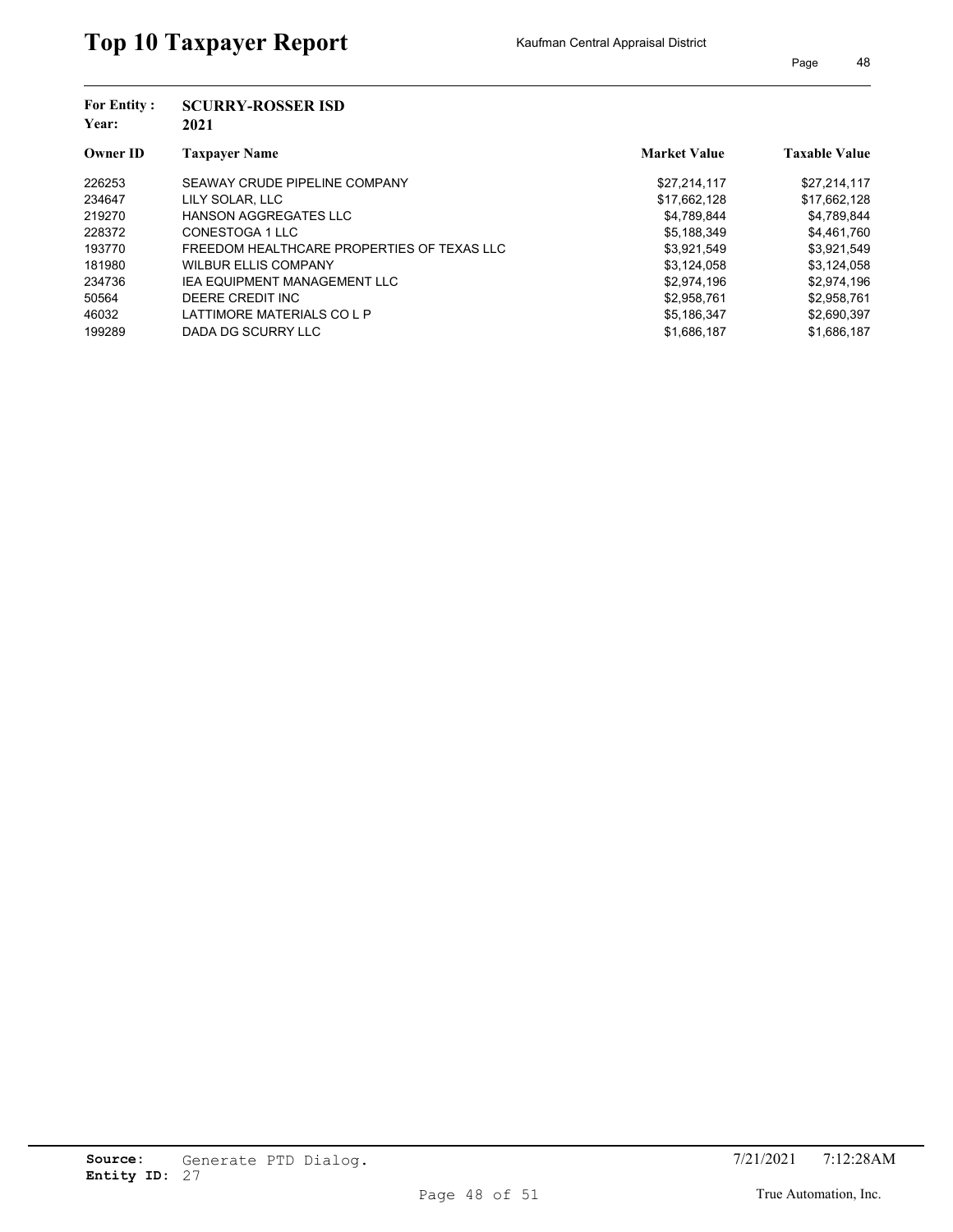| <b>For Entity:</b><br>Year: | <b>TERRELL ISD</b><br>2021                         |                     |                      |  |
|-----------------------------|----------------------------------------------------|---------------------|----------------------|--|
| <b>Owner ID</b>             | <b>Taxpayer Name</b>                               | <b>Market Value</b> | <b>Taxable Value</b> |  |
| 226253                      | SEAWAY CRUDE PIPELINE COMPANY                      | \$47,887,205        | \$47,887,205         |  |
| 226207                      | AUTOZONE TEXAS LP                                  | \$53,731,404        | \$46,181,788         |  |
| 215732                      | TX TERRELL AMERICAN LLC                            | \$41.135.772        | \$41,135,772         |  |
| 226248                      | WAL-MART STORES 01-265                             | \$39,878,721        | \$39,878,721         |  |
| 226229                      | ONCOR ELECTRIC DELIVERY CO LLC                     | \$33.740.837        | \$33,740,837         |  |
| 226228                      | OLDCASTLE BUILDINGENVELOPE INC                     | \$35.631.378        | \$24,894,334         |  |
| 229075                      | <b>WOODMONT TERRELL LP</b>                         | \$23,219,758        | \$23,219,758         |  |
| 226224                      | MADIX INC                                          | \$34.045.089        | \$19.515.962         |  |
| 214395                      | WESTHOFF JOHN E TRUSTEE OF THE CHARLES & TRINA GIL | \$18,400,000        | \$18,400,000         |  |
| 220650                      | TERRELL MF VENTURES LLC                            | \$16,000,000        | \$16,000,000         |  |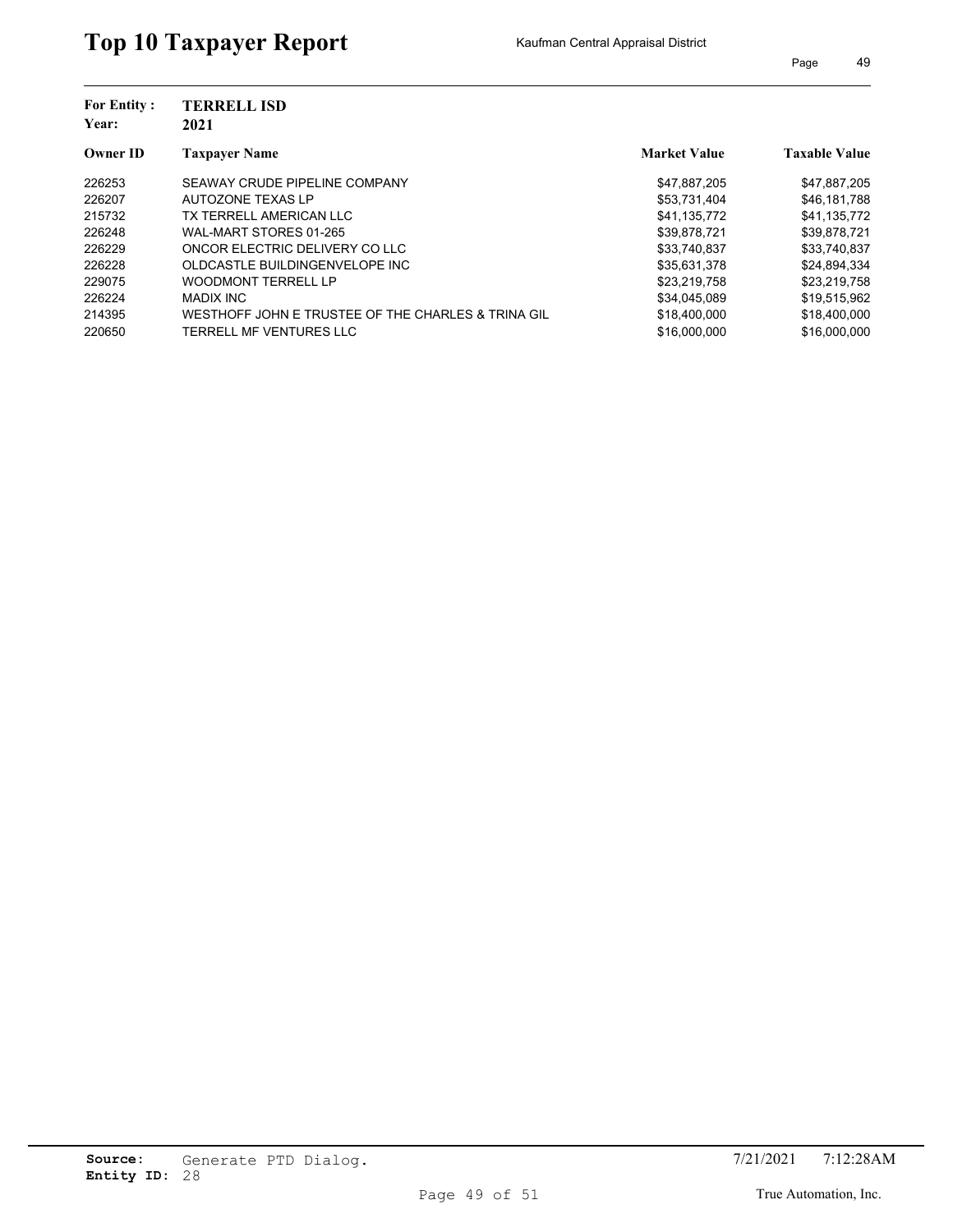| <b>For Entity:</b> | <b>TRINITY VALLEY CC</b>       |                     |                      |
|--------------------|--------------------------------|---------------------|----------------------|
| Year:              | 2021                           |                     |                      |
| <b>Owner ID</b>    | <b>Taxpayer Name</b>           | <b>Market Value</b> | <b>Taxable Value</b> |
| 226229             | ONCOR ELECTRIC DELIVERY CO LLC | \$99,961,706        | \$99,961,706         |
| 226207             | AUTOZONE TEXAS LP              | \$53,731,404        | \$53,731,404         |
| 215732             | TX TERRELL AMERICAN LLC        | \$41.135.772        | \$41,135,772         |
| 226291             | <b>SOLAR TURBINES INC</b>      | \$40,493,461        | \$40,493,461         |
| 226248             | WAL-MART STORES 01-265         | \$39,626,895        | \$39,626,895         |
| 226204             | ATMOS ENERGY/MID-TEX PIPELINE  | \$37,524,349        | \$37,451,030         |
| 226224             | <b>MADIX INC</b>               | \$34,045,089        | \$31,047,893         |
| 229075             | <b>WOODMONT TERRELL LP</b>     | \$23.219.758        | \$23,219,758         |
| 226228             | OLDCASTLE BUILDINGENVELOPE INC | \$35,631,378        | \$22,909,958         |
| 226245             | UNION PACIFIC RAILROAD CO      | \$22.611.572        | \$22.611.572         |